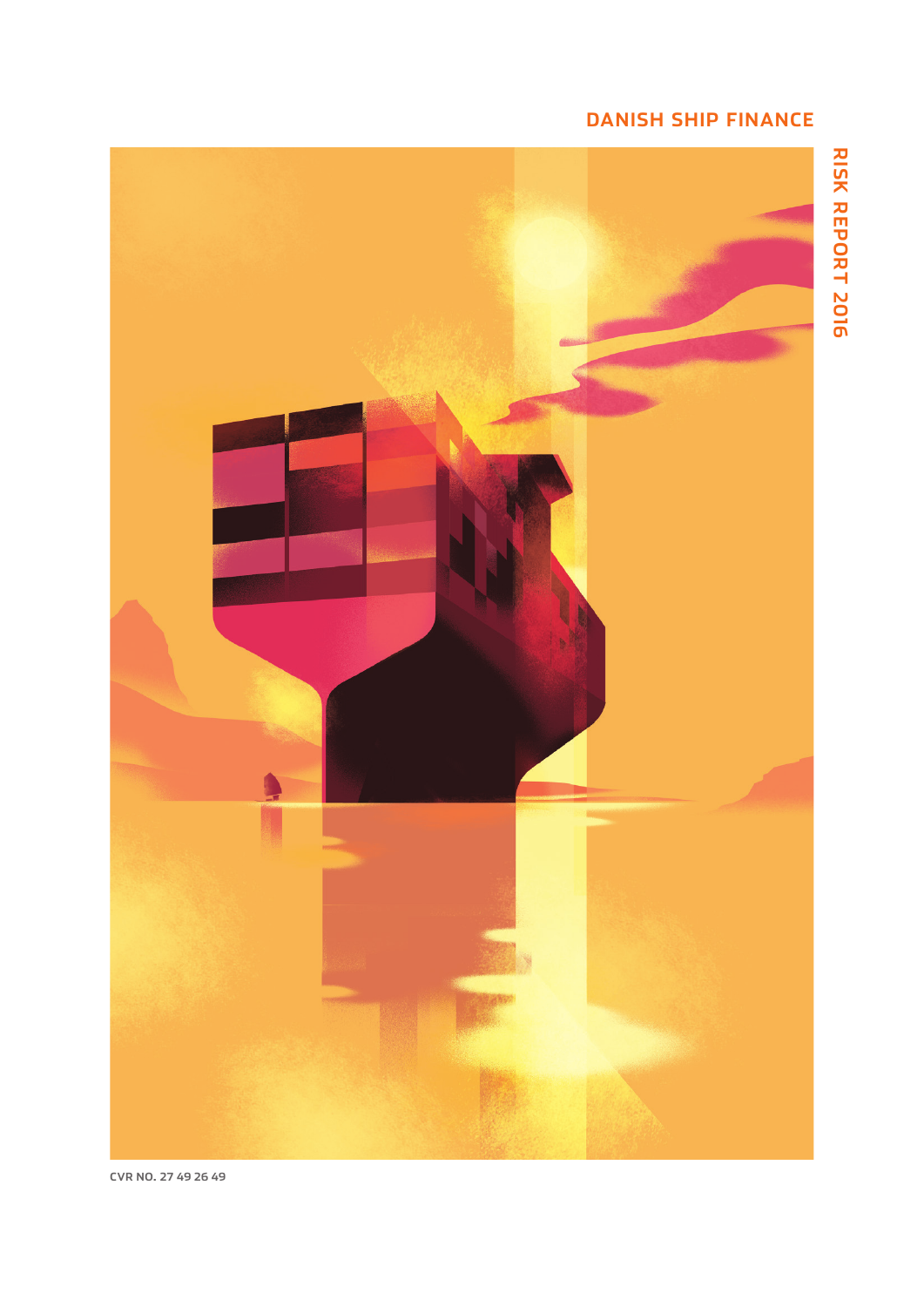# **INTRODUCTION**

The purpose of this risk report is to provide a description of 1) risk and capital management and 2) the composition of the own funds and risks in relation thereto in accordance with the disclosure requirements set out in Part 8 to the Capital Requirements Regulation (CRR). In addition, the report includes a description of the various types of balance sheet and off-balance sheet risks.

On 15 November 2016, it was announced that a consortium consisting of the private equity fund Axcel and the pension funds PFA and PKA had acquired almost 87% of the shares and a little more than 95% of the voting rights in Danish Ship Finance A/S (subsidiary). The shares are owned by a newly formed company Danish Ship Finance Holding A/S (parent company).

Furthermore, Den Danske Maritime Fond owns 10% of the shares, and the remaining 3.4% is owned by a small number of minority shareholders.

The parent company has no other activities than part ownership of the subsidiary.

The risk report is presented for the Group and the subsidiary (referred to as solo). The Group was established in November 2016, and there will be no comparative figures for 2015.

The risk report is published in connection with the presentation of the annual report. The risk report is available at www.shipfinance.dk/investor-relations/risk-and-capitalmanagement/

The company regularly assesses whether there is a need for publication more frequently than once a year.

There is no audit requirement in respect of the risk report, and it has been decided not to have the Risk Report for 2016 be subject to an audit.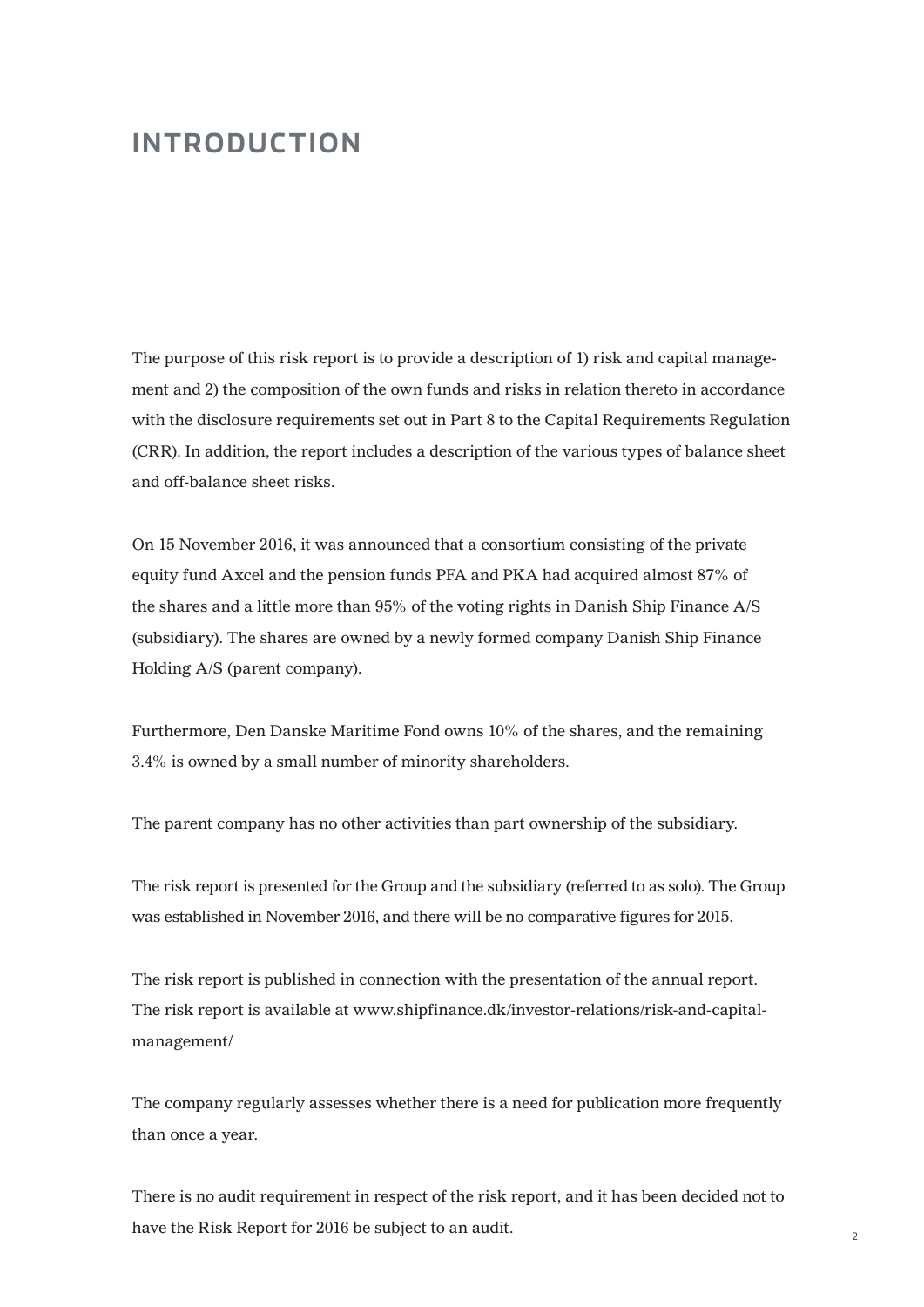# **CONTENTS**

- Introduction
- Risk management
- Reporting
- USE of ECAIs
- Capital management
- Own funds
- Own funds requirement
- Solvency need capital ratio and adequate own funds
- Combined buffer requirement
- Liquidity management
- Credit risk
- Market risk
- Liquidity risk
- Operational risk
- Remuneration policy
- Management's statement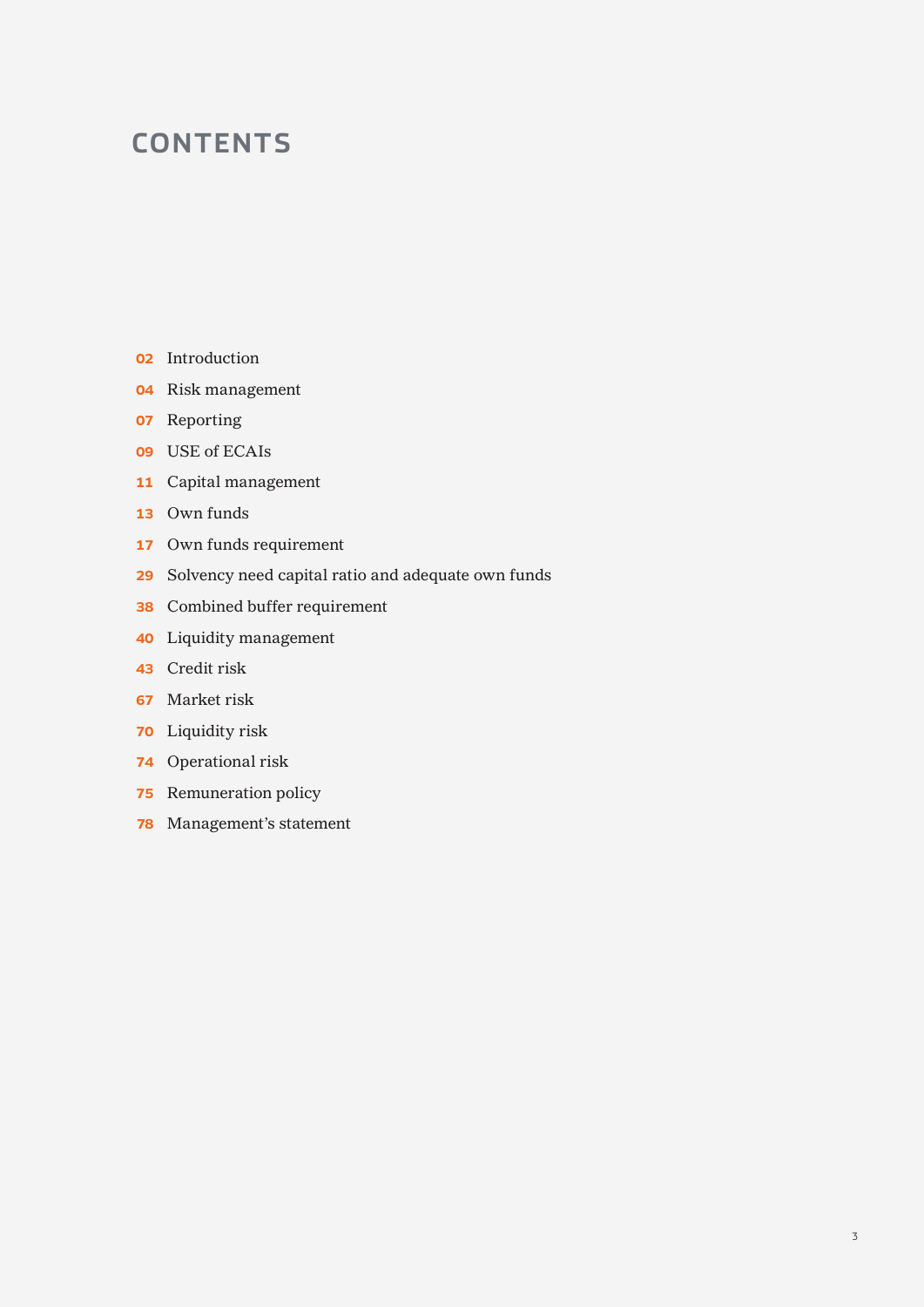# **RISK MANAGEMENT**

Risk management is given top priority because the various risks may have an adverse impact on financial performance and solvency and, by extension, weaken future business opportunities.

### **ALLOCATION OF RESPONSIBILITIES**

The Board of Directors has the overall responsibility for ensuring appropriate risk management procedures. The risk policies established by the Board of Directors, including written guidelines for the Executive Board, and the legislative framework govern the company's risk management.

The Executive Board has the overall day-to-day responsibility for managing risks and for reporting such risks to the Board of Directors. Risk management forms an integral part of the day-to-day operations and is pursued through policies and control measures prepared to retain an effective control environment. Based on regular reports about developments in the Group's risks, the Executive Board continuously assesses risk levels and resolves on any steps to mitigate identified risks.

Pursuant to the Executive Order on Governance, the company must appoint a Chief Risk Officer. The Chief Risk Officer is responsible for ensuring an adequate risk management process and that an overview is established of risk and total risk exposure. The Board of Directors has approved that a member of the Executive Board be appointed the company's Chief Risk Officer. The background is an assessment of the Group's size and complexity, and the Executive Board has found that it was unnecessary and inappropriate to appoint an employee with no other responsibilities than risk management.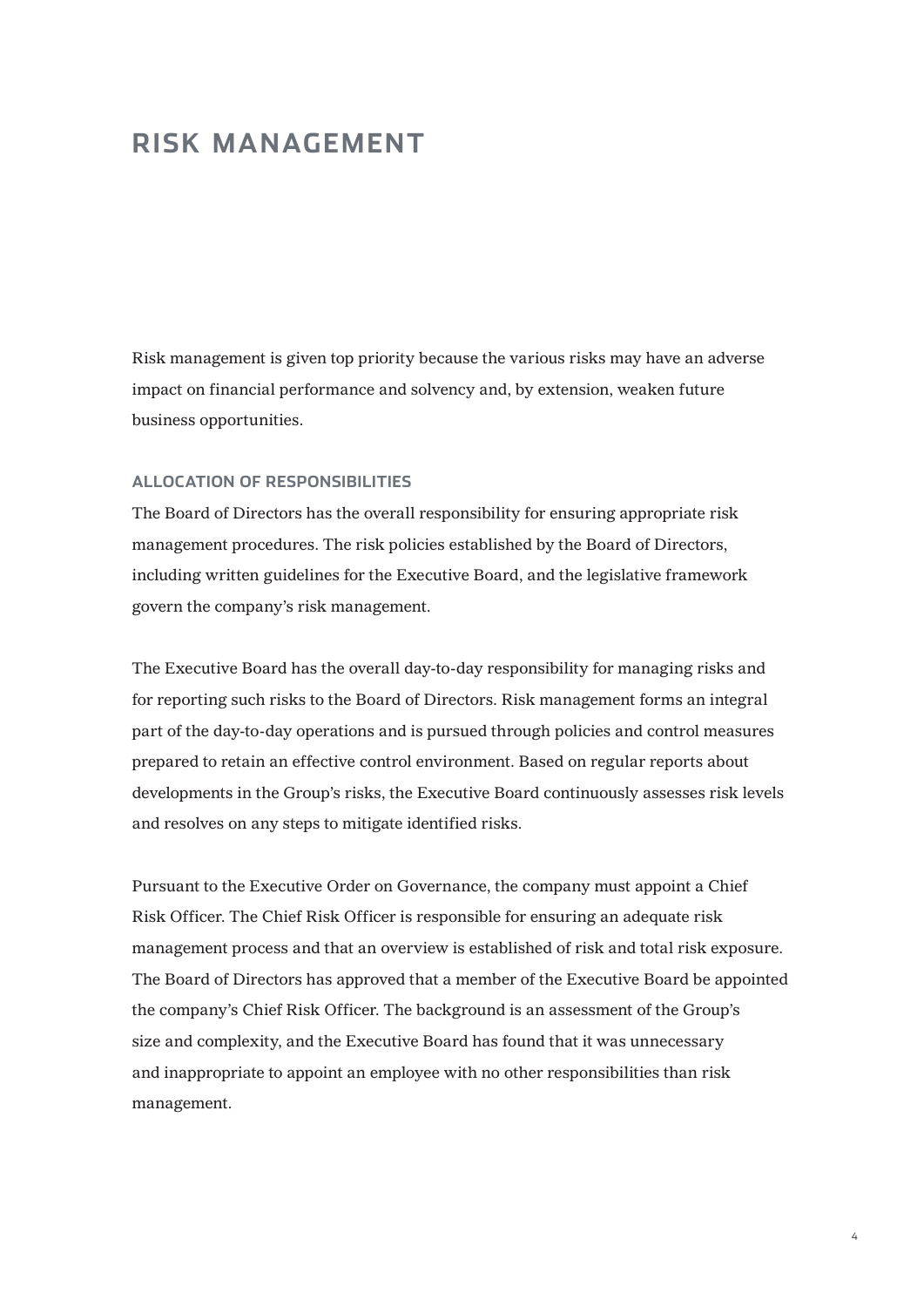In addition, the company has appointed a Head of Compliance, whose duties involve ensuring compliance with applicable legislation, market standards and internal rules and also ensuring that the company applies effective methods and procedures suitable for identifying and mitigating the risk of non-compliance.

### **REGULATION**

The Group is governed by its own regulation in the form of the Act on a Ship Finance Institute (the Act) and the Executive Order on a Ship Finance Institute (the Executive Order). Pursuant to the Act and the Executive Order, the Group is governed by parts of the Danish Financial Business Act. The Group is governed by the regulation on prudential requirements for credit institutions and investment firms (CRR) via the Executive Order.

The Group is also governed by:

- The Executive Order on Bond Issuance, the Balance Principle and Risk Management (the Bond Executive Order)
- The Executive Order on Calculation of Risk Exposure Amount, Own Funds and Solvency Need
- The Executive Order on Governance, Risk Management, etc. for Financial Institutions (the Executive Order on Governance)
- The Executive Order on Financial Reports by Credit Institutions and Investment Companies, etc. (the Executive Order on Financial Reporting)

Like other financial enterprises, the parent company and the subsidiary are supervised by the Danish Financial Supervisory Authority.

### **INTERNAL AUDIT**

In accordance with applicable legislation, the Board of Directors, including the Audit Committee, regularly assesses the need for an internal audit function. The Board of Directors has decided that the combination of an internal control function, which regularly monitors compliance with in-house business processes and control procedures in all significant areas, and sharp attention by the external auditors helps to provide a satisfactory audit and control level. The work of the internal control function is planned by the external auditors.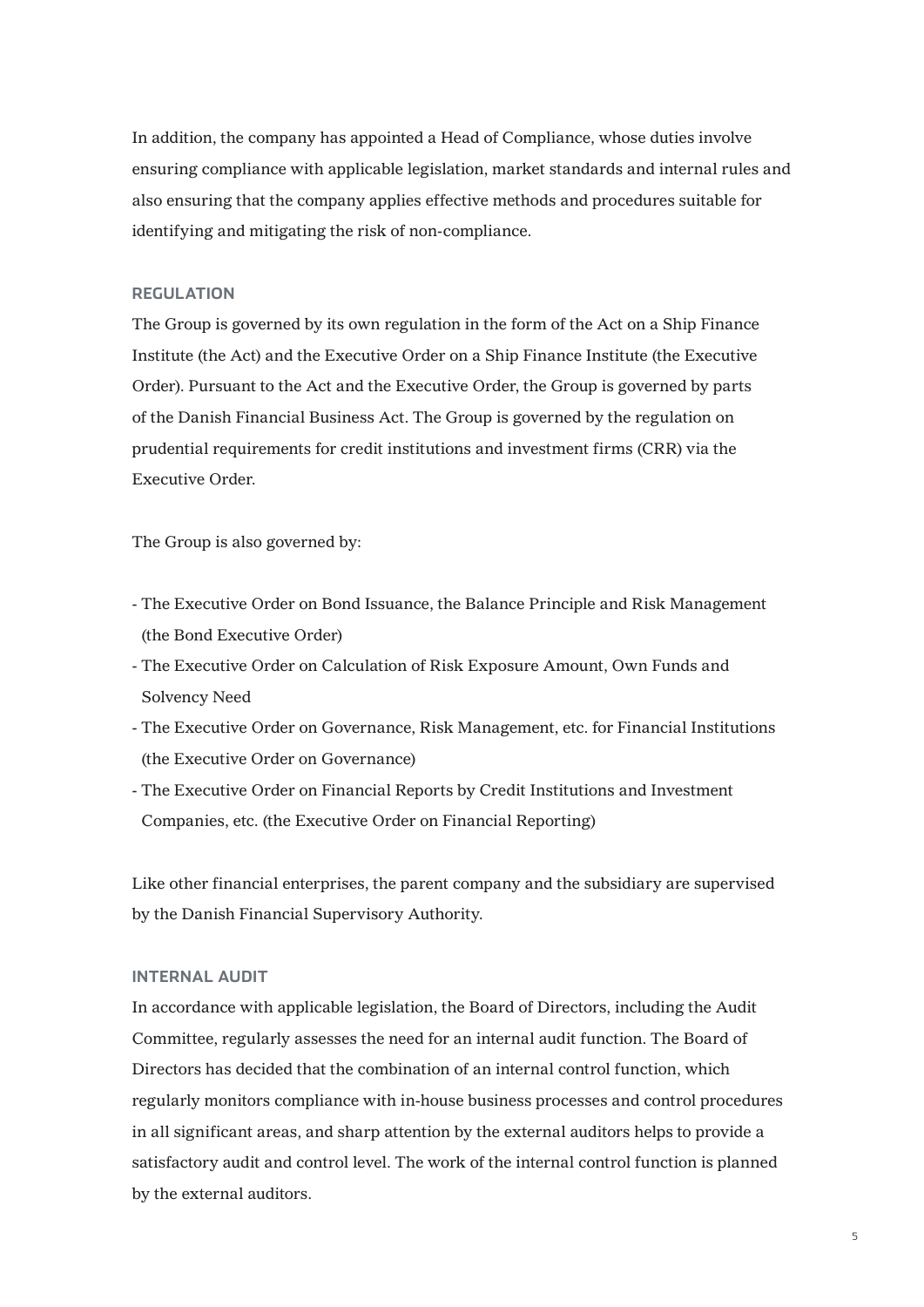### **WHISTLEBLOWER SCHEME**

In accordance with the Danish Financial Business Act, the company has implemented an internal whistleblower scheme, which enables its employees to report any instances of non-compliance with the financial legislation to an independent third party. On receipt of such reports, the independent third party will make a tentative screening of the report to assess whether the instance of non-compliance falls within the scope of the whistleblower scheme.

### **REPORTING TO THE BOARD OF DIRECTORS**

Compliance reporting The Compliance reporting The Compliance of the Vearly Report from Chief Risk Officer The Team of Tearly Authorisation list\*) Each ordinary board meeting Financial reporting and the contract of the contract of the Cuarterly Internal financial reporting and the control of the Quarterly Credit reporting and the contract of the contract of the Counterly Quarterly Memorandum on weak credit exposures and a second quarterly Statement to be used for risk assessment Vearly Recovery plan Yearly North Communications and the Vearly Stress test **Guarterly** Annual asset review The Communication of the Yearly

# **Report Frequency**

\*) Definition: "Loans or guarantees, increases, debtor replacements and other material changes to loans, including the granting of any breach of loan agreements granted by the Executive Board".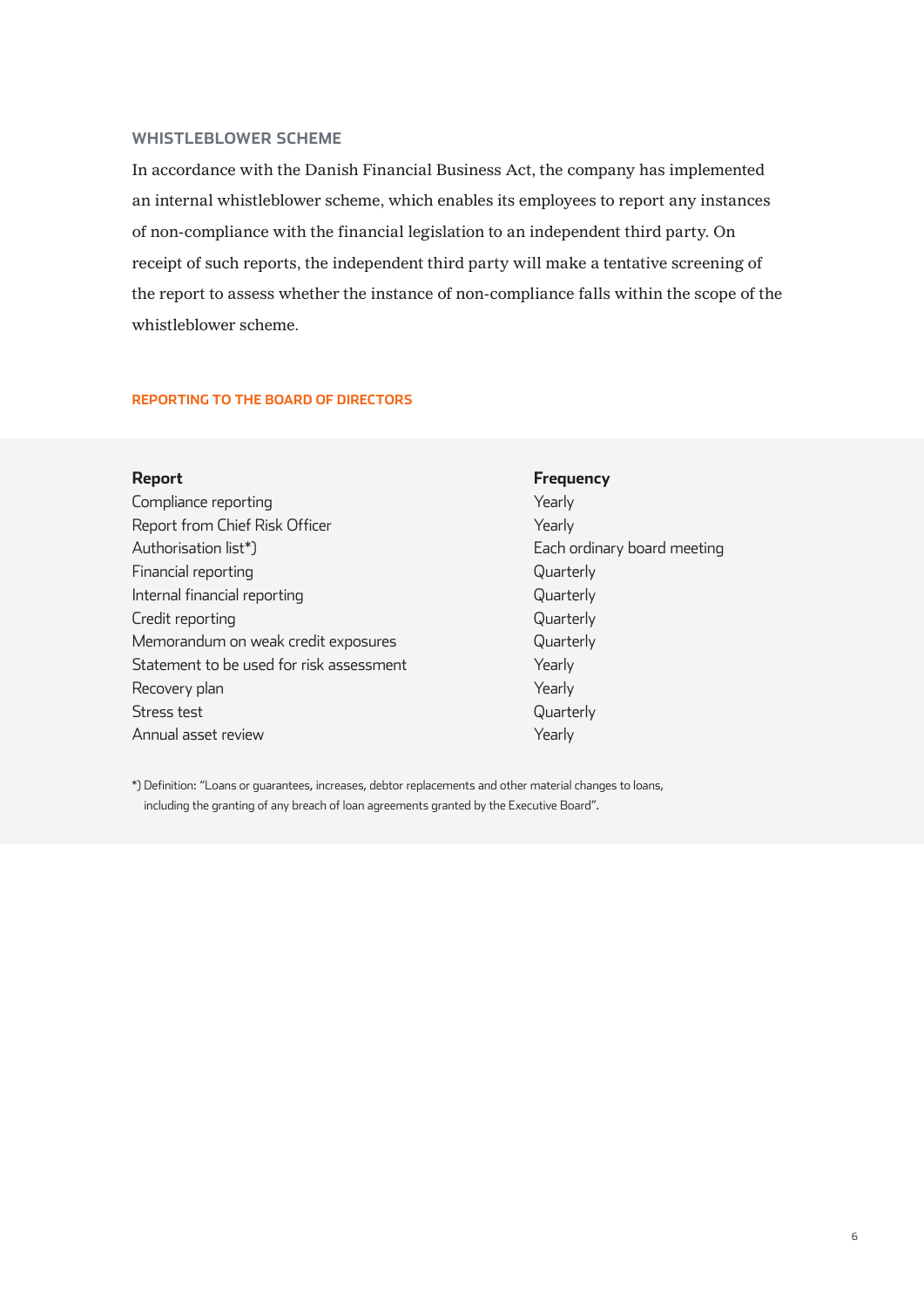# **REPORTING**

The Board of Directors is provided with regular reports to ensure that its members have the necessary information about risk developments etc. On the basis of these reports, the Board of Directors assesses the overall policies, framework and principles for risk and capital management.

### **RISK TARGETS AND POLICIES**

The Group is exposed to different types of risk. On the basis of the business model and strategic goals, the Board of Directors defines risk policies and principles of risk and capital management. The purpose of the risk management policies is to define limits for acceptable risks.

Credit risk represents the bulk of the overall risk exposure. Market risk and operational risk represent the other risks, whilst the Group has limited liquidity exposure due to the rules of the Bond Executive Order.

The credit risk should be seen primarily as the risk associated with the borrower's inability to repay the loan with interest in due time. The company provides financing against a first priority mortgage in vessels and in special cases financing of the shipowner's payment of instalments to a shipyard. The credit policy defines overall targets to ensure a controllable lending risk. As part of the credit policy, in its loan portfolio the company seeks to ensure good credit quality and risk diversification in respect of borrowers and vessel types. When granting credit to new as well as existing customers, focus will be on vessel characteristics, the financial standing of the borrower, the terms of the loan and on the loan's contribution to compliance with the diversification rules. Credit risk associated with financial counterparties is managed through a policy on managing counterparty risk. In this way, the company defines limits for the exposure to individual financial counterparties and the countries in which such counterparties are residents.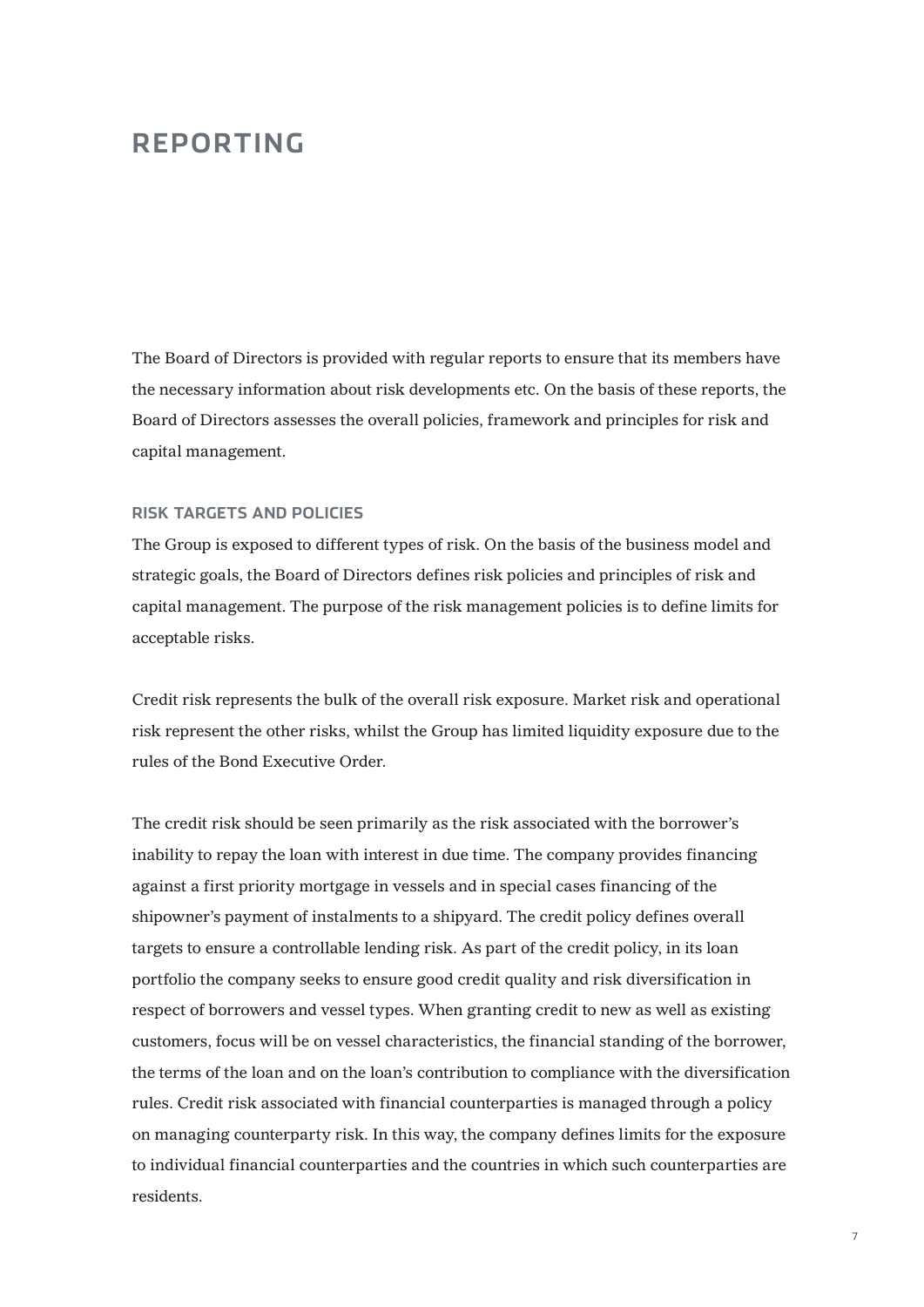Market risk covers primarily interest rate, foreign exchange and liquidity risks, governed by lines defined in the Bond Executive Order and the Executive Order. The principal financial risks are centred on the securities portfolio. The overall goal is to avoid financial positions jeopardising the company's solvency or continued existence, and to make sure that interest rate and foreign exchange risks are managed by hedging or through intended open positions and that the company achieves the highest possible return with due consideration to the risk targets defined.

Liquidity risk represents a limited part of the overall risk exposure, as the company applies the specific balance principle in accordance with the Bond Executive Order. In addition, the liquidity policy defines liquidity risk limits in order to ensure consistently adequate liquidity. Liquidity management is generally carried out to ensure that the cost of funding does not become disproportionately high and to avoid that lack of funding prevents the company from retaining its business model. Ultimately, the purpose of the liquidity management is to ensure that the company is consistently able to meet its payment obligations.

Operational risks primarily concern the credit area, the finance area, compliance and IT application. Operational risks are managed by way of a policy for operational risks, business procedures and internal controls issued by the Board of Directors. The policy defines the overall limits for operational risks and instructions on how to meet these limits. On an ongoing basis, the company registers losses and events deemed to be attributable to operational risks. The registration is used as a basis for assessing whether business procedures etc. should be adjusted in order to avoid or mitigate operational risks.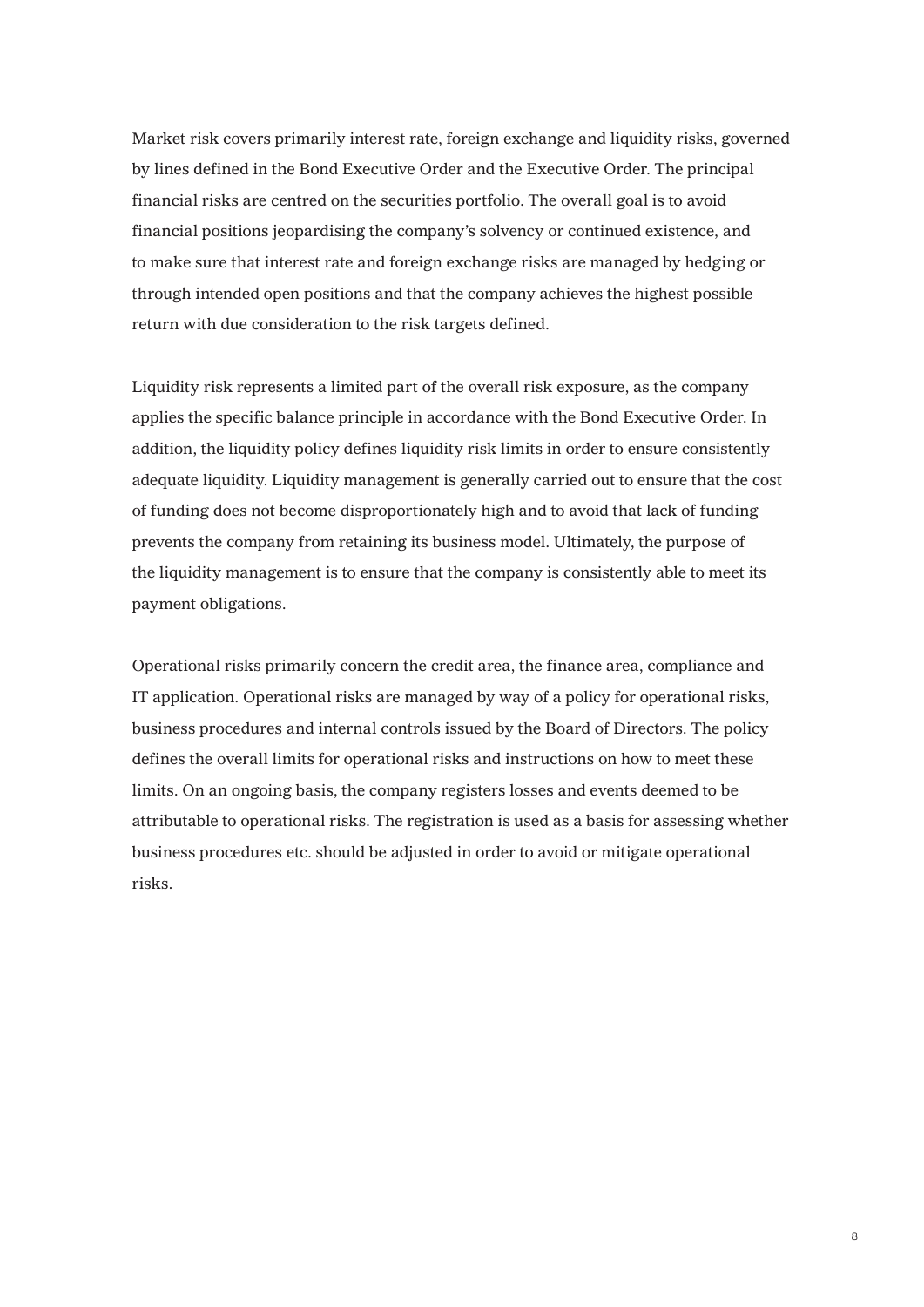# **USE OF ECAIS**

The company uses Standard & Poor's Financial Services LLC (S&P) as its external credit rating institution (ECAI).

The credit assessment classes used by S&P are converted to credit quality steps using the Danish FSA's conversion table. Each credit quality step is designated a risk weighting to be used for the exposures at the individual credit quality steps when calculating the risk-weighted exposures under the standardised approach for credit risk.

The table below shows the Danish FSA's conversion of S&P's credit assessment classes for credit quality steps for exposures to business entities, institutions, sovereigns and central banks.

| <b>Credit</b><br>quality<br>step | The credit<br>assessment<br>classes<br>used by S&P | <b>Exposures</b><br>to corporates<br>(companies) | <b>Exposures to</b><br>institutions with a<br>term to maturity<br>of more than<br>three months | <b>Exposures to</b><br>central<br>governments<br>or central<br><b>banks</b> |
|----------------------------------|----------------------------------------------------|--------------------------------------------------|------------------------------------------------------------------------------------------------|-----------------------------------------------------------------------------|
| 1                                | AAA to AA-                                         | 20%                                              | 20%                                                                                            | $O\%$                                                                       |
| $\mathcal{P}$                    | $A+$ to $A-$                                       | 50%                                              | 50%                                                                                            | 20%                                                                         |
| 3                                | BBB+ to BBB-                                       | 100%                                             | 50%                                                                                            | 50%                                                                         |
| $\overline{4}$                   | $BB+$ to $BB-$                                     | 100%                                             | 100%                                                                                           | 100%                                                                        |
| 5                                | $B+$ to $B-$                                       | 150%                                             | 100%                                                                                           | 100%                                                                        |
| 6                                | $CCC+$ and below                                   | 150%                                             | 150%                                                                                           | 150%                                                                        |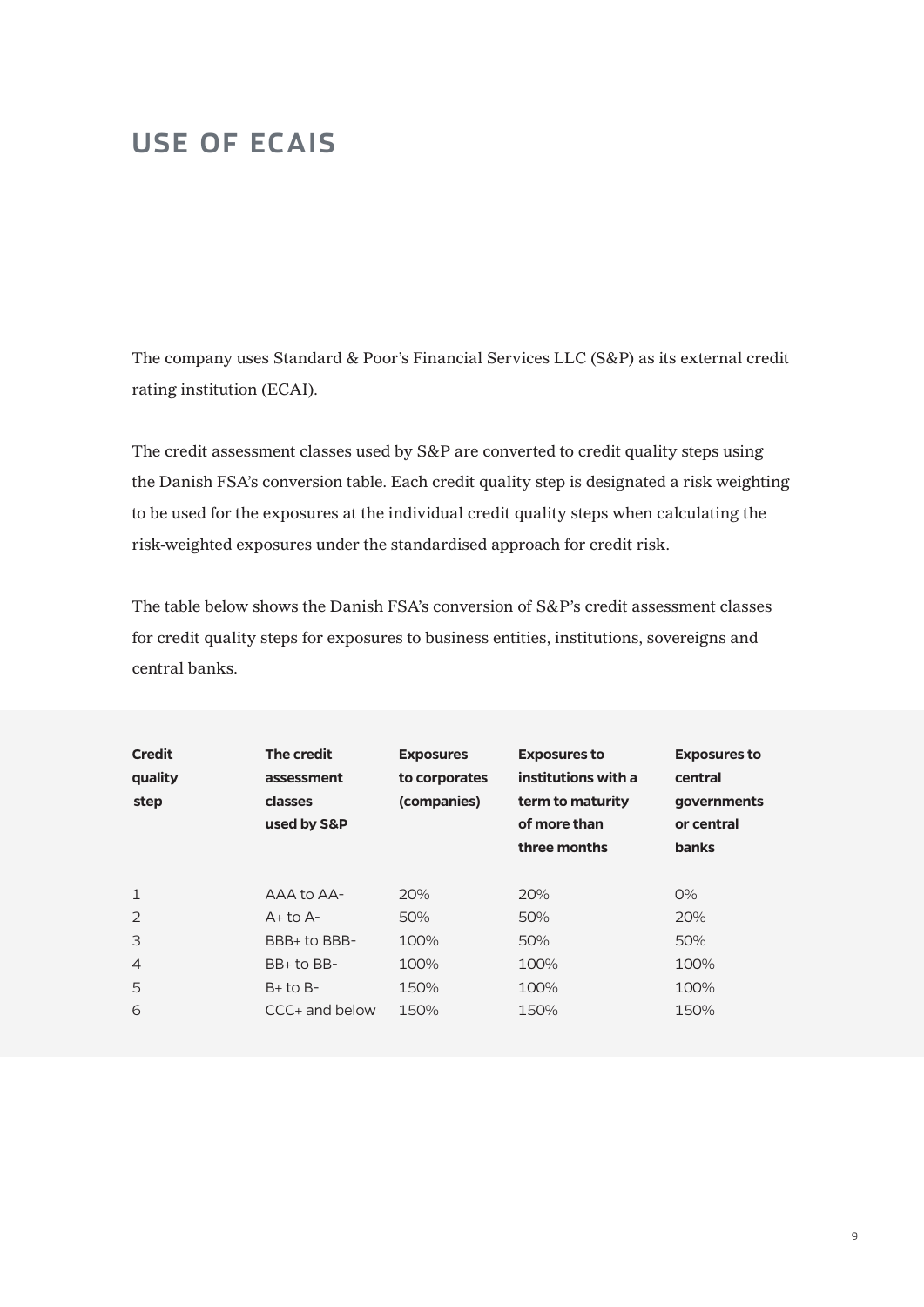### **EXPOSURE CLASSES USING CREDIT ASSESSMENTS FROM STANDARD & POOR'S**

| Exposure class,<br>DKK million              | Group<br>Exposure (unweighted) | <b>Solo</b><br>Exposure (unweighted) |
|---------------------------------------------|--------------------------------|--------------------------------------|
| Exposures to central governments            |                                |                                      |
| or central banks                            | 616                            | 606                                  |
| Exposure to public entities                 | 521                            | 521                                  |
| Exposure to regional and                    |                                |                                      |
| local governments                           |                                |                                      |
| Exposure to institutions                    | 2,565                          | 2,538                                |
| Exposure to corporates                      | 37,077                         | 37,077                               |
| Exposure in the form of covered             |                                |                                      |
| bonds and mortgage covered bonds            | 3,385                          | 3,385                                |
| Exposure in defaults                        | 7,012                          | 7,012                                |
| Items associated with particularly          |                                |                                      |
| high risk                                   |                                |                                      |
| Exposure to institutions and                |                                |                                      |
| corporates with short-term                  |                                |                                      |
| credit ratings                              |                                |                                      |
| Exposure by way of units or shares in       |                                |                                      |
| collective investment undertakings ('CIUs') |                                |                                      |
| Equity exposures                            |                                |                                      |
| Other items                                 | 365                            | 365                                  |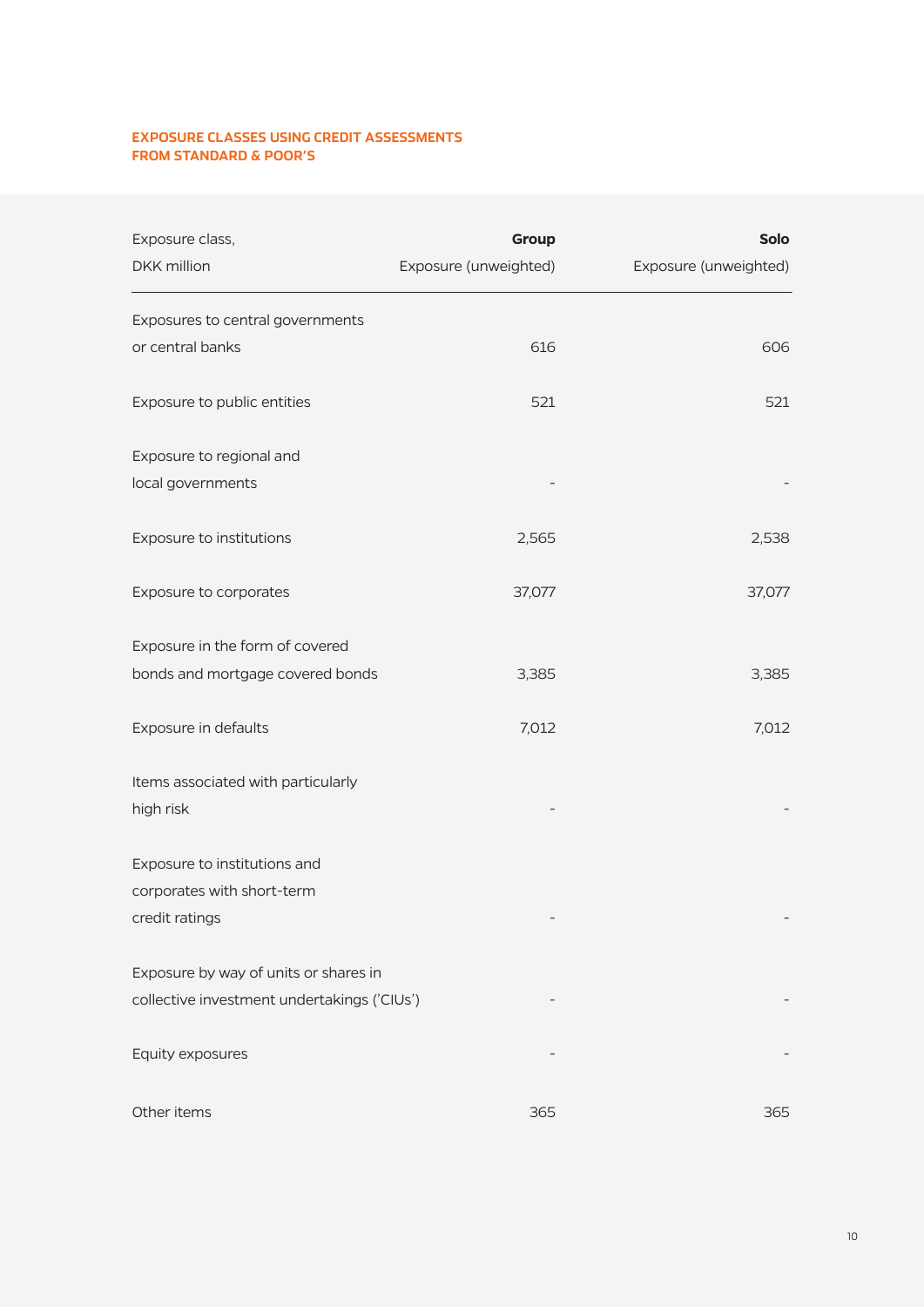# **CAPITAL MANAGEMENT**

Pursuant to the Executive Order on Calculation of Risk Exposure, Own Funds and Solvency Need, Danish Ship Finance must maintain a certain amount of capital relative to its activities, so that the own funds as a minimum matches the company's risk profile and complies with the legislative framework.

There must be capital to cover the requirement at the existing and the expected level of activity in order to comply with the statutory rules and targets determined by the company itself.

The regulatory framework for capital management is defined in the Executive Order on Calculation of Risk Exposure Amount, Own Funds and Solvency Need. The framework builds on three pillars:

- Pillar I contains a set of rules for calculating the own funds requirement, which is 8% of the total risk exposure amount for the three types of risk: credit, market and operational risk
- Pillar II contains a set of rules for how to calculate the adequate own funds, taking into consideration the company's individual characteristics, and all relevant risk types are included, irrespective of whether they are included in Pillar I or not.
- Pillar III sets forth rules on disclosure obligations, as a result of which the company, at least once annually, must disclose information on capital matters, its risk profile etc.

The Executive Order on Calculation of Risk Exposure Amount, Own Funds and Solvency Need provides some freedom to choose methodology when calculating the adequate own funds. The reason is that the calculation method must match the risk profile.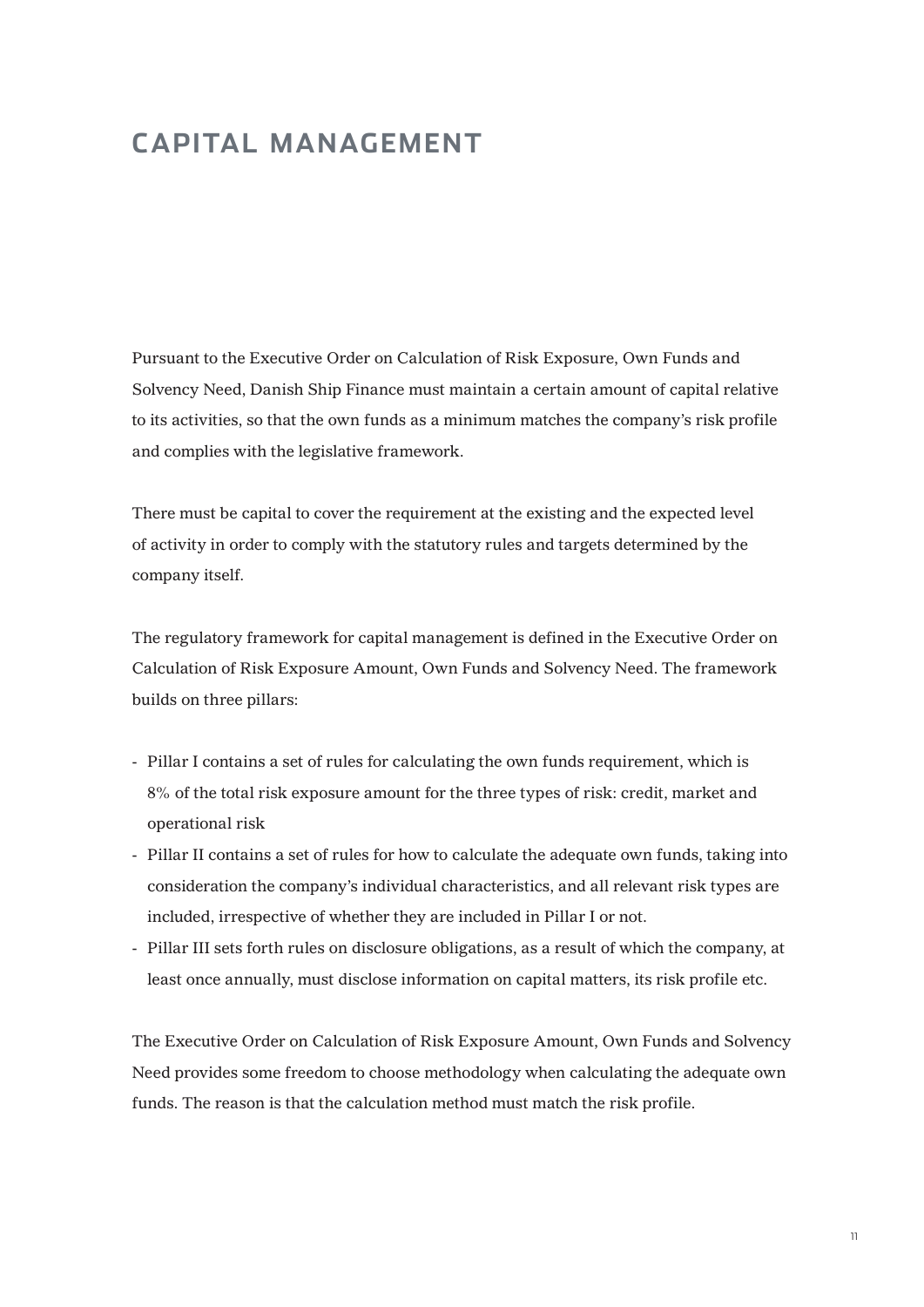### **CAPITAL TARGET**

The capital target defined by the Board of Directors is based on own funds that are sufficient for the lending operations to continue even in case of large cyclical fluctuations and difficult business conditions.

The capital ratio at group level at 31 December 2016 was 15.8%. At solo level, the capital ratio has been calculated at 17.2%.

The capital ratio is believed to be adequate to meet the above-mentioned target.

| DKKm $/$ %                 | Group<br>2016 | <b>Solo</b><br>2016 | <b>Solo</b><br>2015 |
|----------------------------|---------------|---------------------|---------------------|
| Own funds less deductions  | 8,076         | 8,781               | 9,896               |
| Total risk exposure amount | 51,033        | 50,995              | 57,234              |
| Capital ratio              | 15.8          | 17.2                | 17.3                |

### **CALCULATION OF CAPITAL RATIO**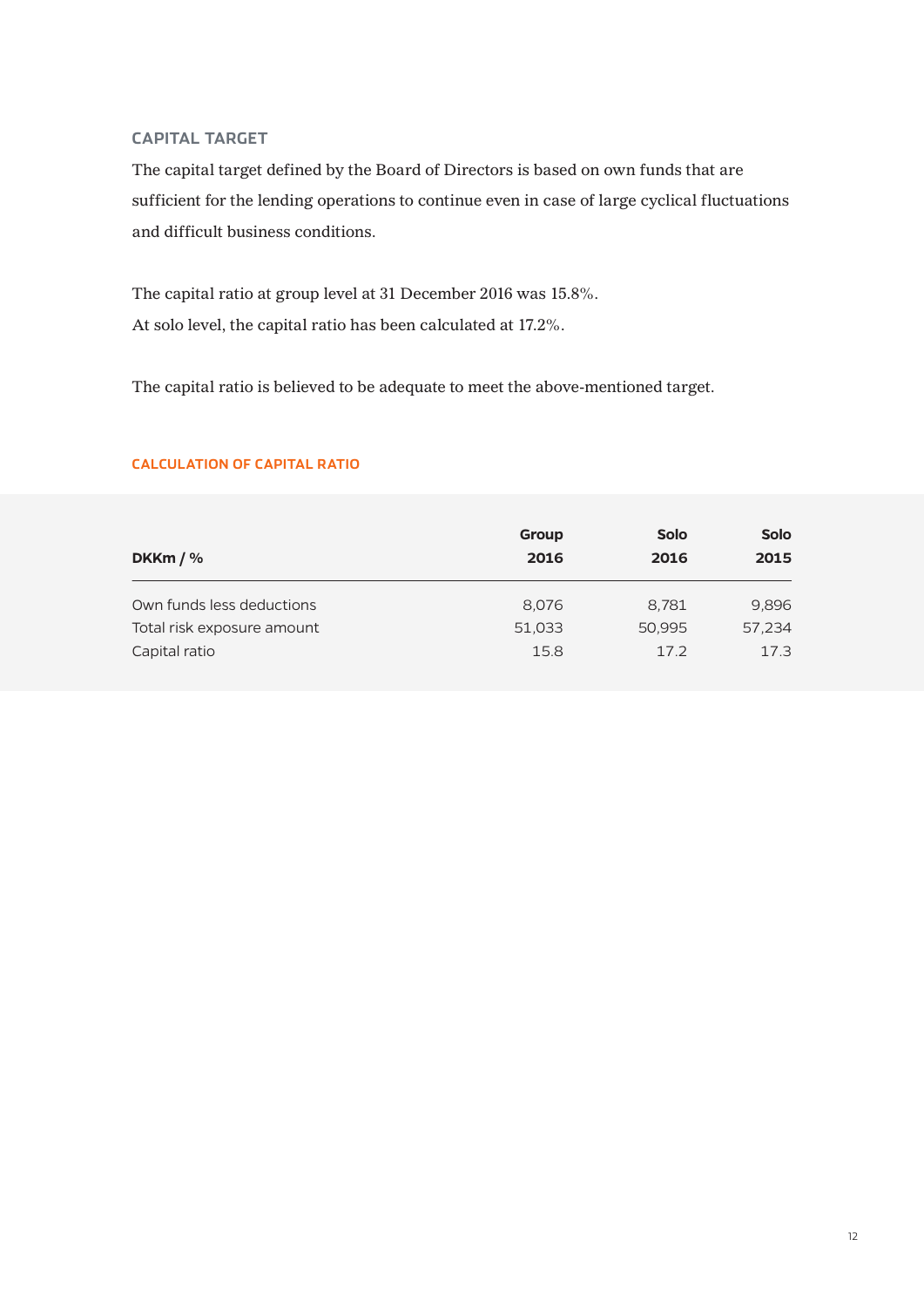# **OWN FUNDS**

The Group's own funds less deductions amounted to DKK 8,076 million at 31 December 2016. At solo level, the own funds amounted to DKK 8,781 million at 31 December 2016, against DKK 9,896 million in 2015.

The own funds is subordinated to ordinary creditors in the event that a financial undertaking goes bankrupt. The own funds can be composed of three different types of capital: tier 1 capital, additional tier 1 capital and tier 2 capital, and the relationship between own funds and total risk exposure amount is the capital ratio.

### **Tier 1 capital**

Tier 1 capital is the capital that represents the core of the own funds of financial enterprises. The tier 1 capital primarily consists of paid-up share capital or guarantee capital and reserves in a credit institution.

### **Additional tier 1 capital**

Additional tier 1 capital is a mixture of share capital and loan capital. There are special rules on how large a proportion of the additional tier 1 capital can be included as part of the tier 1 capital. The part of the additional tier 1 capital that cannot be included in tier 1 capital may instead be included in tier 2 capital.

### **Tier 2 capital**

Tier 2 capital is the capital that supplements the tier 1 capital and the additional tier 1 capital in financial enterprises. Tier 2 capital consists, among other things, of subordinated loan capital subject to high risk exposure.

The total capital must consistently be higher than the sum of the own funds requirement, the adequate own funds and the combined capital buffer requirement.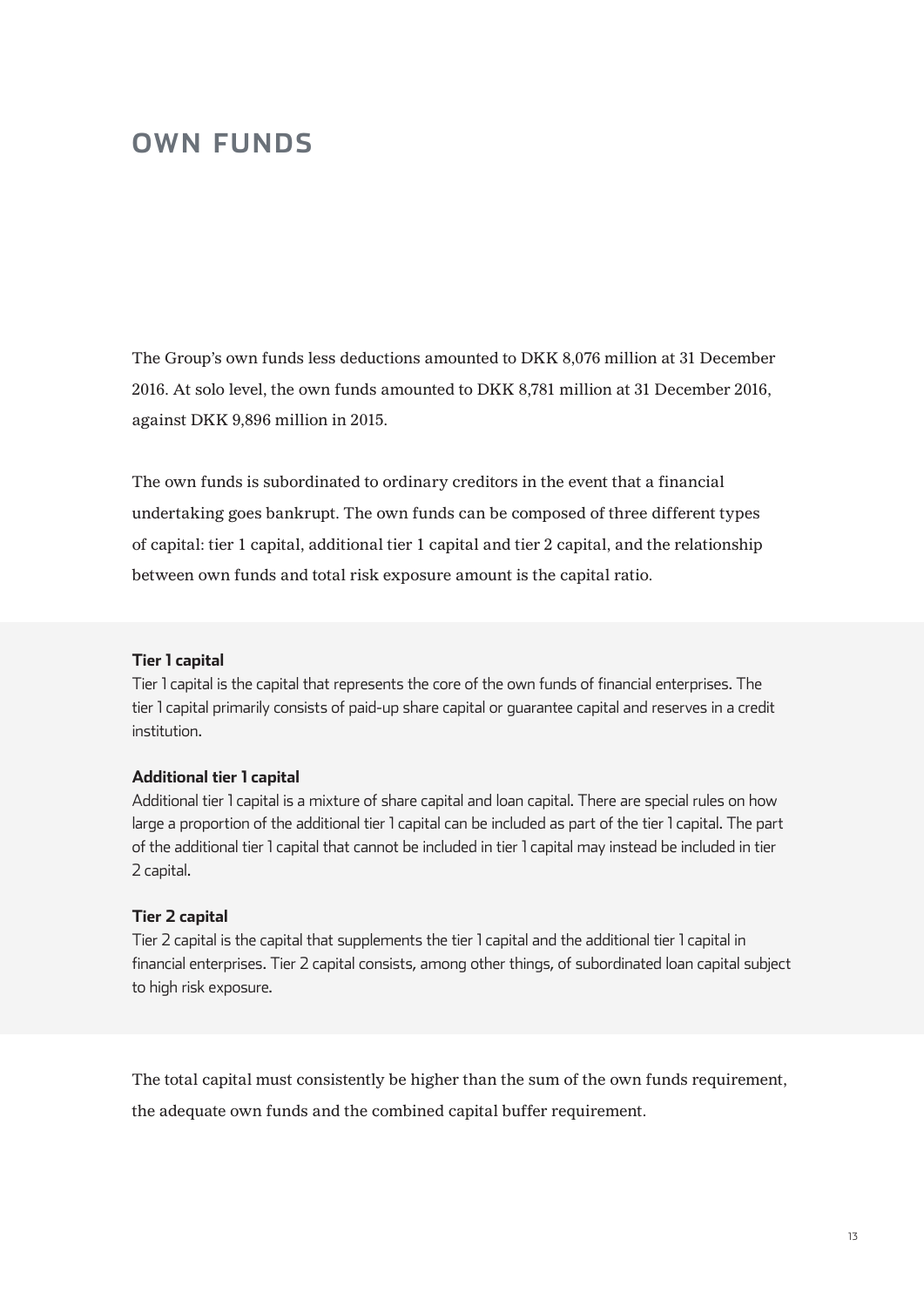### **Own funds requirement**

The own funds requirement, or the Pillar I requirement, describes the statutory requirements for financial enterprises. For a credit institution, the own funds must represent at least 8% of the institution's total risk exposure amount. The own funds requirement is a hard requirement, which means that non-compliance will lead to withdrawal of the license.

### **Adequate own funds and solvency need capital ratio**

The adequate own funds is a capital requirement calculated on the basis of a financial institution's risk profile. It is based on the pillar I requirement of 8% of the total risk exposure amount plus a pillar 2 add-on for risks and matters that are not fully reflected in the statement of the total risk exposure amount.

The solvency need capital ratio is expressed as the adequate own funds as a percentage of the total risk exposure amount. Institutions must comply with the sum of pillar I, pillar II and the combined capital buffer requirement.

The solvency need capital ratio is a "soft requirement", so as to give a non-complying institution time to restructure its own funds. When relevant, the FSA will order the institute to take the necessary steps.

### **Combined buffer requirement**

Pursuant to the Danish Financial Business Act, the combined capital buffer requirement means the total common equity tier 1 capital required to meet the requirement of a capital conservation buffer increased by a company-specific countercyclical capital buffer and a systemic risk buffer. Institutions must comply with the sum of pillar I, pillar II and the combined capital buffer requirement.

If the credit institution does not meet the combined capital buffer requirement, it will only be able to make distributions, disburse variable pay and make payments relating to additional tier 1 capital instruments if special conditions are met.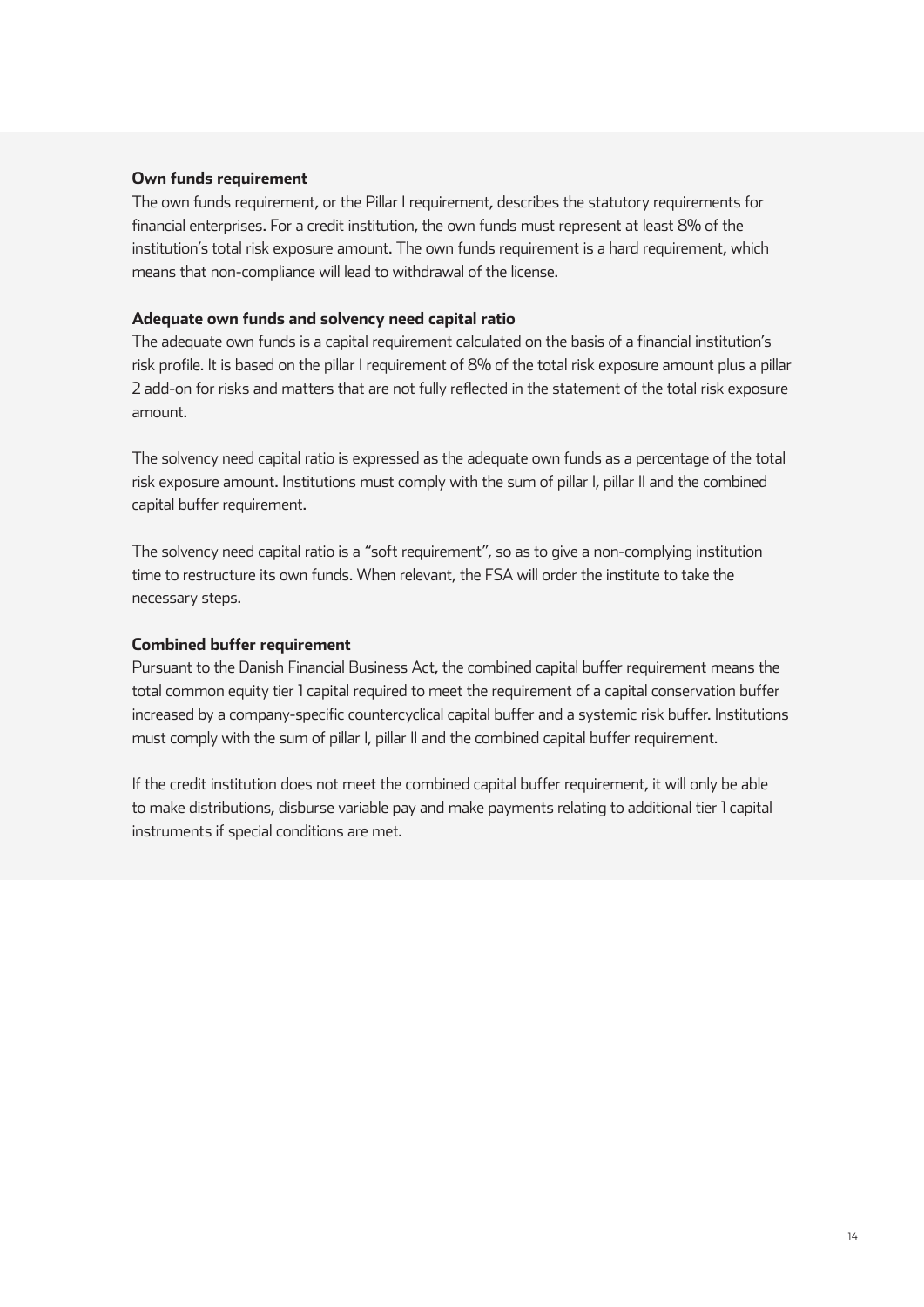Developments in the own funds are determined primarily by the net profit for the year and the company's dividend policy.

The Group's own funds consists exclusively of common equity tier 1 capital in the form of share capital, tied-up reserve capital, retained earnings and tier 2 capital.

The tier 2 capital is issued in the parent company. The tier 2 capital is established on terms and conditions that meet the requirements for recognition in the own funds as a tier 2 instrument under CRR. The issued tier 2 capital amounted to DKK 2,000 million and is provided by the pension fund PFA and pension funds under management by PKA. These pension funds are also shareholders of the parent company. Annex 2 provides a more detailed description of the terms and conditions for the tier 2 capital.

The tied-up reserve capital may only be used to cover losses which cannot be covered by amounts available for dividend distribution. The tied-up reserve capital shall as far as possible be restored by advance transfer of the profit for the year, if, in prior years, it was wholly or partly used to cover losses. Hence, no dividends shall be paid and no distributions shall be made in connection with capital reductions until the tied-up reserve capital has been restored to the same nominal amount as the undistributable reserve had before being used wholly or partly to cover losses.

The tied-up reserve capital was established in connection with the conversion from a foundation into a limited liability company and has remained unchanged at DKK 8,343 million.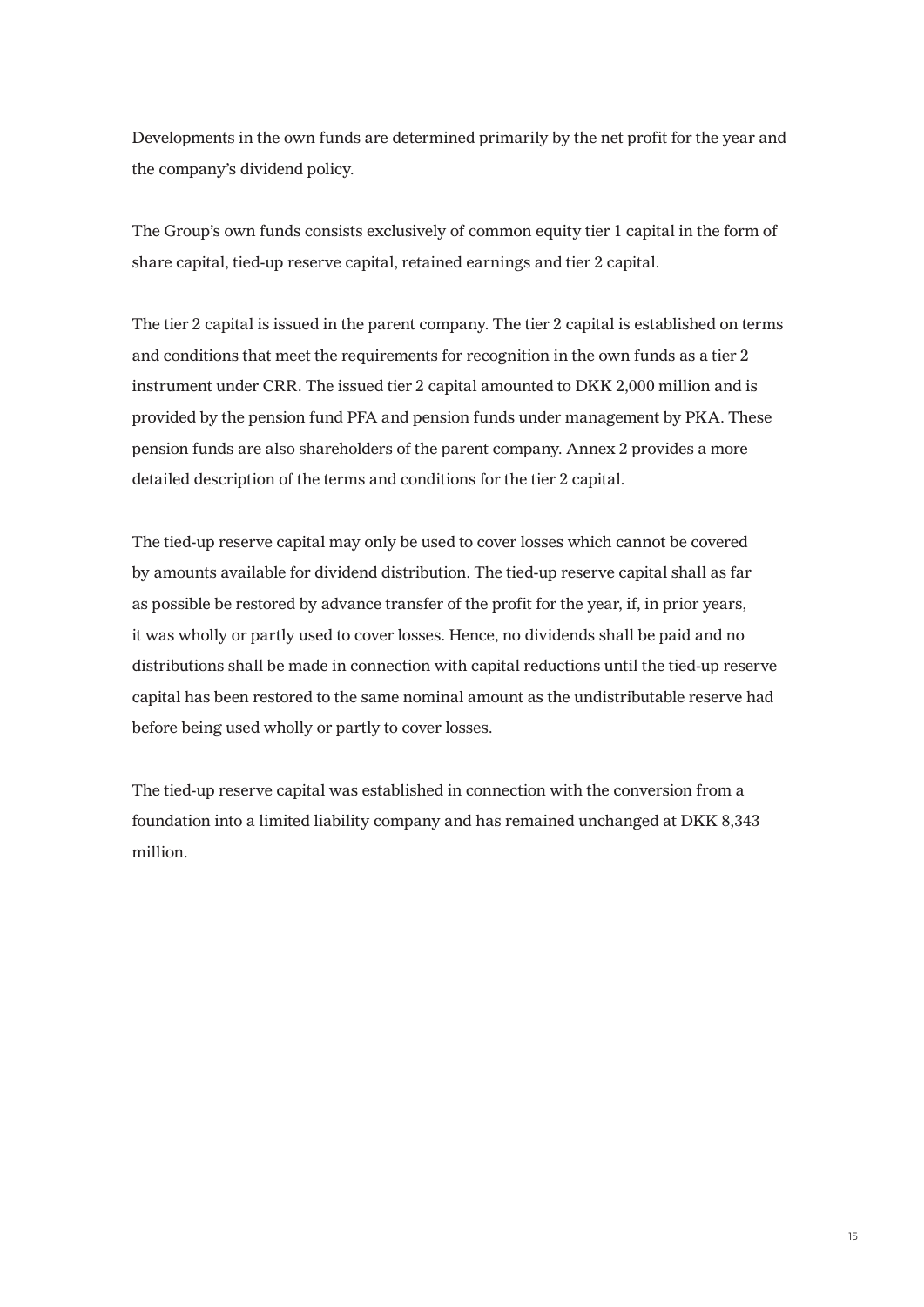### **CALCULATION OF OWN FUNDS LESS DEDUCTIONS**

| <b>DKKm</b>                                            | <b>Group</b><br>2016 | Solo<br>2016 | <b>Solo</b><br>2015 |
|--------------------------------------------------------|----------------------|--------------|---------------------|
| <b>Common equity tier 1 capital</b>                    |                      |              |                     |
| Share capital                                          | 1,220                | 333          | 333                 |
| Tied-up reserve capital                                | 4,967                | 8,343        | 8,343               |
| Reserve for net revaluation according                  |                      |              |                     |
| to the equity method                                   |                      |              |                     |
| Retained earnings                                      | 113                  | 466          | 1,692               |
| Revaluation reserve                                    |                      | 21           | 10                  |
| Total common equity tier 1 capital                     | 6,300                | 9,164        | 10,378              |
| Deductions from common equity tier 1 capital           |                      |              |                     |
| Proposed dividends                                     |                      | 199          | 413                 |
| Deferred tax assets                                    |                      |              |                     |
| Additional straining pursuant to the Executive Order   | 142                  | 142          | 41                  |
| Prudent valuation of trading portfolio                 | 28                   | 28           | 27                  |
| Deductions pursuant to transitional rules              |                      | 13           |                     |
| Total deductions from common equity tier 1 capital     | 170                  | 383          | 481                 |
| Common equity tier 1 capital less statutory deductions | 6,130                | 8,781        | 9,896               |
| Tier 2 capital                                         | 1,946                |              |                     |
| <b>Own funds less deductions</b>                       | 8,076                | 8,781        | 9,896               |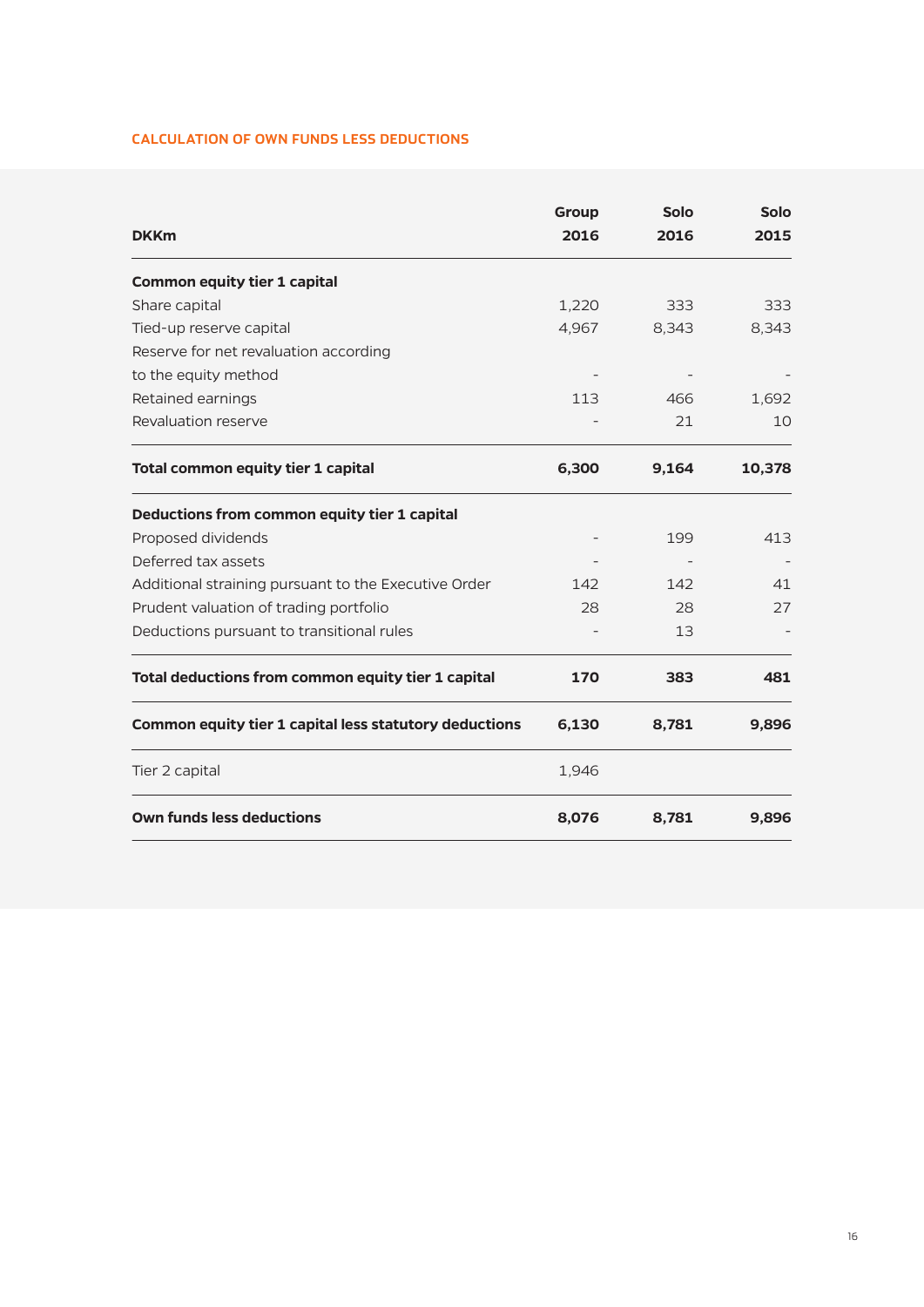# **OWN FUNDS REQUIREMENT**

Pursuant to legislation, a ship finance institute must have own funds which as a minimum amounts to the sum of the own funds requirement for credit risk, market risk and operational risk.

Because the Capital Requirement Directive has been implemented in Danish legislation, the company may choose between different methods for calculating its risk exposure amounts for each of the three overall types of risk included in the determination of the own funds requirements.

The company has not applied for a permission from the Danish FSA to apply one of the internal methods. The company applies the standardised approach for calculating the total risk exposure amount and the own funds requirement for credit and market risks. When using the standardised approach, the risk weights are defined in the legislation. In addition, the basic indicator approach is applied to calculate the risk-weighted exposures for operational risk.

The next page shows risk-weighted exposures and own funds requirement for each exposure category.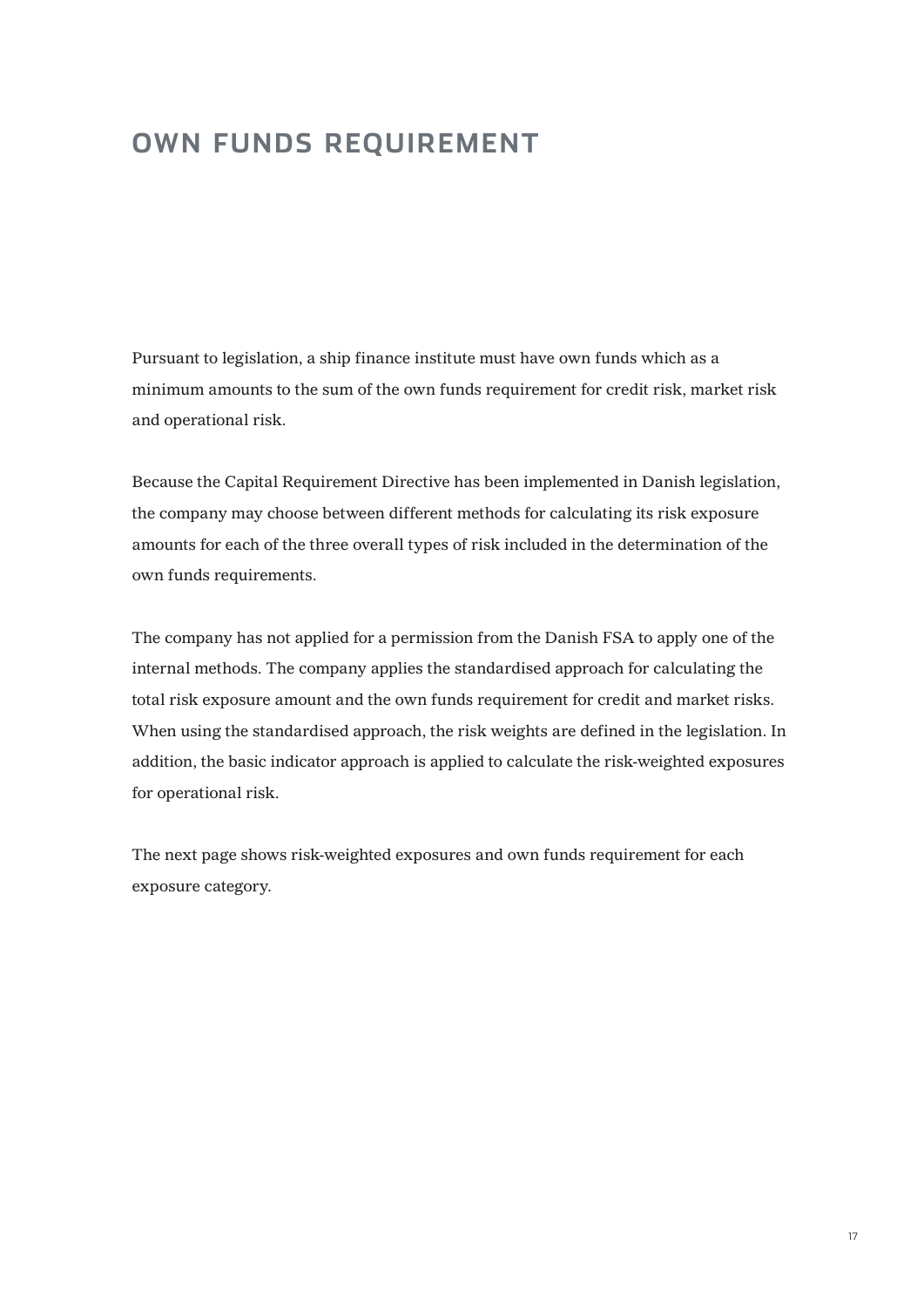### **RISK EXPOSURE AMOUNT**

|                                | Group<br>Risk exposure<br>amount | Group<br>Own<br>funds |        | <b>Solo</b><br>Risk exposure<br>amount | <b>Solo</b><br>Own<br>funds |                     |
|--------------------------------|----------------------------------|-----------------------|--------|----------------------------------------|-----------------------------|---------------------|
| mio. DKK                       | (weighted)<br>2016               | requirement<br>2016   | 2016   | (weighted)<br>2015                     | 2016                        | requirement<br>2015 |
| <b>Credit risk</b>             |                                  |                       |        |                                        |                             |                     |
| - Central governments or       |                                  |                       |        |                                        |                             |                     |
| central banks                  | 658                              | 53                    | 633    | 616                                    | 51                          | 49                  |
| - Regional governments or      |                                  |                       |        |                                        |                             |                     |
| local authorities              |                                  |                       |        |                                        |                             |                     |
| - Public entities              |                                  |                       |        |                                        |                             |                     |
| - Institutions                 | 693                              | 55                    | 680    | 701                                    | 54                          | 56                  |
| - Corporate                    | 36,317                           | 2,905                 | 36,317 | 44,190                                 | 2,905                       | 3,535               |
| - Covered bonds and            |                                  |                       |        |                                        |                             |                     |
| mortgage covered bonds         | 346                              | 28                    | 346    | 223                                    | 28                          | 18                  |
| - Exposures in default         | 5,887                            | 471                   | 5,887  | 256                                    | 471                         | 20                  |
| - High-risk exposures          |                                  |                       |        |                                        |                             |                     |
| - Exposures with               |                                  |                       |        |                                        |                             |                     |
| short-term rating              |                                  |                       |        |                                        |                             |                     |
| - Equity exposure              |                                  |                       |        |                                        |                             |                     |
| - Other exposures              | 391                              | 31                    | 391    | 376                                    | 31                          | 30                  |
| <b>Total credit risk</b>       | 44,292                           | 3,543                 |        | 44,254 46,363                          | 3,540                       | 3,709               |
| Counterparty risk accounts for | 738                              | 59                    | 725    | 780                                    | 59                          | 62                  |
| <b>Market risk</b>             |                                  |                       |        |                                        |                             |                     |
| - Debt instruments             | 3,959                            | 317                   | 3,959  | 7,756                                  | 317                         | 620                 |
| - Shares, etc.                 | 27                               | $\overline{2}$        | 27     | 39                                     | 2                           | 3                   |
| - Exchange rate risk           | 397                              | 32                    | 397    | 699                                    | 32                          | 56                  |
| - Commodity risk               |                                  |                       |        |                                        |                             |                     |
| <b>Total market risk</b>       | 4,383                            | 351                   | 4,383  | 8,494                                  | 351                         | 680                 |
| <b>Credit Valuation</b>        |                                  |                       |        |                                        |                             |                     |
| <b>Adjustment (CVA)</b>        | 633                              | 51                    | 633    | 690                                    | 51                          | 55                  |
| <b>Total operational risk</b>  | 1,725                            | 138                   | 1,725  | 1,687                                  | 138                         | 135                 |
| <b>Total</b>                   |                                  |                       |        |                                        |                             |                     |
| amount                         | 51,033                           | 4,083                 |        | 50,995 57,234                          | 4,080                       | 4,579               |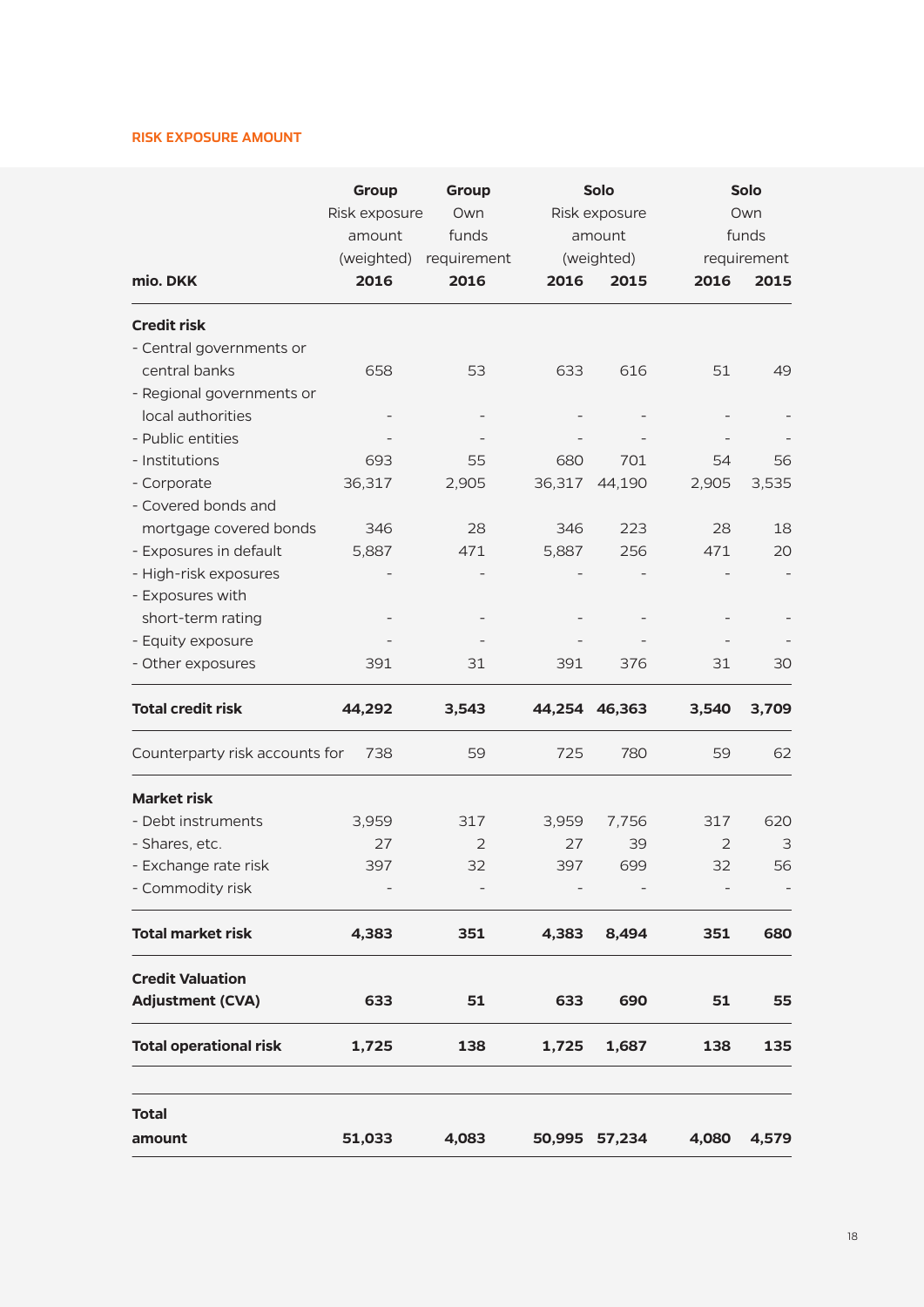### **OWN FUNDS REQUIREMENT – CREDIT RISK**

The standardised approach is used to calculate the own funds requirement for credit risk, as a result of which all loans generally carry a weight of at least 100%. Under the standardised approach, the value of the ships' mortgages cannot be deducted, and in terms of solvency the loans are thus treated as unsecured loans.

The Executive Order sets out that the following loans or shares of loans each carry a weight of more than 100%:

- Pursuant to section 24(3) of the Executive Order, building loans carry a weight of 200% if the sum of building loans does not exceed 125% of the solvency-related excess cover. If the sum of the building loan exceeds 125%, the excess amount must be deducted from the tier 1 capital. Building loans are secured through debtor's liability, assignment and subrogation in the building contract and assignment in the shipyard's collateral for payments under the building contract.
- Loans in which the loan exceeds 70% of the value of the mortgage at the date of grant must, in respect of the part that regularly exceeds 70%, result in a deduction ("additional straining") in the tier 1 capital. The maximum deduction is determined at the date of grant in Danish kroner.
- When the borrower either has an external rating corresponding to credit quality levels 5-6, or is unrated and also domiciled in a country where the country risk calls for a higher weighting, the loan will have a weighting of 150%.
- Pursuant to the definition in art. 178 of CRR, loans in default have a weighting of 150%.

At 31 December 2016, the company had no construction loans. Deductions in the tier 1 capital concerning loans, which at the end of 2016 exceeded 70% of the value of the mortgage and which at the time of grant also exceeded 70% of the value of the mortgage, and which are thus subject to the rules on additional straining, amounted to DKK 142 million.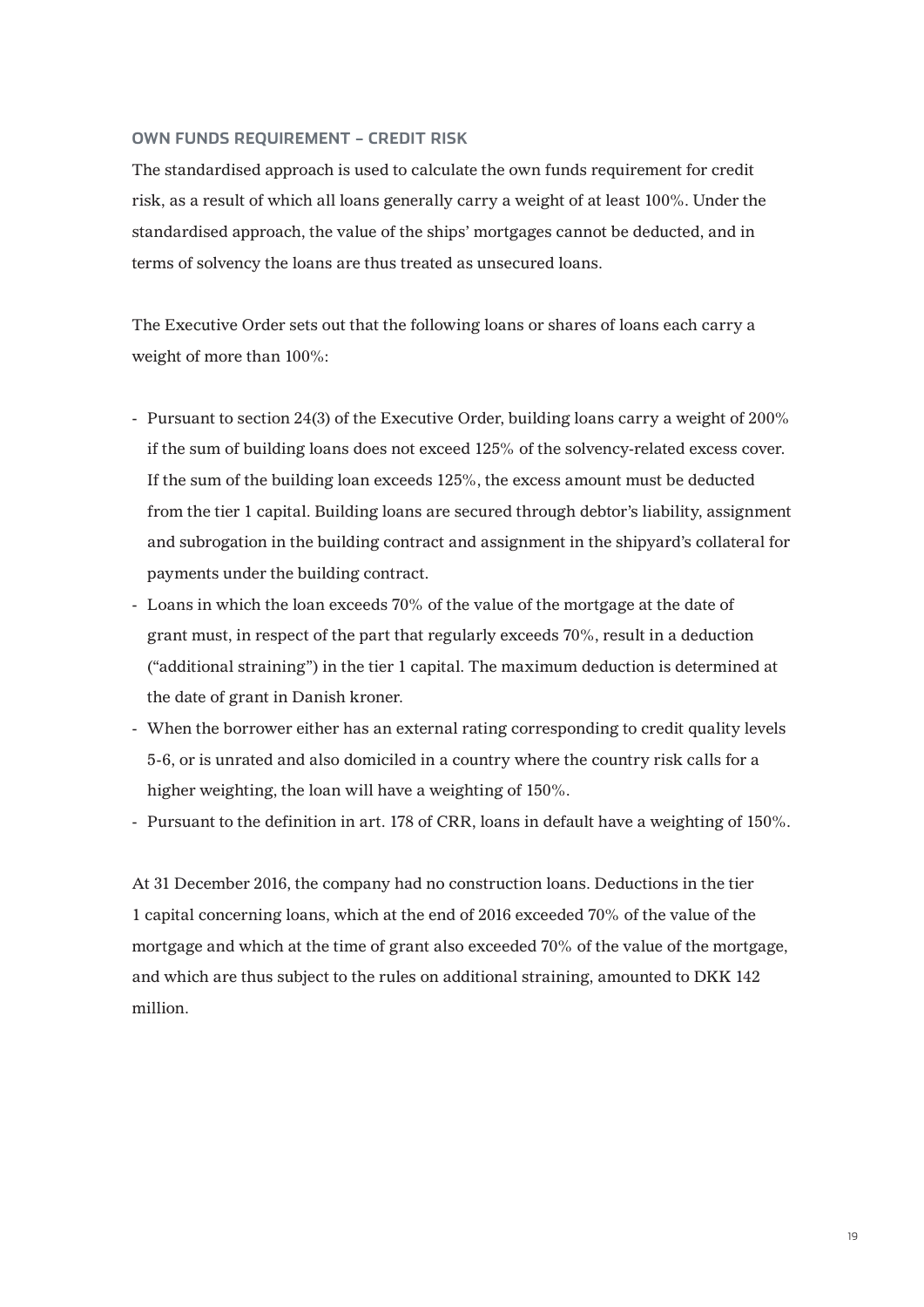### **RISK EXPOSURE AMOUNT FOR CREDIT RISK, BROKEN DOWN BY RISK WEIGHTS**

| <b>DKKm</b>                                | Group<br>Exposure (weighted)<br>2016 | Group<br>Own funds requirement<br>2016 |
|--------------------------------------------|--------------------------------------|----------------------------------------|
| $\circ$                                    | $\circ$                              | $\circ$                                |
| 10                                         | 348                                  | 28                                     |
| 20                                         | 260                                  | 20                                     |
| 50                                         | 1,137                                | 91                                     |
| 100                                        | 38,301                               | 3,064                                  |
| 150                                        | 3,597                                | 288                                    |
| 200                                        |                                      |                                        |
| 250                                        | 649                                  | 53                                     |
| Total risk exposure amount for credit risk | 44,292                               | 3,543                                  |

The table shows that most of the credit exposure has a weighting of 100%.

### **Counterparty risk on derivatives and calculation of capital**

The company applies the market value method to calculate the size of the exposures for derivatives.

When determining the value of the exposure using the market value method for counterparty risk, the following method is applied:

- Contracts are calculated at market value to obtain the current replacement cost for all contracts with a positive value.
- In order to generate a figure for the potential future credit exposure, the nominal principal of the contracts or the underlying values are multiplied by percentages determined by the Danish Financial Supervisory Authority. Swaps based on two floating rates in the same currency are exempt, because only the current replacement cost needs to be calculated.
- The sum of the applicable replacement costs and the potential future credit exposures represents the counterparty risk.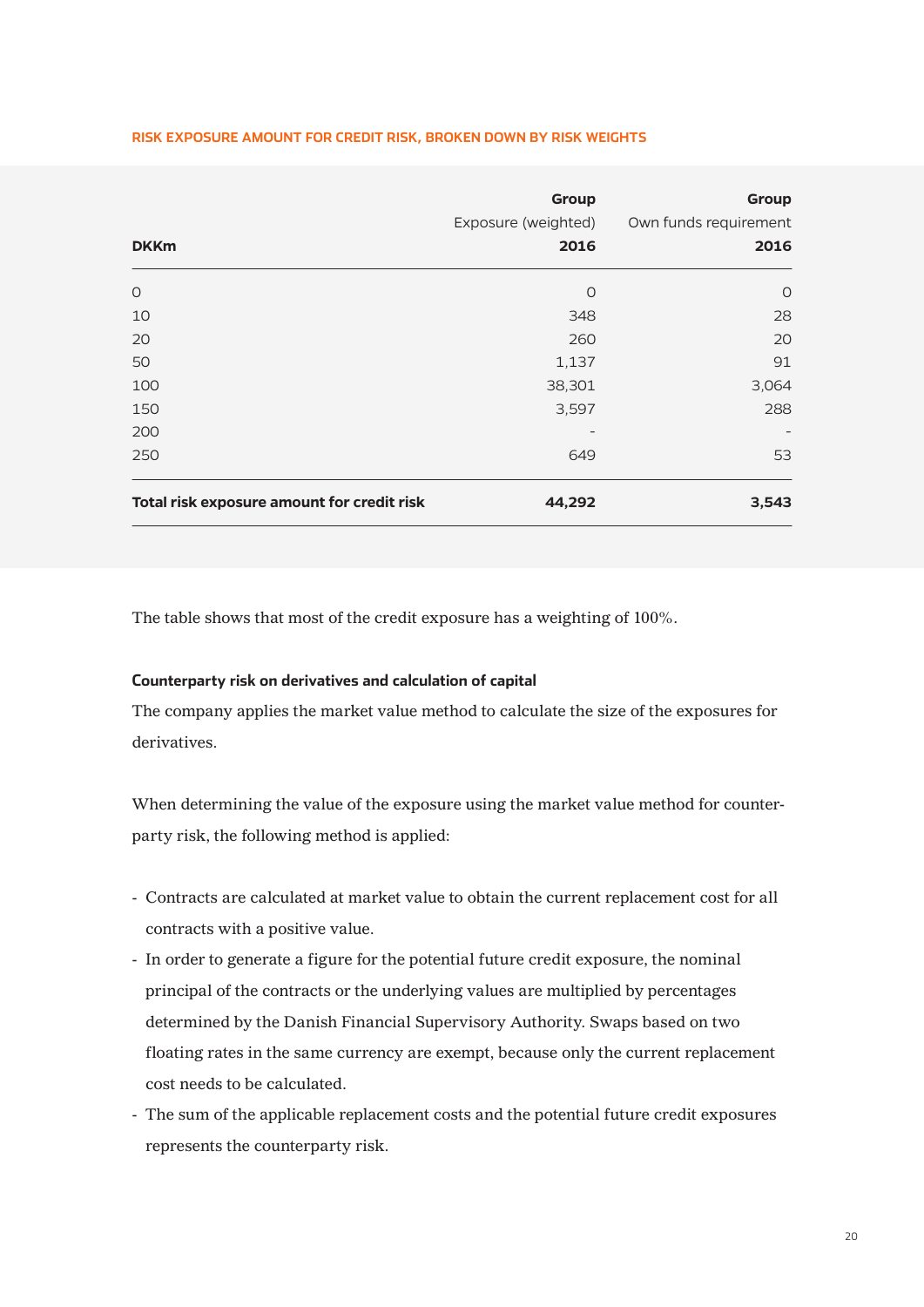In its loan granting process and the ordinary monitoring of credit exposures, the company takes into consideration the calculated exposure value to ensure that this value does not exceed the granted credit line on the counterparty in question.

### **COUNTERPARTY RISK**

| <b>DKKm</b>                                                                                                                                                                                                                                                                       | Group<br>Exposure (weighted)<br>2016 |
|-----------------------------------------------------------------------------------------------------------------------------------------------------------------------------------------------------------------------------------------------------------------------------------|--------------------------------------|
| <b>Netting of exposure value:</b>                                                                                                                                                                                                                                                 |                                      |
| The positive gross fair value of financial contracts<br>after netting<br>Counterparty with risk weight of 0%<br>Counterparty with risk weight of 20%<br>Counterparty with risk weight of 50%<br>Counterparty with risk weight of 100%                                             | 300<br>1,002<br>207                  |
| The value of the total counterparty risk calculated according<br>to the market value method for counterparty risk<br>Counterparty with risk weight of 0%<br>Counterparty with risk weight of 20%<br>Counterparty with risk weight of 50%<br>Counterparty with risk weight of 100% | 60<br>413<br>207                     |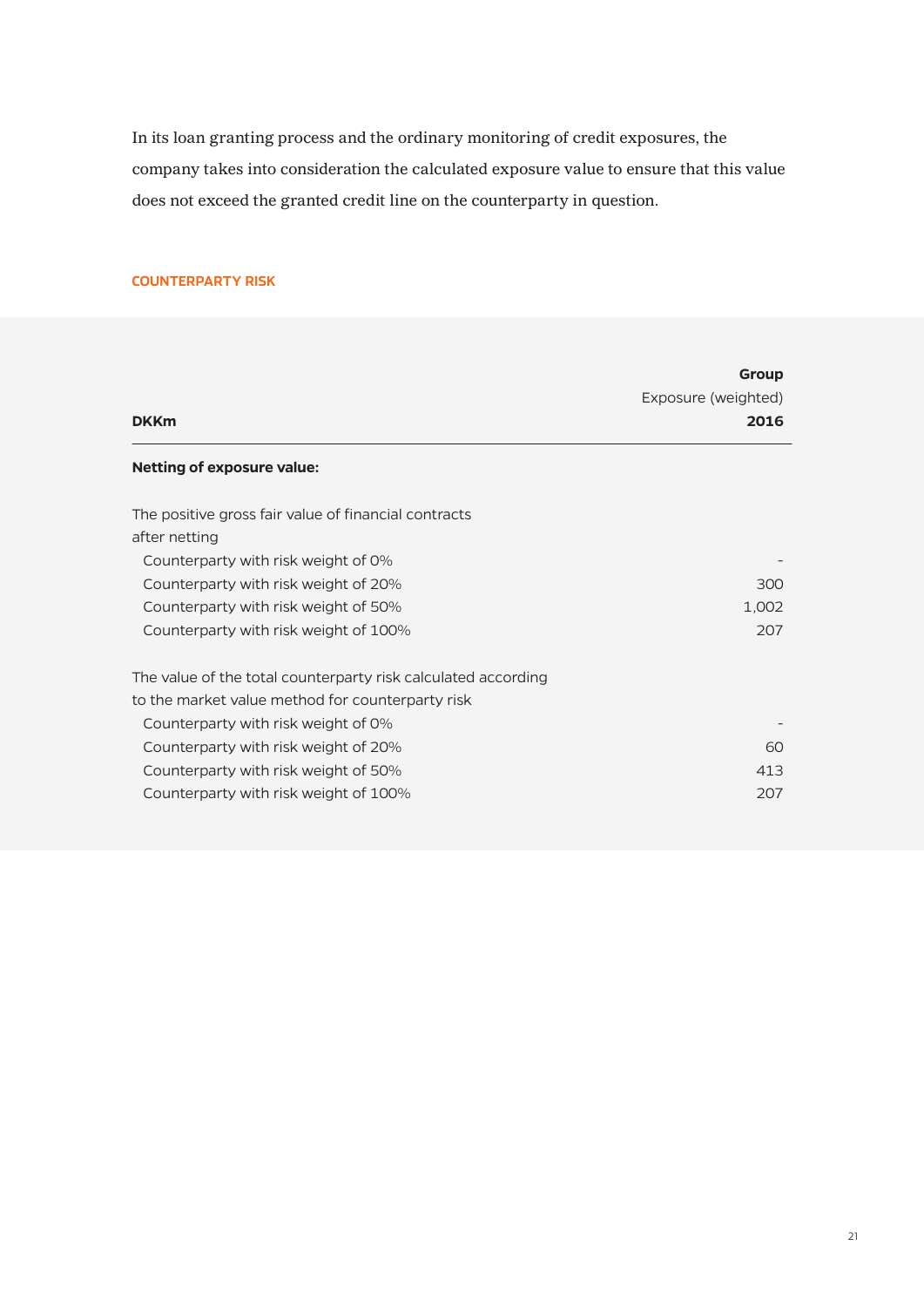### **CREDIT VALUATION ADJUSTMENTS (CVA)**

Pursuant to the CRR, institutions must calculate a credit valuation adjustment risk (CVA charge). The CVA is a separate capital requirement for OTC derivatives to cover the risk of loss due to value adjustment caused by deterioration of counterparty credit quality.

The company has decided to use the standard method for calculating CVA. Based on the standardised approach, risk mitigation techniques such as netting and collateral may be used.

The company has entered into ISDA agreements that allow for netting to control the level of credit valuation adjustments. Furthermore, CSA agreements have been signed with the largest financial counterparties, which entail that collateral is received, and in some agreements provided, automatically if the positive market values exceed a specified level.

The CVA charge amounted to DKK 633 million at 31 December 2016.

| Group       | Group             | Group        |             |
|-------------|-------------------|--------------|-------------|
|             |                   |              |             |
| Own funds   | Exposure          | Exposure     |             |
| requirement | (weighted amount) | (unweighted) |             |
| 2016        | 2016              | 2016         | <b>DKKm</b> |

Standard method 1,056 633 633 51

### **CVA-CHARGE**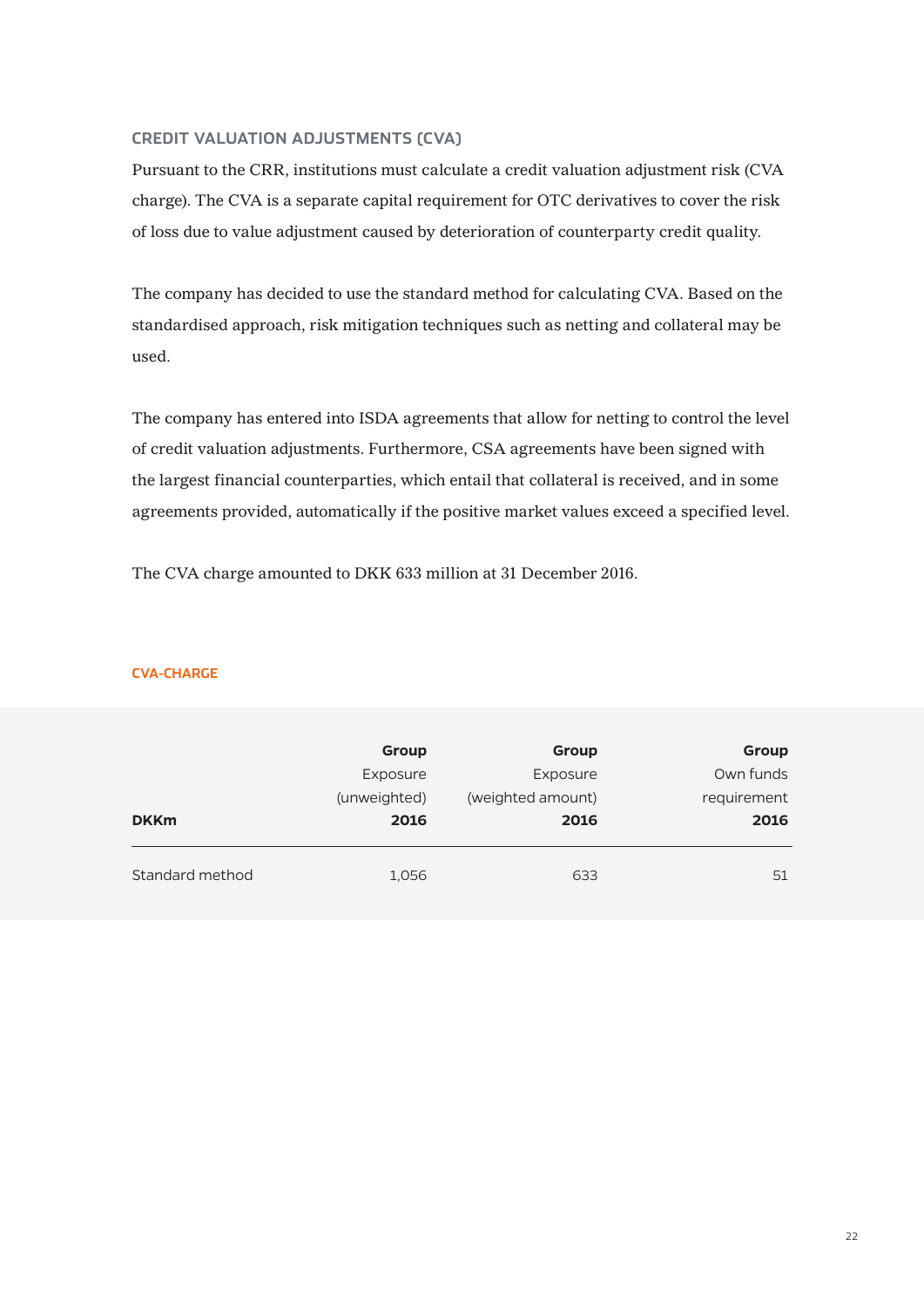### **COLLATERAL AND GUARANTEES**

The company receives the following types of financial collateral and guarantees:

- Deposit funds
- Securities (debt instruments, unit trust certificates), primarily listed
- Government and credit institution guarantees

### **FINANCED CREDIT RISK HEDGING**

|                                         | Group<br>Exposure<br>(weighted) | <b>Solo</b><br>Exposure<br>(weighted) |      |
|-----------------------------------------|---------------------------------|---------------------------------------|------|
| <b>DKKm</b>                             | 2016                            | 2016                                  | 2015 |
| Deposits in cash or cash-like           |                                 |                                       |      |
| instruments                             | 53                              | 53                                    | 128  |
| Debt instruments issued by central      |                                 |                                       |      |
| governments or central banks            | 9                               | 9                                     |      |
| Debt instruments issued by institutions | 7                               | $\overline{7}$                        | 61   |
| <b>Shares</b>                           |                                 |                                       |      |
| <b>Total financial collateral</b>       | 69                              | 69                                    | 189  |
|                                         |                                 |                                       |      |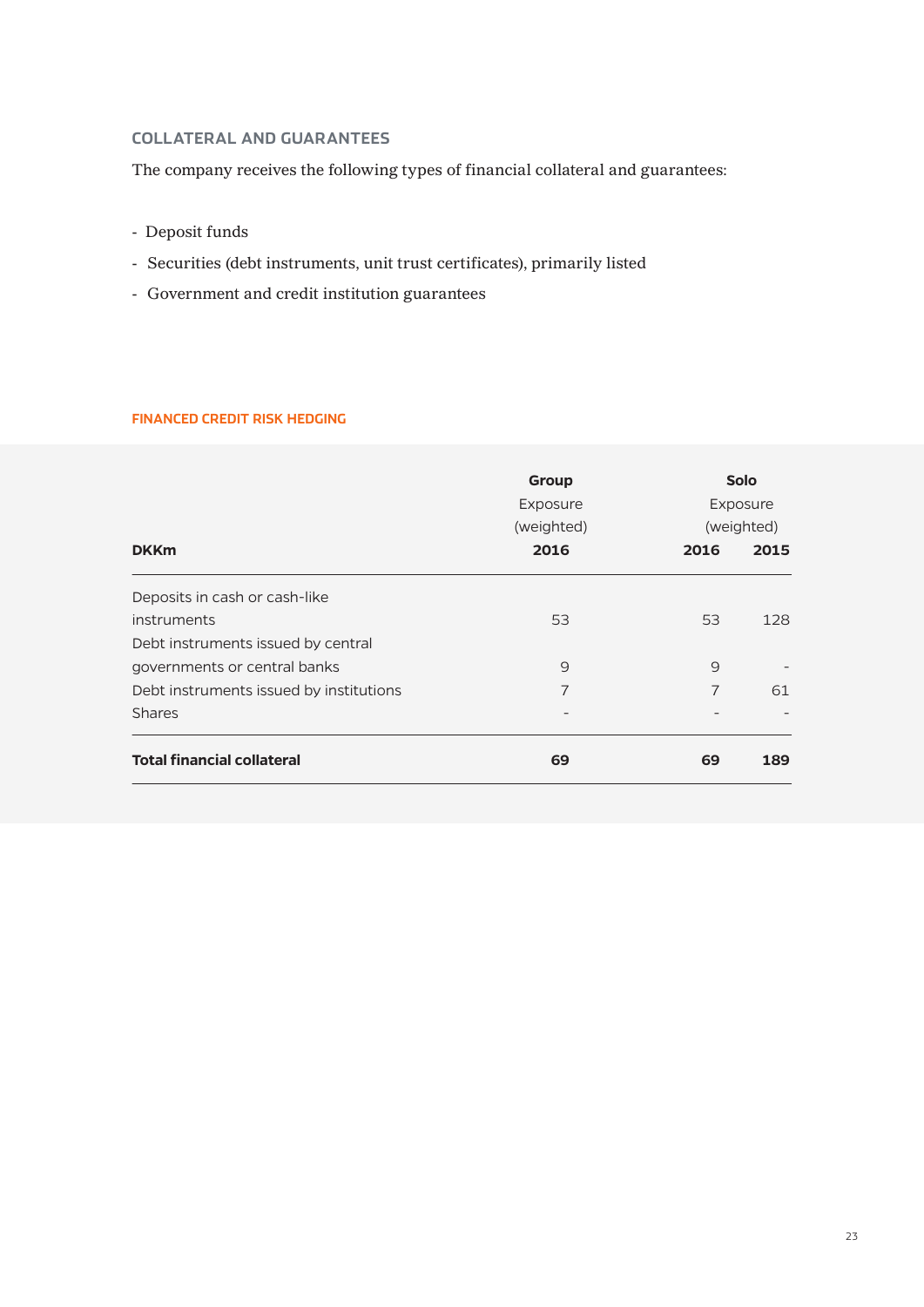### **UNFINANCED CREDIT RISK HEDGING**

|                                                            | Group<br>Exposure | <b>Solo</b><br>Exposure |      |
|------------------------------------------------------------|-------------------|-------------------------|------|
|                                                            | (weighted)        | (weighted)              |      |
| <b>DKKm</b>                                                | 2016              | 2016                    | 2015 |
| Guarantees issued by central governments and central banks |                   |                         |      |
| Guarantees issued by regional and local authorities        |                   |                         |      |
| Guarantees issued by institutions and finance institutes   |                   |                         |      |
| Guarantees issued by companies                             |                   |                         |      |
| <b>Total quarantees</b>                                    |                   |                         |      |

The company has business procedures in place for the management and valuation of collateral, and the procedures form an integral part of the ordinary risk monitoring process.

The company uses the simple credit risk-reducing method. This means that the capital charge on a credit exposure can be reduced when financial collateral is mortgaged. The CRR stipulates the collateral that may be used for credit risk mitigating purposes.

In accordance with the rules of the CRR, the company uses financial collateral and guarantees to hedge its credit and counterparty risk. The table above shows for each exposure category the coverage of the collateral, i.e. the fully adjusted size of the collateral within each exposure category.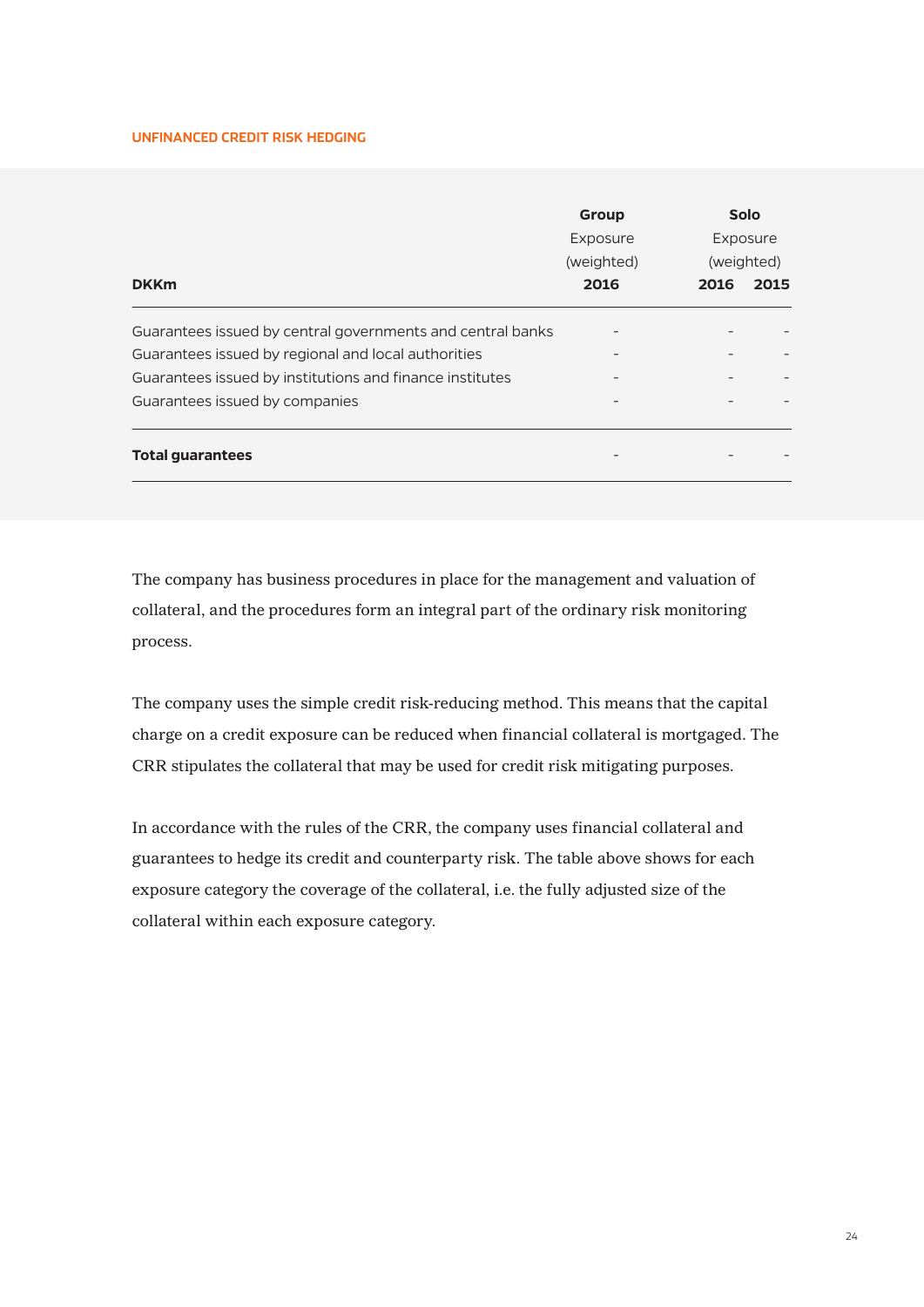### **CLEARING**

Like the rest of the Danish financial sector, Danish Ship Finance is subject to the Regulation on OTC Derivatives, Central Counterparties and Trade Repositories (known as "EMIR"). The regulation stipulates an obligation to clear certain types of derivatives via a central counterparty. This obligation applies to financial counterparties and non-financial counterparties that exceed the clearing threshold. The company is characterised as a non-financial counterparty (NFC), which is below the clearing threshold, as EMIR defines financial counterparties as credit institutions approved pursuant to the credit institution directive. The company is exempt from this directive.

Non-financial counterparties will have a central clearing obligation only if certain threshold values for trading volumes are exceeded. As the company's trading volumes do not exceed these clearing thresholds, it is not under an obligation to perform central clearing.

The company has appropriate procedures to measure, monitor and mitigate operational risk and counterparty risk for non-cleared OTC derivatives. In addition, all OTC derivative transactions are reported to a trade depository, providing more specific details about the agreement.

### **OWN FUNDS REQUIREMENT – MARKET RISK**

The standardised approach is used to calculate the own funds requirement for market risk. Positions with market risk are items in the trading portfolio and positions with foreign exchange risk outside the trading portfolio.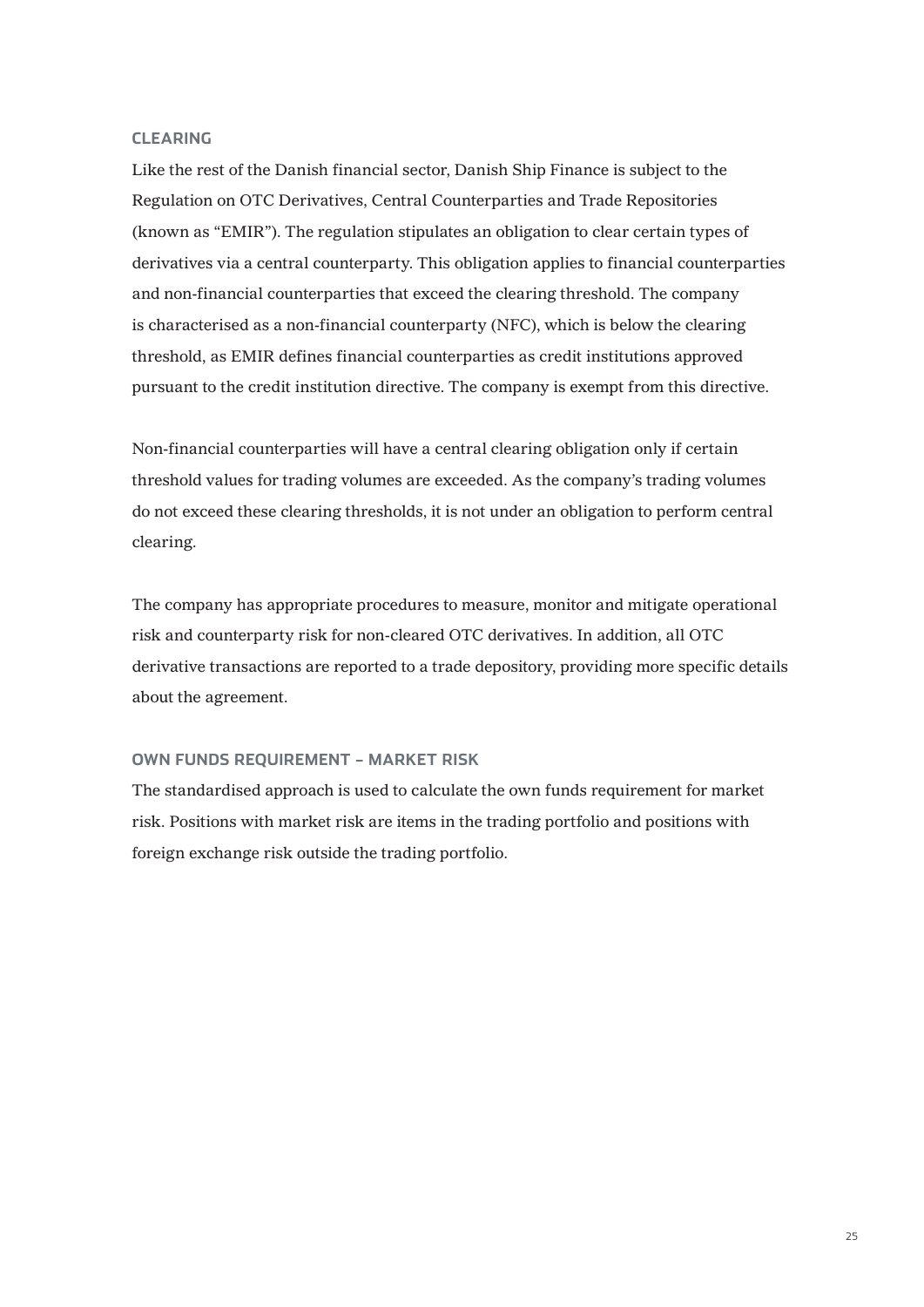### **RISK EXPOSURE AMOUNT FOR MARKET RISK**

| <b>DKKm</b>                                | Group<br>Exposure<br>(weighted amount)<br>2016 | Group<br>Own funds<br>requirement<br>2016 |
|--------------------------------------------|------------------------------------------------|-------------------------------------------|
| Debt instruments, specific risk            |                                                |                                           |
| Total specific risk *)                     | 1,302                                          | 104                                       |
| Debt instruments, general risk             |                                                |                                           |
| Total general risk                         | 2,657                                          | 213                                       |
| Shares, etc.                               |                                                |                                           |
| Total shares, etc.                         | 27                                             | 2                                         |
| Currency positions                         |                                                |                                           |
| Total long-term currency positions         | 397                                            | 32                                        |
| Total risk exposure amount for market risk | 4,383                                          | 351                                       |

\*) Specific risk for debt instruments is calculated for all debt instruments in the trading portfolio, including unweighted and weighted amounts for repo transactions.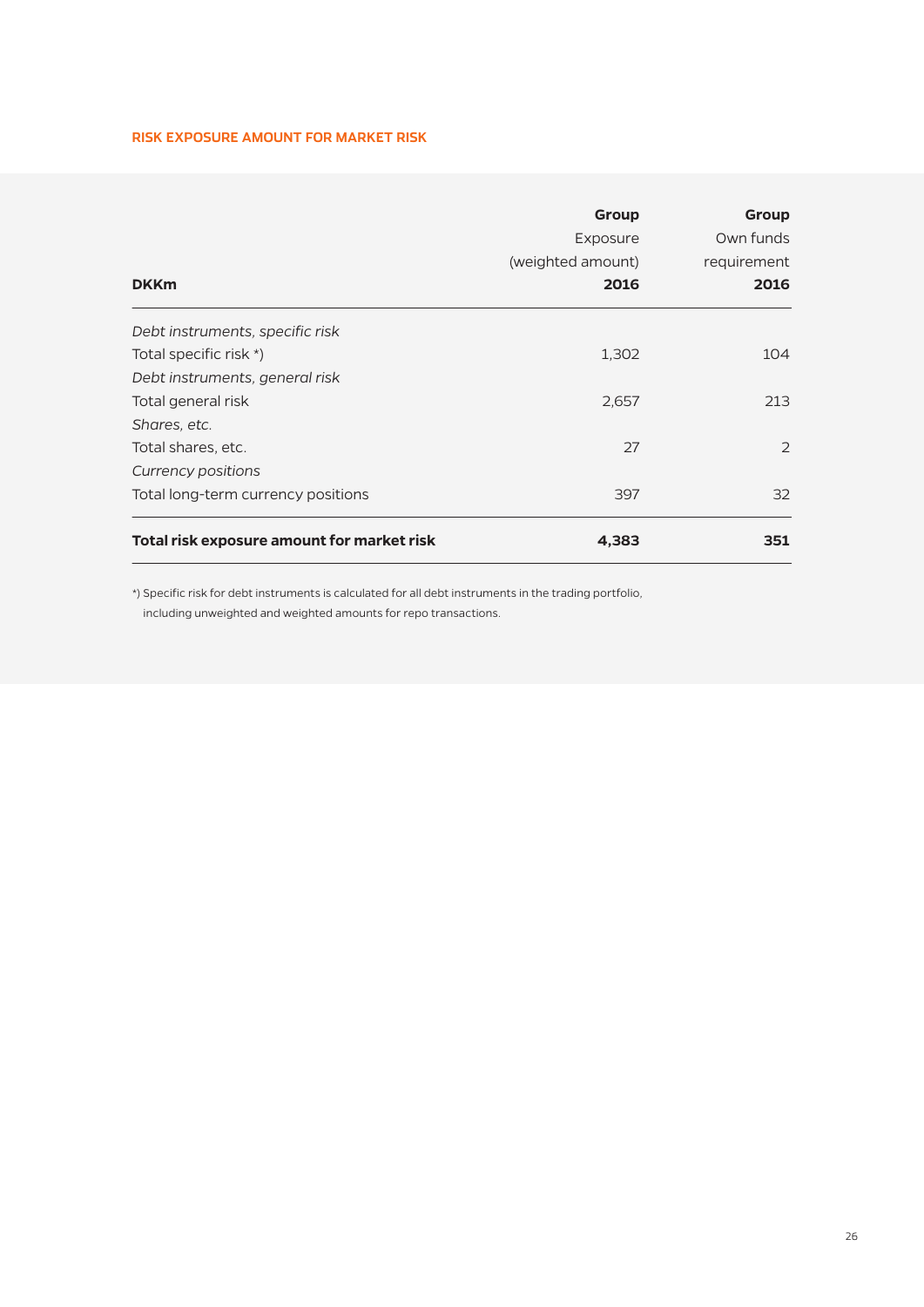### **OWN FUNDS REQUIREMENT – OPERATIONAL RISK**

The own funds requirement for the operational risks must cover the risk of losses as a result of inappropriate or insufficient internal processes, human error and system error or as a result of external events, including legal risks.

The basic indicator approach is used to calculate the own funds requirement for operational risks. As a result, the risk exposure amount for operational risks is calculated at 15% of a three-year average of net interest income and non-interest related net income.

**RISK EXPOSURE AMOUNT FOR OPERATIONAL RISK**

| <b>DKKm</b>                                                                  | 2016    | $2015*$ | $2014*$ | Average |
|------------------------------------------------------------------------------|---------|---------|---------|---------|
| <b>Accounting items</b>                                                      |         |         |         |         |
| Interest income                                                              | 1,514   | 1,886   | 2,061   | 1,820   |
| Interest expenses                                                            | (698)   | (1,021) | (1,241) | (987)   |
| Dividends from shares, etc.                                                  |         |         |         |         |
| Fees and commission income                                                   | 32      | 41      | 114     | 62      |
| Fees and commissions paid                                                    | $\circ$ | O       | O       | $\circ$ |
| Market value adjustments                                                     | 124     | (177)   | 123     | 23      |
| Sum of accounting items                                                      | 973     | 730     | 1.057   | 920     |
| <b>Risk exposure amount (weighted)</b><br>under the basic indicator approach |         |         |         |         |
| 2016                                                                         |         |         |         | 1,725   |
| 2015*                                                                        |         |         |         | 1,687   |

\*) Based on accounting figures for the subsidiary.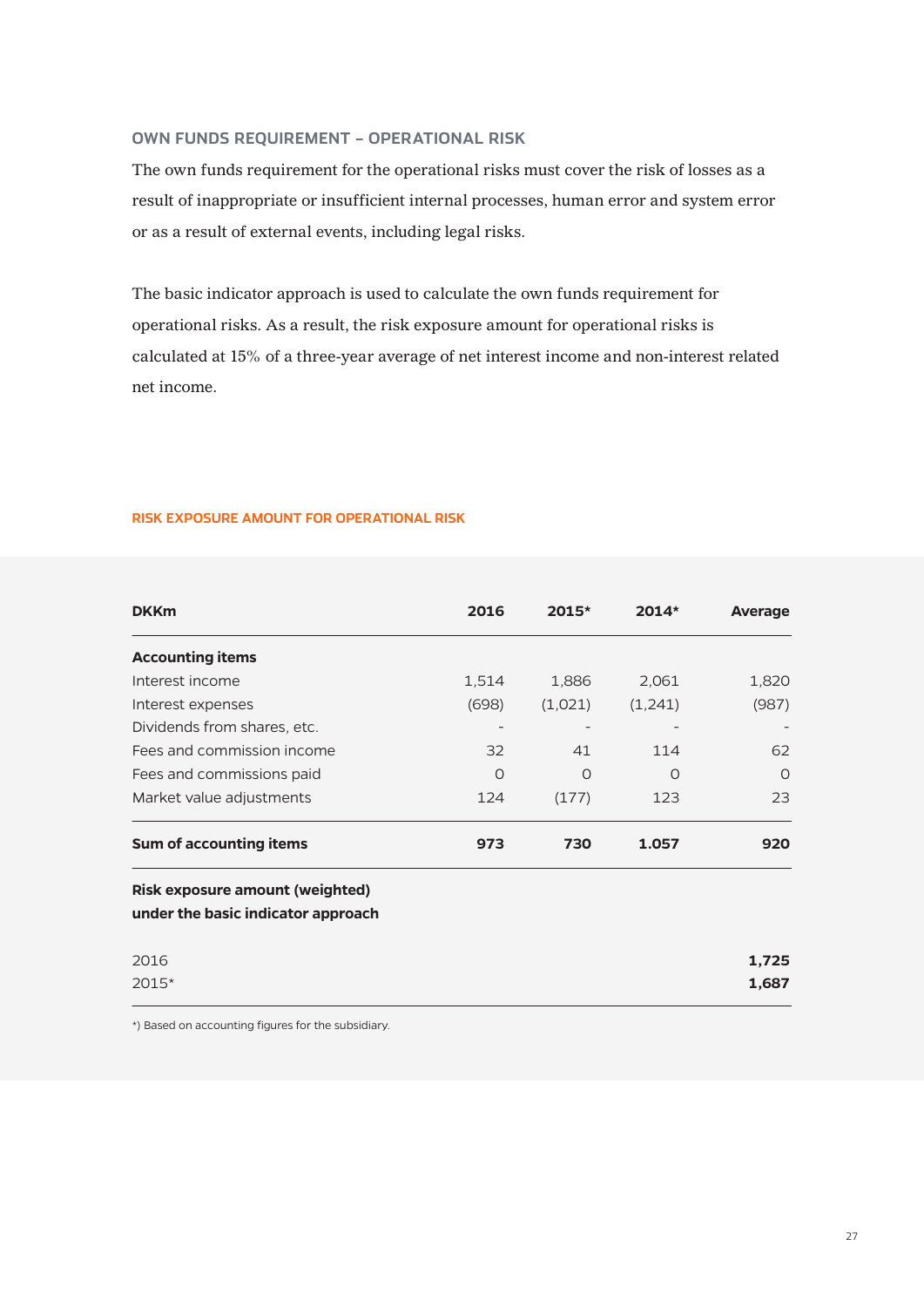An assessment of the own funds requirement for operational risks is performed regularly. If the own funds requirement is deemed to be higher than mentioned above, the company will make corresponding adjustments to its adequate own funds.

## **OWN FUNDS REQUIREMENT FOR OPERATIONAL RISK**

| <b>DKKm</b> | Group<br>Own funds requirement |
|-------------|--------------------------------|
| 2016        | 138                            |
| $2015*)$    | 135                            |

\*) Based on accounting figures for the subsidiary.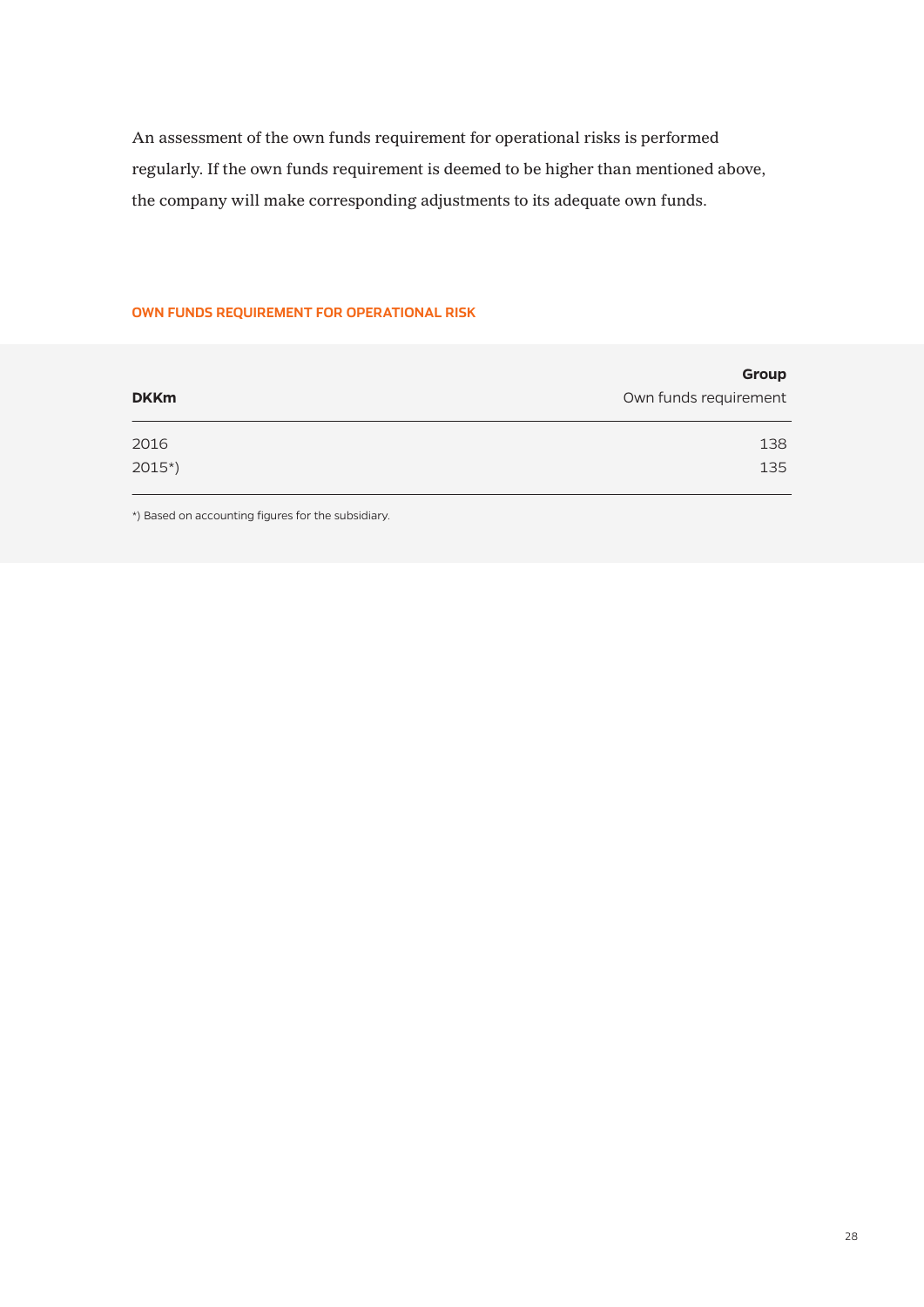# **SOLVENCY NEED CAPITAL RATIO AND ADEQUATE OWN FUNDS**

The capital management is anchored in the so-called ICAAP (Internal Capital Adequacy Assessment Process), which is a review aimed at identifying risks and determining the solvency need capital ratio.

The Board of Directors and the Executive Board ensure that the company maintains adequate own funds. The considerations made by the Board of Directors and Executive Board in this regard must lead to the determination of a solvency need capital ratio. Adequate own funds covers the minimum amount of capital which, in the opinion of the Board of Directors and Executive Board, is required to ensure that the bondholders are only exposed to a minute risk of suffering a loss in case the company becomes insolvent during the next 12 months.

### **INTERNAL PROCESS**

The method used to calculate the adequate own funds and the solvency need capital ratio must, as a minimum, be approved by the Executive Board and the Board of Directors once a year, whereas the calculations are made quarterly. The company has established segregation of duties to the effect that the adequate own funds and the solvency need capital ratio are not calculated by the same persons who are in charge of the risk management process.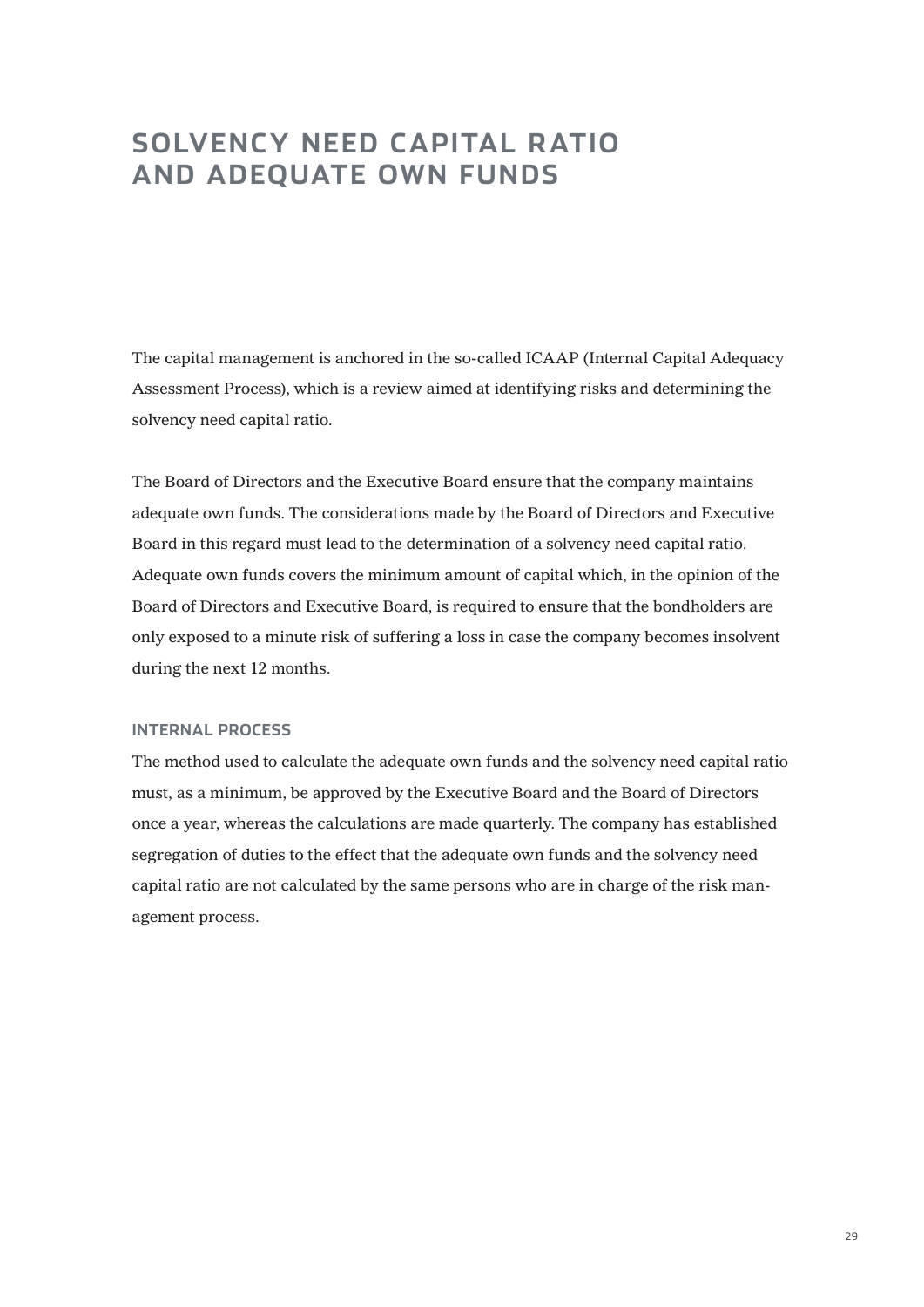### **SOLVENCY NEED CAPITAL RATIO AND ADEQUATE OWN FUNDS**

| DKKm $/$ %                                                      | Group<br>2016 | <b>Solo</b><br>2016 |
|-----------------------------------------------------------------|---------------|---------------------|
| <b>Total risk exposure amount</b>                               | 51,033        | 50,995              |
| Pillar I requirement (8 per cent of total risk exposure amount) | 4,083         | 4,080               |
| <b>Earnings</b>                                                 |               |                     |
| <b>Growth in lending</b>                                        |               |                     |
| <b>Credit risk</b>                                              |               |                     |
| - Credit risks for large customers in financial difficulty      | 375           | 375                 |
| - Other types of credit risk                                    |               |                     |
| - Concentration risks                                           | 57            | 57                  |
| <b>Market and liquidity risk</b>                                |               |                     |
| <b>Operational and control risk</b>                             | 512           | 502                 |
| <b>Gearing risk</b>                                             |               |                     |
| <b>Other risks</b>                                              |               |                     |
| Own funds, total                                                | 5,027         | 5,014               |
| Solvency need capital ratio, per cent                           | 9.9           | 9.8                 |
| Capital conservation buffer, per cent                           | 0.6           | 0.6                 |
| Countercyclical capital buffer requirement, per cent            | 0.2           | 0.2                 |
| Individual solvency need, including the combined                |               |                     |
| capital buffer requirement, per cent                            | 10.7          | 10.7                |

At the end of 2016, the adequate own funds and the solvency need capital ratio for the Group amounted to DKK 5,027 million and 9.9%, respectively.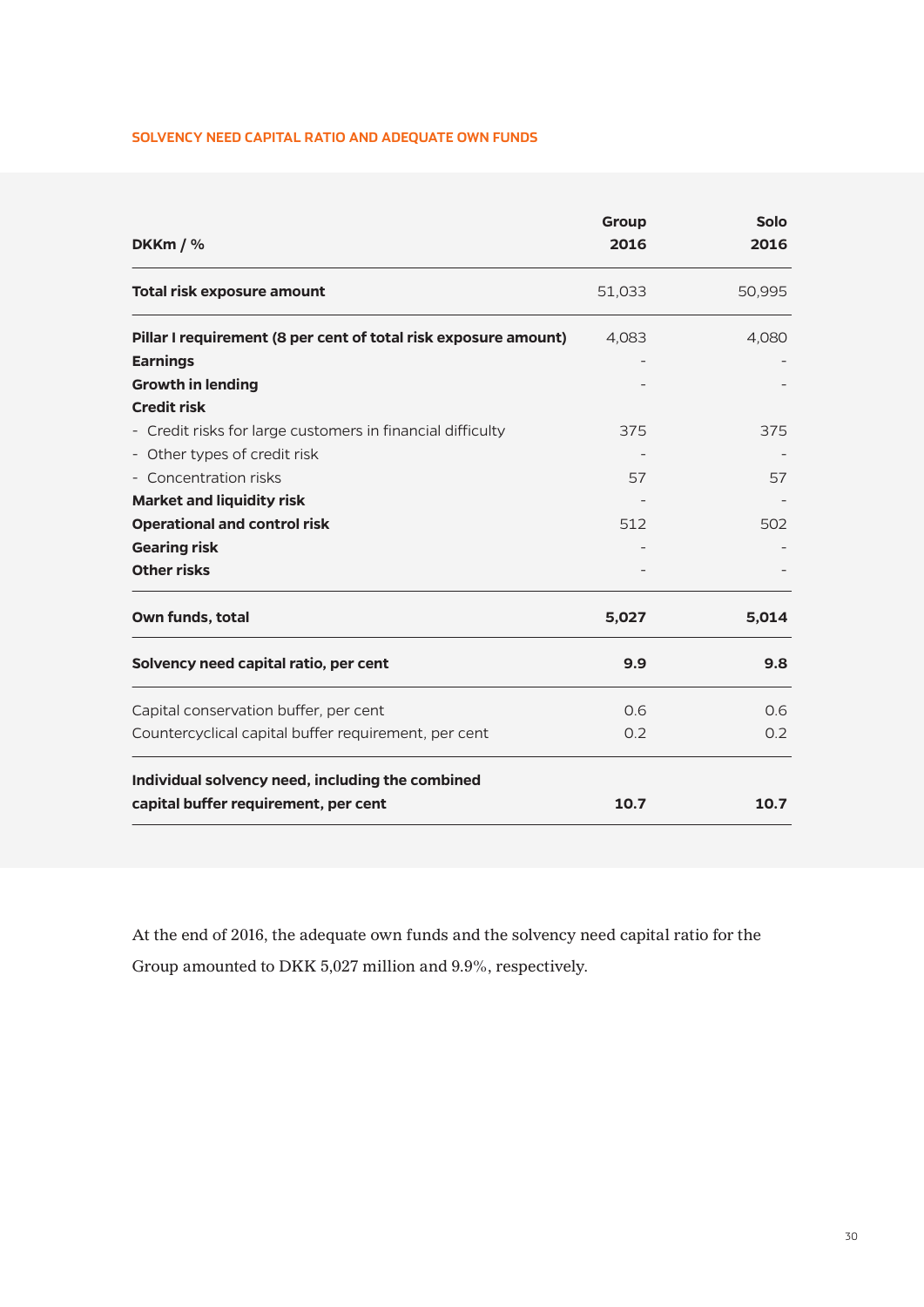### **METHODOLOGY**

Credit institutions are free to choose the methodology when calculating the adequate own funds provided the resulting solvency need provides a fair view and is prudent. The company follows the Danish FSA's Guidelines on Adequate Own Funds and Solvency Needs for Credit Institutions. The guidelines contribute an interpretation of Annex 1 to the Danish Executive Order on Calculation of Risk Exposure Amount, Own Funds and Solvency Need. The guidelines stipulate a so-called 8+ approach based on an own funds requirement of 8% (pillar I requirement), which is assessed to cover "normal" risks. Addons are then added for "higher-than-normal" risks. In its guidelines, the Danish FSA has defined benchmarks for a large number of items with respect to expectations of "higherthan-normal" risks.

The guidelines define benchmarks and calculation methods within seven risk areas that an institution would usually find relevant when determining its adequate own funds.

In addition, the Executive Order defines a number of aspects that should also be included in the assessment.

Institutions must assess whether there are other relevant risk elements they should consider when calculating their adequate own funds.

The solvency need capital ratio is calculated by dividing the adequate own funds with the total risk exposure amount.

Based on the risk areas defined by the Executive Order and the guidelines as well as other risk elements deemed relevant, the company's calculation of the adequate own funds builds on the following seven risk areas:

- 1. Earnings
- 2. Growth in lending
- 3. Credit risk
- 4. Market and liquidity risk
- 5. Operational and control risk
- 6. Gearing risk
- 7. Other risks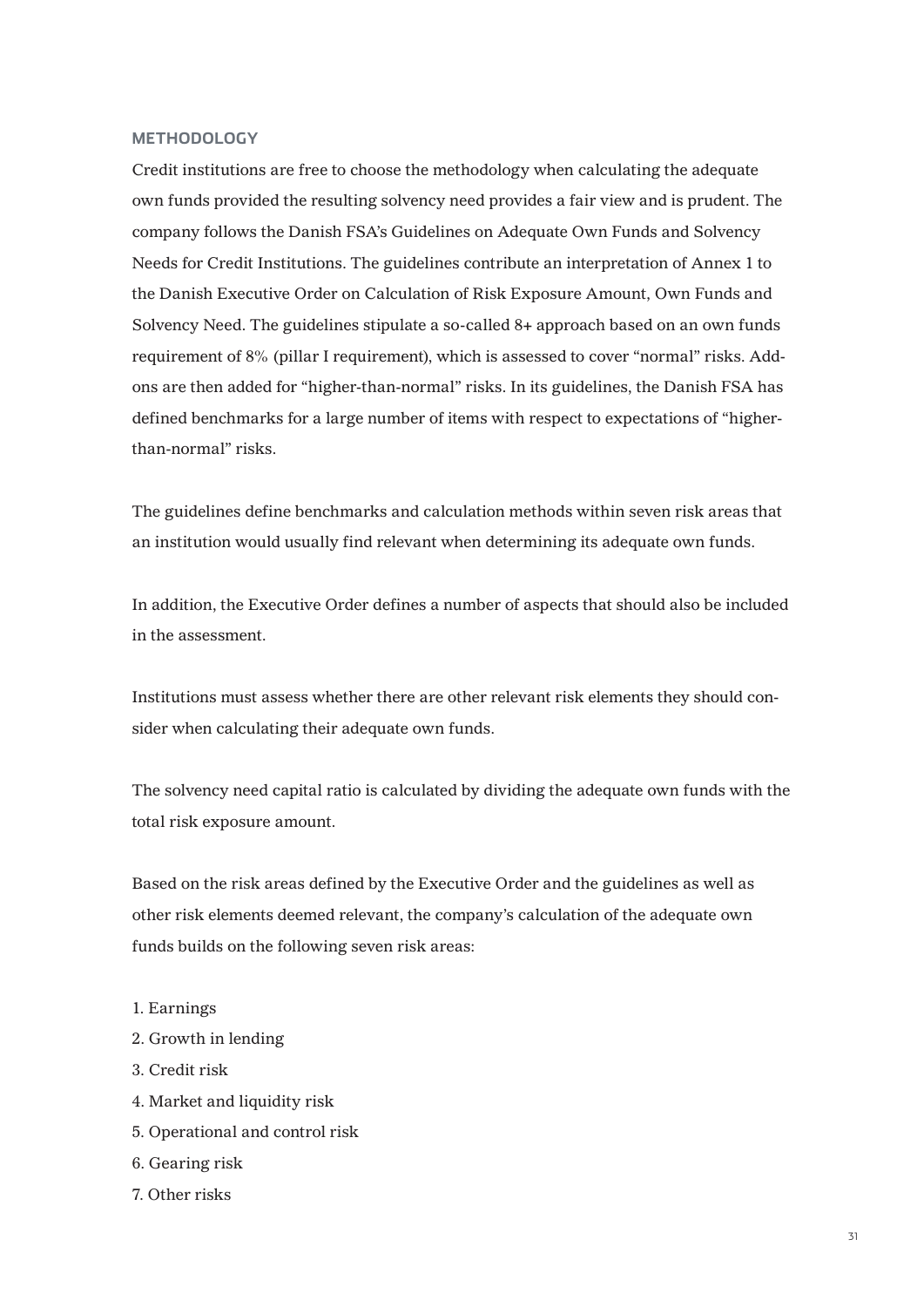A capital requirement deemed to be adequate to cover the underlying risks is fixed for each risk area. The company has also stress-tested its operating results to demonstrate, among other things, whether it will require additional capital on a 12-month horizon.

The Board of Directors and the Executive Board have defined the risks which the company should be able to withstand and thus also the factors that should be included in a calculation of the adequate own funds. In a number of areas, the FSA guidelines and the Executive Order on Calculation of Risk Exposure Amount, Own Funds and Solvency Need stipulate that companies must perform stress tests (sensitivity analyses) indicating whether there is a need for additional capital. In the stress tests, the financial figures are tested for a number of adverse events in order to illustrate how the ratios would respond in such a scenario.

The combined stress test shows that the company has a robust capital structure and liquidity buffer capable of withstanding a number of highly adverse events.

The company believes that the risk factors included in the calculation cover all the risk areas that, pursuant to legislation, the Board of Directors and Executive Board must take into consideration when determining the adequate own funds.

### **SPECIFICATION OF RISK AREAS**

This review describes the risk areas and the general considerations used by the company to determine the adequate own funds. The results of the calculation are shown in the table "Individual solvency need and adequate total capital" on page 25.

**1. Earnings.** Mortgage credit institutions with core earnings representing less than 0.1% of loans and guarantees before loan impairment charges and market value adjustments should consider whether this gives rise to increasing the solvency need. Core earnings relative to loans and guarantees amounted to 1.8% for 2016.

In addition to the level of earnings, earnings stability also forms part of the assessment of the solvency need. The company's core earnings have increased over the past few years but are henceforth expected to remain relatively stable around the level recorded in the past few years.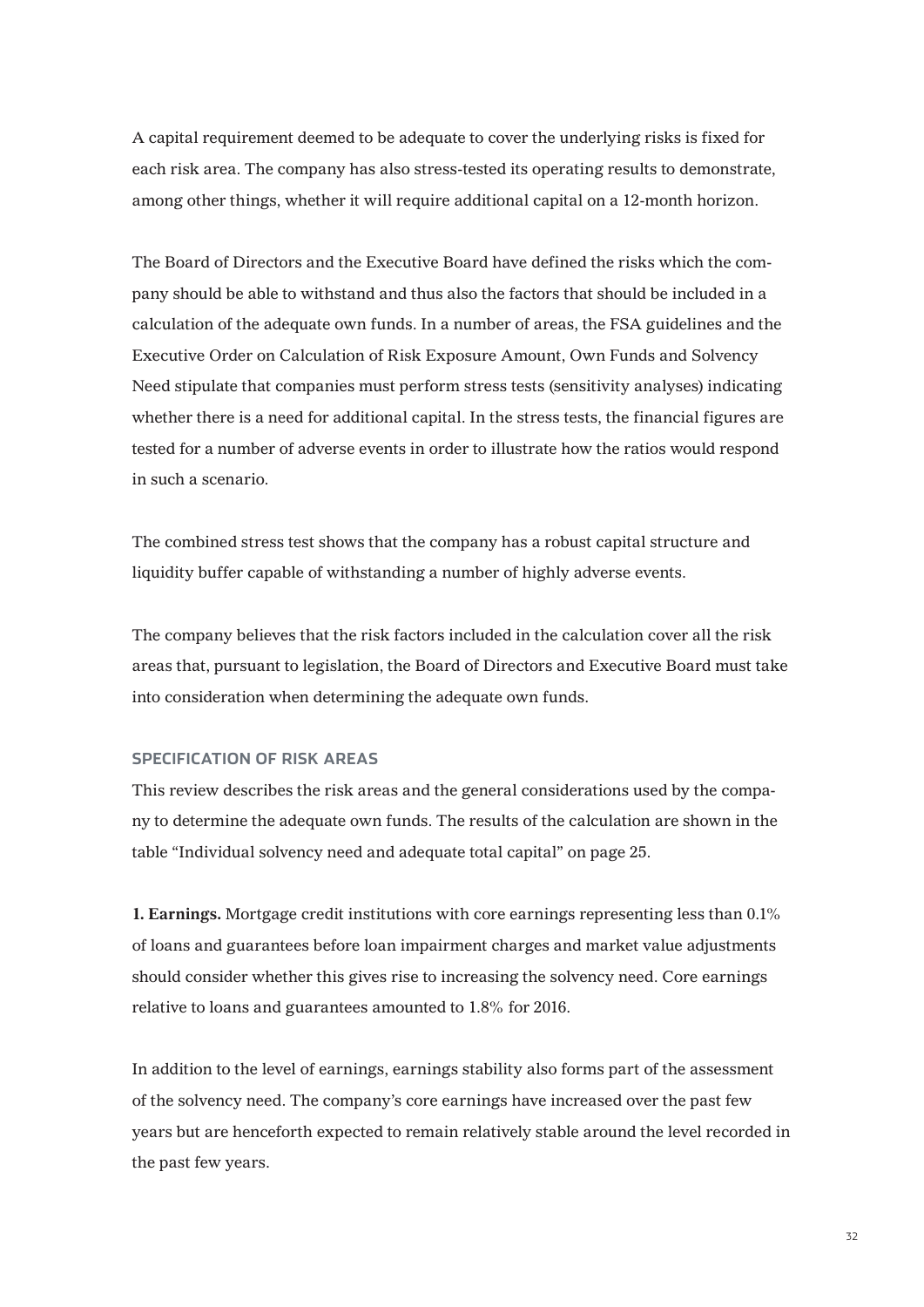The earnings ability should also be assessed in relation to the company's dividend policy and capital procurement opportunities. Based on the results of the stress test of the operating profit, the company will, even in a severe stress scenario, not be facing a need for additional capital on a 12-month horizon.

Based on the above, the company finds that the Pillar I requirement is sufficient to cover risks relating to earnings.

**2. Lending growth.** The Danish FSA defines that a combined year-on-year lending growth of 10% or more could expose an institution to higher-than-normal credit risk. Consequently, institutions must allocate additional capital.

Since 2010, the company's lending growth has been below 10%. The average annual growth rate for the period 2010-2016 was (3.2)%. Against this background, the company believes that the Pillar I requirement is sufficient to cover risks resulting from lending growth.

**3. Credit risk.** In its guidelines, the Danish FSA divides credit risks into three sub-groups: credit risks for large customers in financial difficulty, other credit risks and credit risk concentration:

### **- Credit risks for large customers in financial difficulty**

For large customers in financial difficulty, an assessment should be made of a conservatively estimated loss on each loan. Large customers in financial difficulty are defined as customers whose total loans account for more than 2% of the own funds and where there is objective evidence of loan impairment of the exposure or material signs of weakness but no objective evidence of loan impairment (financial standing categories 1 and 2c on the Danish FSA scale).

A detailed description of these financial standing categories is provided in Appendix 8 of the Danish FSA's instructions for financial reporting in credit institutions and investment companies, etc.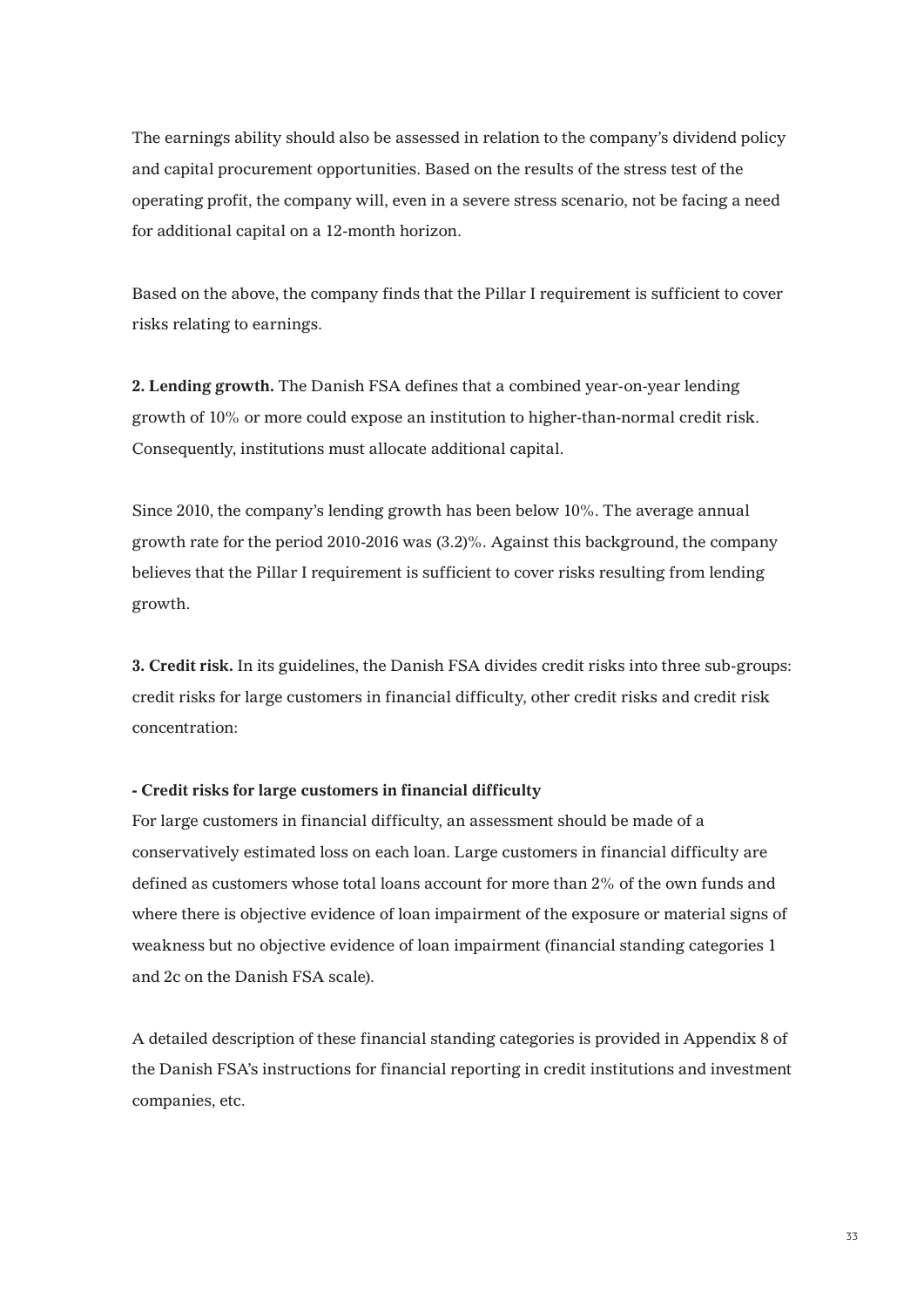Based on the above, a large customer may be defined as a customer with a credit exposure of more than DKK 175.6 million (DKK 8,781 million \* 2%). Financial standing categories 1 and 2c will be equivalent to customers with a rating between 9 and 12 on the company's 12-point classification scale (12 being the lowest).

Pursuant to the guideline method for calculating capital supplements for large customers in financial difficulty, the company's Pillar 2 add-on amounted to DKK 375 million at 31 December 2016.

### **- Other credit risks**

Other credit risks primarily cover *"other risks in the loan portfolio"* and *"risks associated with financial counterparties"*.

In its assessment of "other risks in the loan portfolio", the company considers assessment areas laid down in the Guidelines on Adequate Own Funds and Solvency Needs for Credit Institutions and sensitivity analyses based on a number of scenarios and their importance for the need to make loan impairment charges.

Based on these assessments and sensitivity analyses, the company concludes that "other credit risks in the loan portfolio" are covered by the Pillar I requirement.

The assessment of *"other credit risks associated with financial counterparties"* is based on an evaluation of the financial standing of the financial counterparties. The principal risks relate to the investment of the trading portfolio, the vast majority of which is placed in Danish mortgage bonds.

The financial standing of financial counterparties and, by extension, the credit risk associated with the investment of the trading portfolio, interest rate and currency hedging etc. is monitored regularly, including an assessment of the capital required to hedge the exposures. Furthermore, bilateral collateral agreements (CSA) have been signed with a number of bank counterparties, which reduce the counterparty credit risk.

Based on the current standing of its financial counterparties, the company concludes that the Pillar I requirement adequately covers the capital requirement concerning *"other credit risks associated with financial counterparties"*.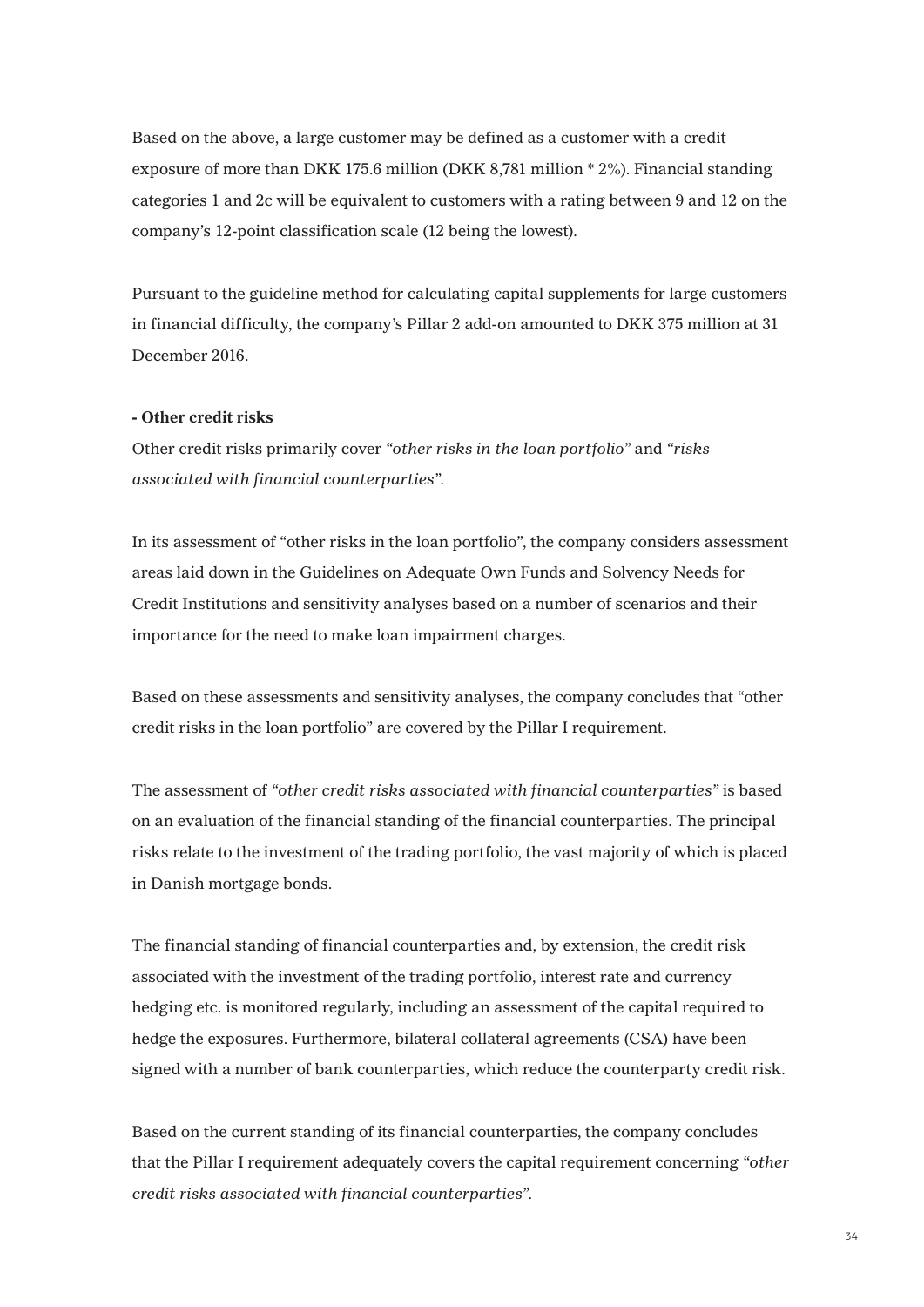### **- Credit risk concentration**

Concentration risks are calculated with respect to single name concentration and sector concentration. Pursuant to the Executive Order on Calculation of Risk Exposure Amount, Own Funds and Solvency Need, the capital requirement in an institution with a high risk diversification is generally lower than in an institution with a high risk concentration.

In its guidelines, the Danish FSA notes that Danish mortgage credit institutions have a unique profile on account of their core business. Against this background, the calculation of sector concentration does not apply to mortgage credit institutions as per the guidelines. Meetings with the FSA have led to the conclusion that this also applies to Danish Ship Finance.

However, the guidelines stipulate that institutions exempt from these rules must consider the extent to which they have a concentration risk that should be addressed and for which capital should be allocated. Based on the sensitivity analyses used in connection with the assessment of "other risks in the loan portfolio", the company has found that there is no material risk of loss in relation to sector concentration not covered by the Pillar I requirement.

In connection with single name concentration, the institution must consider imbalances in the distribution of loan sizes in its loan portfolio, irrespective of whether a customer has a good financial standing. The company applies the guideline calculation method with adjustments approved by the FSA. The Pillar 2 add-on for customer concentration has been calculated at DKK 57 million.

**4. Market and liquidity risk.** Due to the specific balance principle, which caps the risk that the company may undertake, market and liquidity risks are considered limited. Furthermore, limits defined in the company's internal policies further mitigate the risks.

According to the FSA guidelines, mortgage credit institutions and similar institutions are exempt from making capital supplements with respect to market and liquidity risks. Nevertheless, the company makes a risk assessment of its market and liquidity risks on the basis of the guidelines, concluding that the market and liquidity risks are covered by the Pillar I requirement.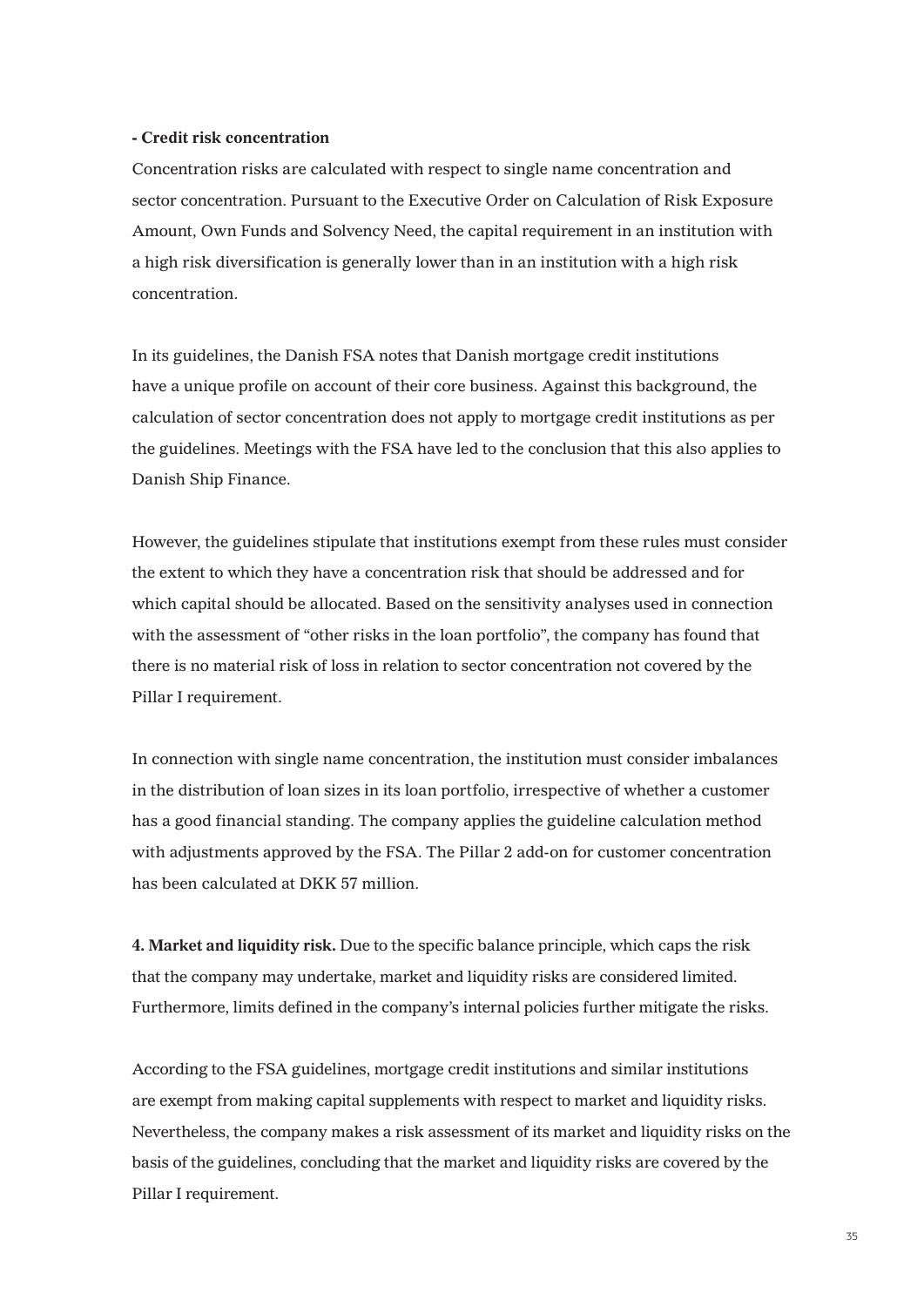**5. Operational and control risk.** The capital reservation relating to operational risks based on the Pillar I requirement amounts to DKK 512 million.

An additional amount of DKK 502 million has been reserved with respect to lack of hedging of negative interest rates. The reservation must continue until a hedge has been established for the interest rate risk arising because of negative CIBOR rates and their correlation with terms of swap contracts and loan and bond terms and conditions.

Due to the new activity of owning and operating a holding company, which must establish governance, management reporting, notification procedures etc., an additional amount of DKK 10 million has been reserved.

**6. Gearing.** The leverage ratio is calculated as tier 1 capital relative to the institution's total exposure value (unweighted). At 31 December 2016, the leverage ratio was calculated at 12.4% at group level and 13.6% at solo level.

Pursuant to article 451(1) of the CRR, institutions shall disclose whether they use tier 1 capital as capital target, cf. article 499(1)(a) of the CRR, and that the leverage ratio is calculated at the end of the quarter.

According to the Basel Committee, the leverage ratio should not be lower than 3%. In other words, there is no need to determine a higher solvency requirement in order to reduce the gearing.

**7. Other risks:** Institutions must assess whether there is a need for a pillar 2 add-on in respect of reputational risks, strategic risks, group risks and external risks.

- The Group enjoys a good reputation and it is difficult to envisage an event that would substantially change this situation. Furthermore, a policy has been established for compliance with disclosure obligations, defining requirements for the external financial reporting, including the presentation of a true and fair view of the Group's financial results and activities. Reputational risks are believed to be covered by pillar 1.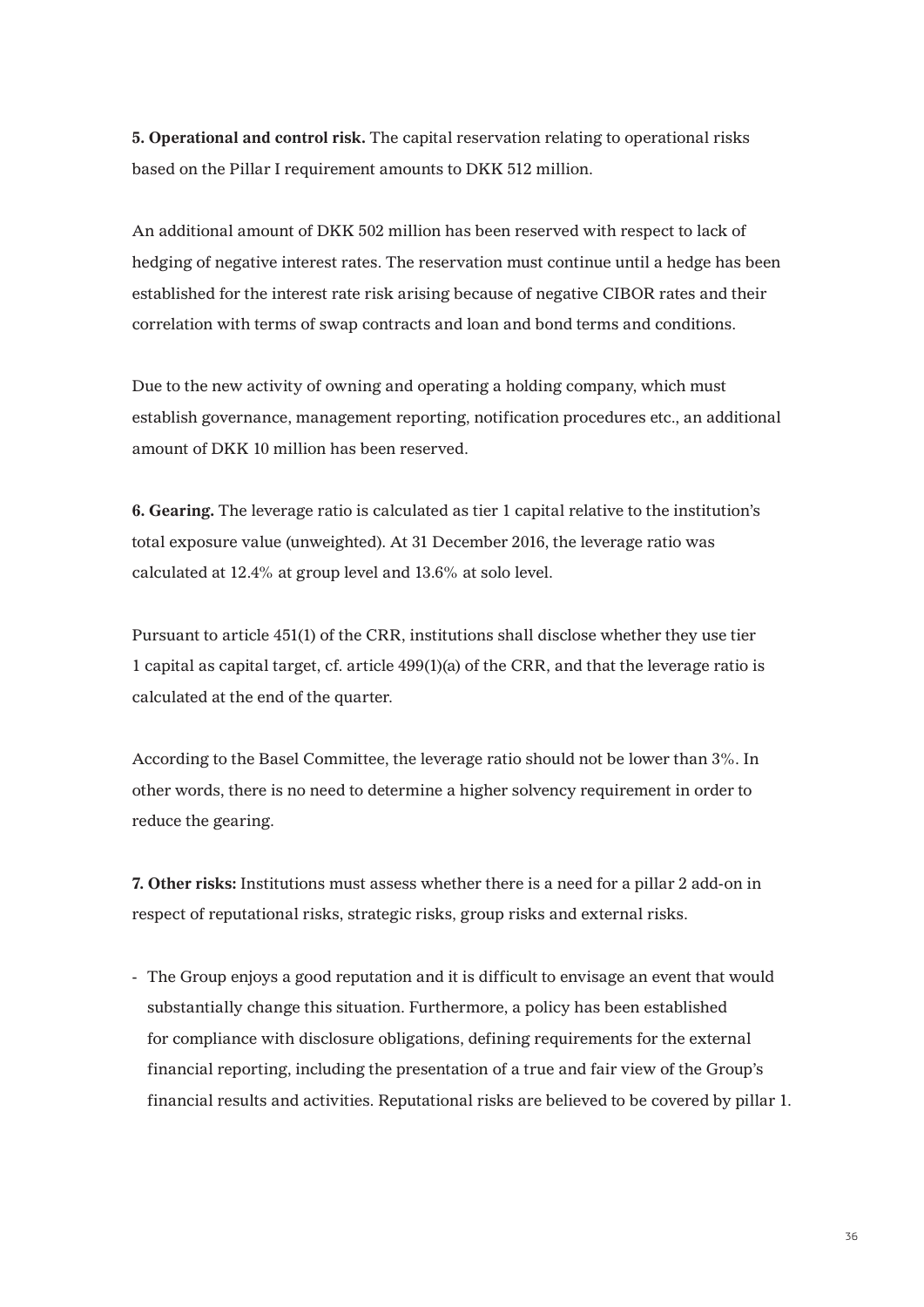- The Group has a well-established market position and a strong reputation among investors and customers. The past few years have brought comprehensive change in the competitive environment and customers' earnings capacity, but the company has managed to retain its position and stable earnings. Strategic risks are believed to be covered by pillar 1.
- The Group must consider the risks associated with owning one or more subsidiaries. This applies especially to the subsidiaries not included in the consolidated calculation in accordance with the Danish Financial Business Act. The Group consists of a holding company and a subsidiary. The subsidiary is fully consolidated. It is assessed that pillar 1 covers the associated risks.
- No risks have been identified that would challenge the business model. Against that background, no additional capital will be allocated to cover external risks.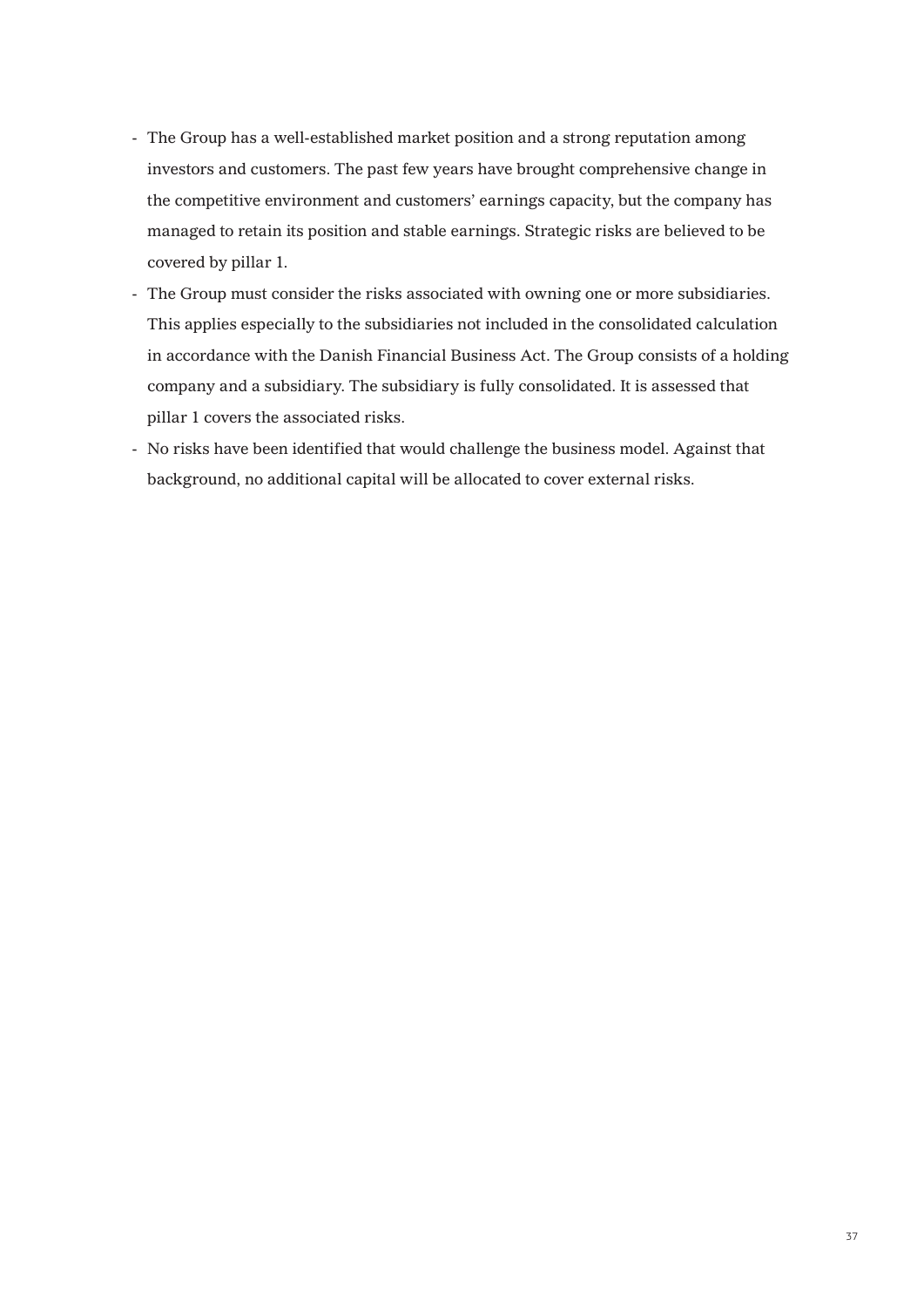## **COMBINED BUFFER REQUIREMENT**

In 2016, the capital conservation buffer was 0.625% in Denmark. At 1 January 2017, the capital conservation buffer will be 1.25% of the total risk exposure amount. When the capital conservation buffer has been fully phased in on 1 January 2019, the capital conservation buffer requirement will be 2.5% of the total risk exposure amount.

A systemic risk buffer is defined by the Danish Minister for Business and Growth in order to prevent and limit long-term non-cyclical systemic or macroprudential risks not covered by the Capital Requirements Regulation (CRR). The systemic risk buffer was fixed at 0% in 2016.

The institution-specific countercyclical capital buffer may be applied if lending growth results in higher macroprudential risks. The institution-specific countercyclical capital buffer may be between 0-2.5% of the total risk exposure amount.

On the basis of the geographical distribution of credit risk, the capital requirement for the countercyclical capital buffer has been calculated at DKK 110 million at 31 December 2016. The capital requirement pertains to exposures in Norway, Sweden and Hong Kong, which have fixed the following countercyclical buffers:

- Sweden  $1.5\%$
- Norway 1.5%
- Hong Kong 0.6%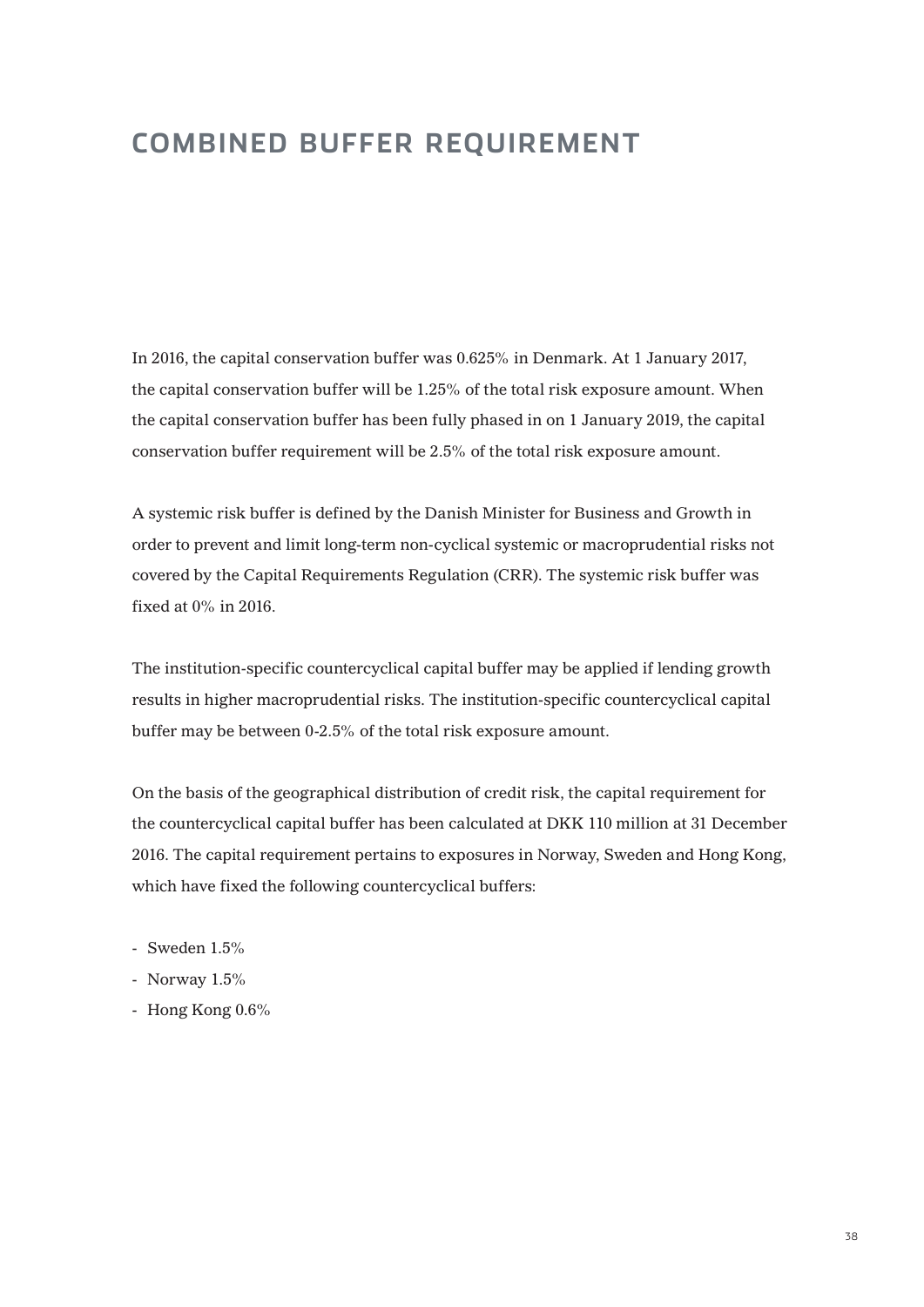## **INSTITUTION-SPECIFIC COUNTERCYCLICAL CAPITAL BUFFER**

| DKKm $/$ %                                                        | 2016   | 2015   |  |
|-------------------------------------------------------------------|--------|--------|--|
| Total risk exposure amount                                        | 50.995 | 57.234 |  |
| Institution-specific countercyclical buffer requirement           | 110    | 97     |  |
| Institution-specific countercyclical buffer requirement, per cent | 02     | N 2.   |  |

## **GEOGRAPHICAL DISTRIBUTION**

| <b>Country</b>  | Share (per cent) |  |  |
|-----------------|------------------|--|--|
| Denmark         | 29               |  |  |
| Norway          | 13               |  |  |
| Bermuda         | 12               |  |  |
| Germany         | 10               |  |  |
| Marshall Island | $\overline{7}$   |  |  |
| United Kingdom  | 5                |  |  |
| Cayman Islands  | $\overline{4}$   |  |  |
| Sweden          | $\overline{4}$   |  |  |
| The Netherlands | 3                |  |  |
| Luxembourg      | 3                |  |  |
| Cyprus          | $\overline{2}$   |  |  |
| Isle of Man     | $\overline{2}$   |  |  |
| Italy           | $\overline{2}$   |  |  |
| Belgium         | $\mathbf{1}$     |  |  |
| <b>Bahamas</b>  | 1                |  |  |
| Liberia         | $\mathbf{1}$     |  |  |
| Singapore       | $\mathbf{1}$     |  |  |
| Hong Kong       | 0                |  |  |
| Iceland         | O                |  |  |
| China           | Ω                |  |  |
| Panama          | O                |  |  |
| Switzerland     | O                |  |  |
| <b>Total</b>    | 100              |  |  |

Annex 4 provides a more detailed description of the countercyclical capital buffer.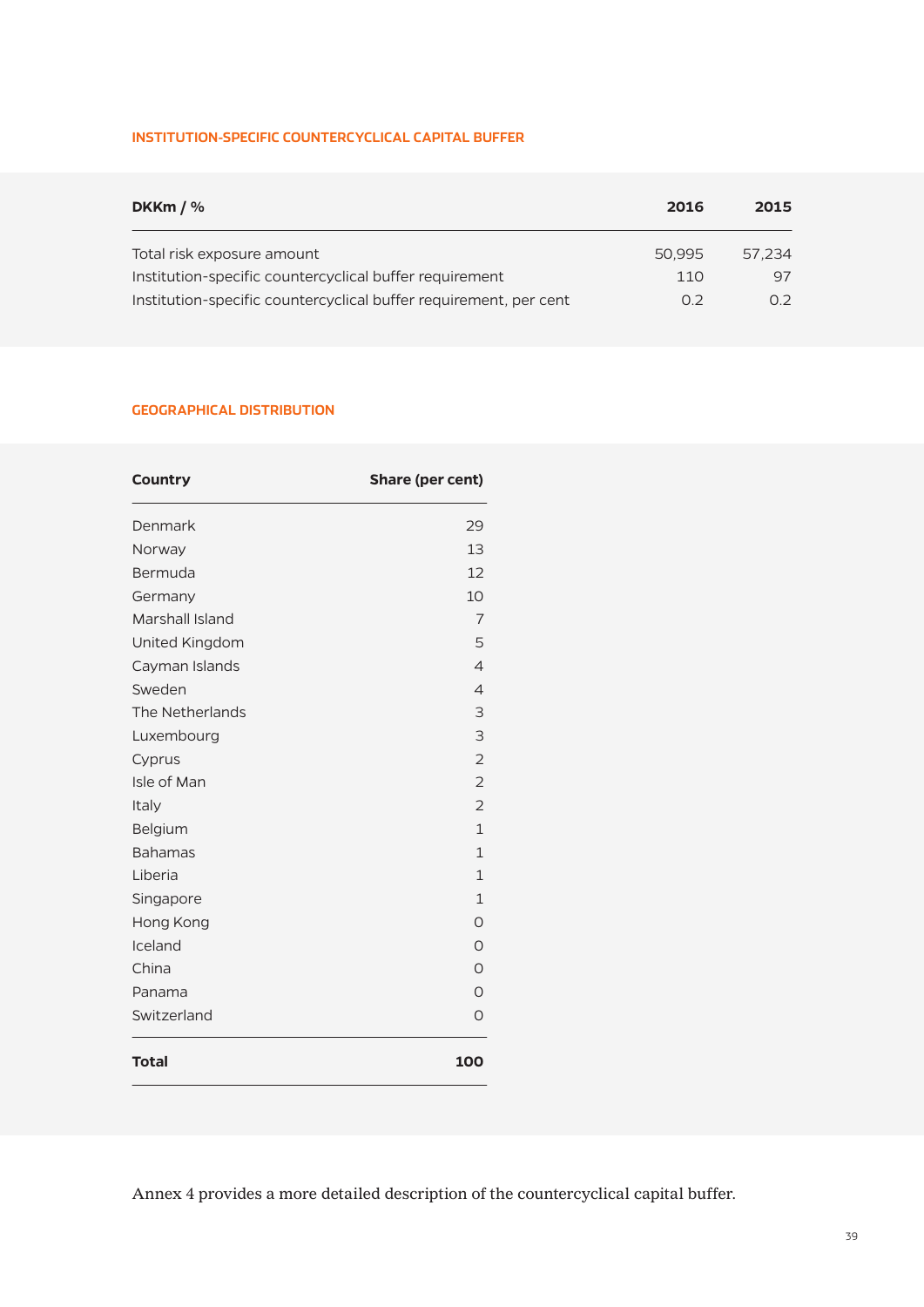## **LIQUIDITY MANAGEMENT**

Liquidity management is generally carried out to ensure that the cost of funding does not become disproportionately high and to avoid that lack of funding prevents the company from retaining the adopted business model. Ultimately, the purpose of the liquidity management is to ensure that the company is consistently able to meet its payment obligations.

## **BALANCE PRINCIPLE**

The specific balance principle permits a future cash deficit between issued bonds and loans provided of up to 100% of the own funds.

The deficit occurs if the future payments related to bonds issued by Danish Ship Finance, other funding and financial instruments exceed the future incoming payments on loans, financial instruments and investments.

Through in-house policies, the company has defined strict requirements for any cash deficits between issued bonds and loans provided.

#### **LIQUIDITY BUFFER**

Bonds are typically issued in DKK, whereas most of the loans are disbursed in USD. The company has sourced USD for funding of USD loans disbursed via so-called basis swaps.

The risk caused by lack of access to convert DKK funding into USD involves higher financing costs or the loss of business opportunities. The opportunities for sourcing USD liquidity rely on an efficient capital market.

In-house policies govern the maximum limits for the need of USD over time.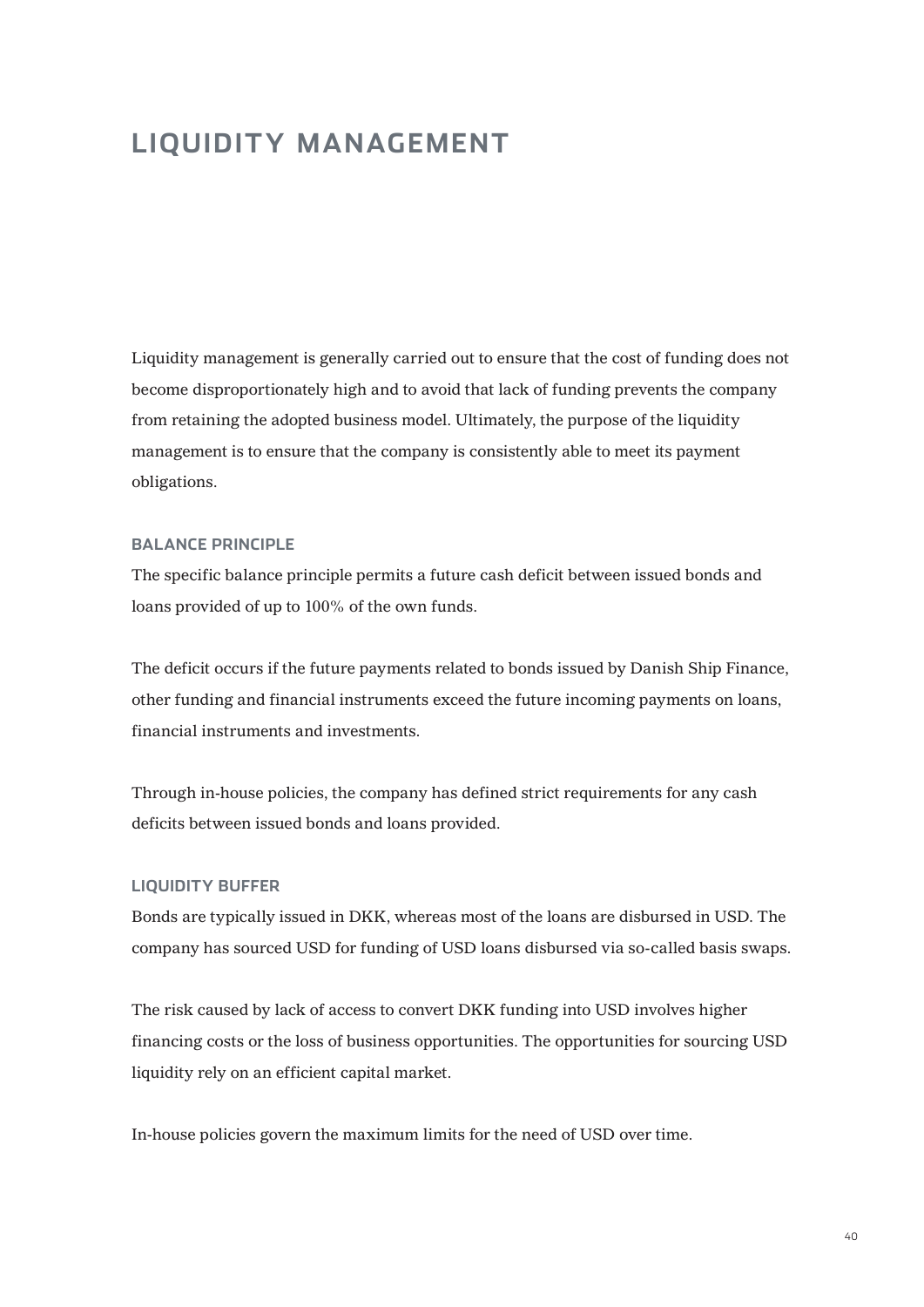## **LIQUIDITY POLICY**

The company has prepared a policy for managing liquidity risk (liquidity policy) pursuant to the Executive Order on Governance.

The purpose of the liquidity policy is to ensure that the liquidity risk at any time matches the overall risk profile. The liquidity policy also serves to ensure adequate handling and management of liquidity, allowing the company at all times to meet its payment obligations, applicable legislation and plans for future activities and growth.

## **MANAGEMENT, MONITORING AND REPORTING**

The company's liquidity management is anchored in the so-called ILAAP (Internal Liquidity Adequacy Assessment Process), which is a documentation paper aimed at identifying liquidity risks and determining liquidity targets.

The Board of Directors determines the overall guidelines for managing liquidity risk through the liquidity policy.

The Executive Board is responsible for ensuring that the guidelines established by the Board of Directors are laid down in business procedures that are regularly updated. The Executive Board, the Chief Risk Officer and relevant department managers must approve any changes when the guidelines are updated.

Compliance with the liquidity policy is monitored by the Risk Management function. Each quarter, the company prepares a financial report on compliance with the policy framework that is submitted to the Board of Directors.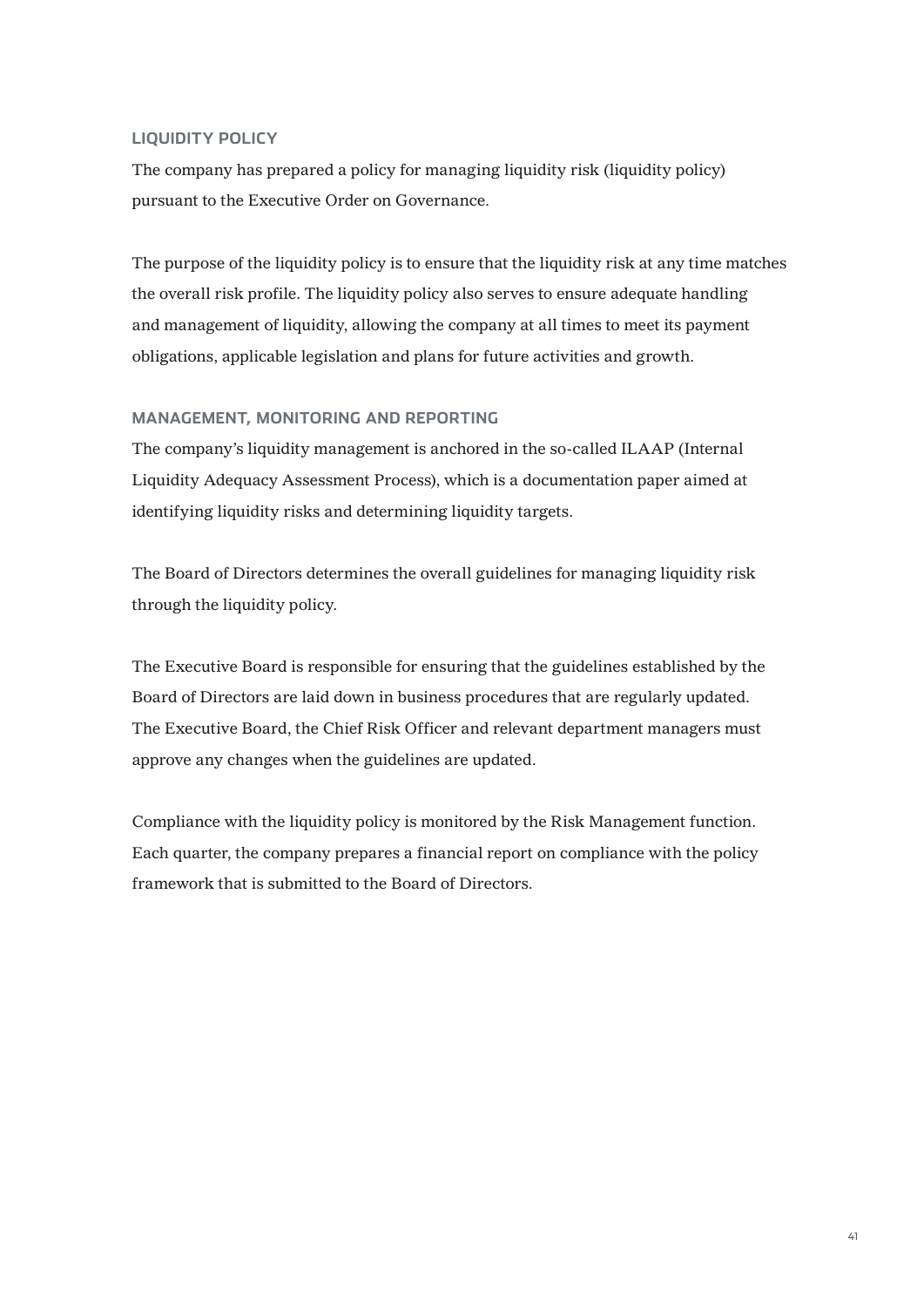## **LIQUIDITY MANAGEMENT**

Moreover, a liquidity stress test is performed, consisting of the following components:

- Rising USD/DKK exchange rate
- An increase in interest rates
- A widening of credit spreads
- Write-offs

The results of the liquidity stress test are used to manage and adjust in-house limits. Furthermore, the test is used to create an overview of the liquidity profile in an actual and in a stressed scenario.

## **CONTINGENCY PLANS**

Pursuant to the Executive Order on Governance, the company has prepared a liquidity contingency plan, which contains a catalogue of possible courses of action to strengthen the liquidity position in a critical situation.

The liquidity contingency plan takes effect if pre-defined triggers are activated.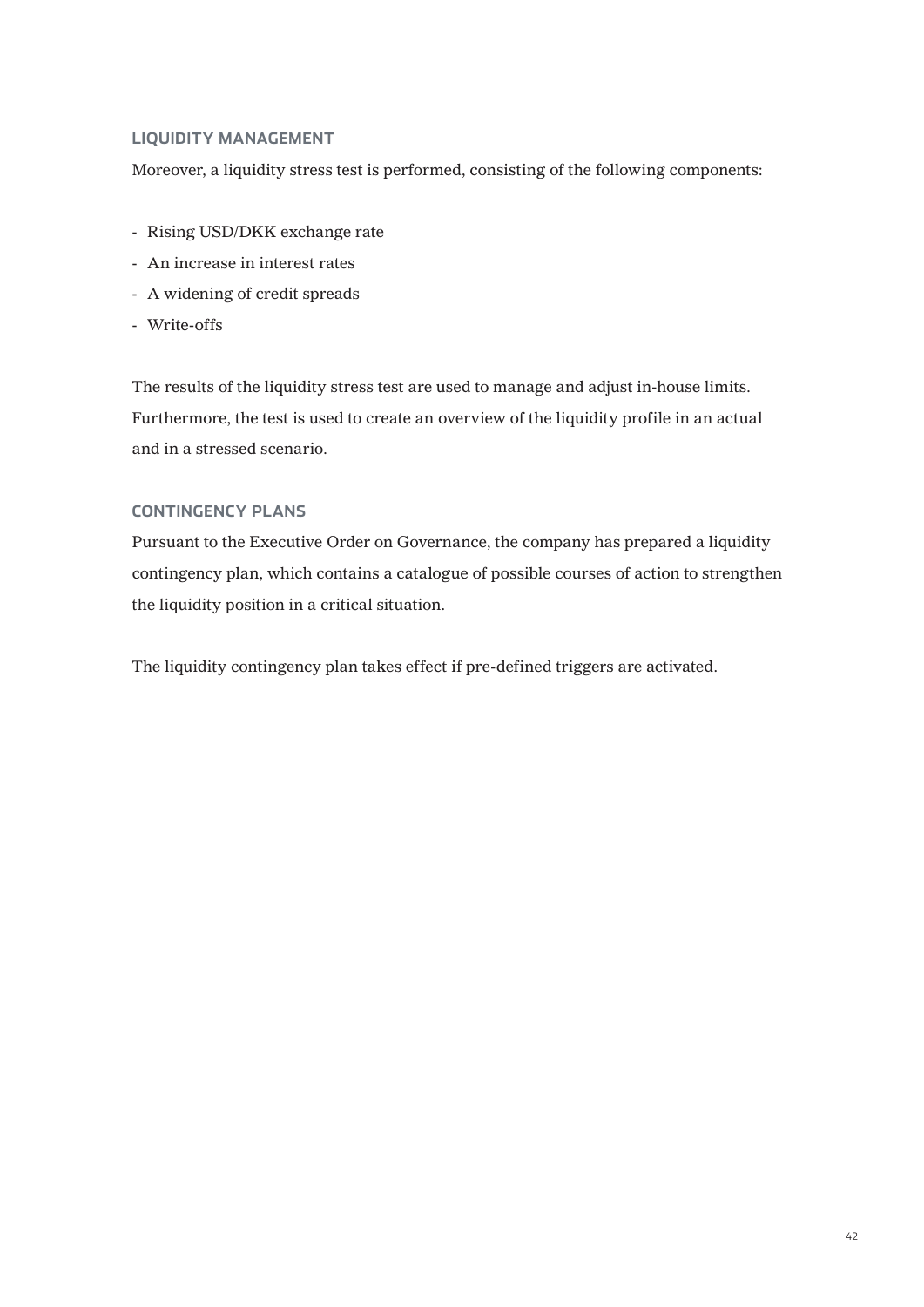## **CREDIT RISK**

Credit risk reflects the risk of a loss due to default on the part of a counterparty. This applies to counterparties in the form of shipowners and financial institutions.

The limits for credit risk management are stipulated in the credit policy and policy on counterparty management. The policies build on the provisions in the company's own act and executive order. These provisions stipulate that the Board of Directors shall lay down risk diversification rules.

In its risk management activities, the company distinguishes between credit risk derived from lending operations and credit risks derived from transactions with financial counterparties. The day-to-day responsibility for the credit policy, the policy on counterparty management and for the periodical risk calculation and reporting of credit risk rests with the credit department.

## **LENDING**

Ship financing is provided against a first priority mortgage in vessels. On a limited scale, the company also provides financing of shipowners' payment of instalments to a shipyard. The company is a leading provider of ship financing in Denmark, and it focuses primarily on large, reputable shipowners in Denmark and abroad.

The most significant risk facing Danish Ship Finance is believed to be credit risk, which is the risk of losses because the mortgage cannot cover the residual debt if the customers default on their loans.

When considering potential loans, focus will be on vessel characteristics, the financial standing of the borrower, the terms of the loan and the loan's contribution to compliance with the diversification rules.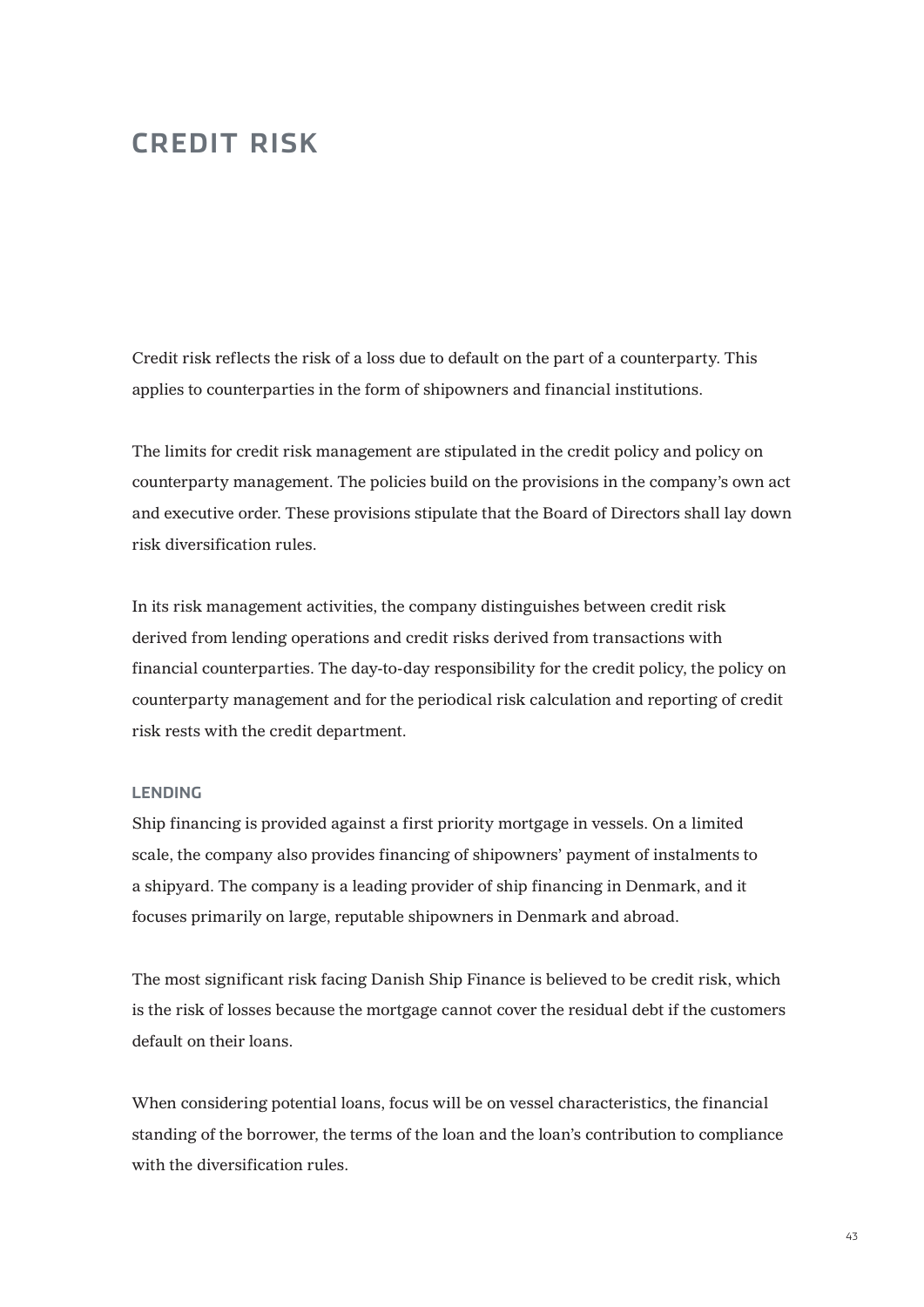## **LOAN LIMITS AND ADDITIONAL STRAINING**

The company may grant loans up to 70% of the value of the mortgaged vessel(s).

However, the company may, on certain conditions, grant loans beyond 70% of the value against other collateral and/or against additional straining. The additional straining is maximised in Danish kroner, not later than when the loan offer is submitted.

As a result of the additional straining, for this part of the lending operations a deduction is calculated in the company's tier 1 capital in connection with the solvency calculation. The deduction equals the part of the loan in question that exceeds 70% of the mortgaged vessel(s) at the time of calculation, although capped by the maximum defined.

The calculation of the additional straining is made on the basis of an evaluation made or approved by the company on the basis of independent broker assessments of the market value of the mortgage.

In 2015 and 2016, the company did not grant any new loans with a loan-to-value ratio above 70% at the time of grant.

The weighted average loan-to-value ratio (LTV) after loan impairment charges at 31 December 2016 was 66%.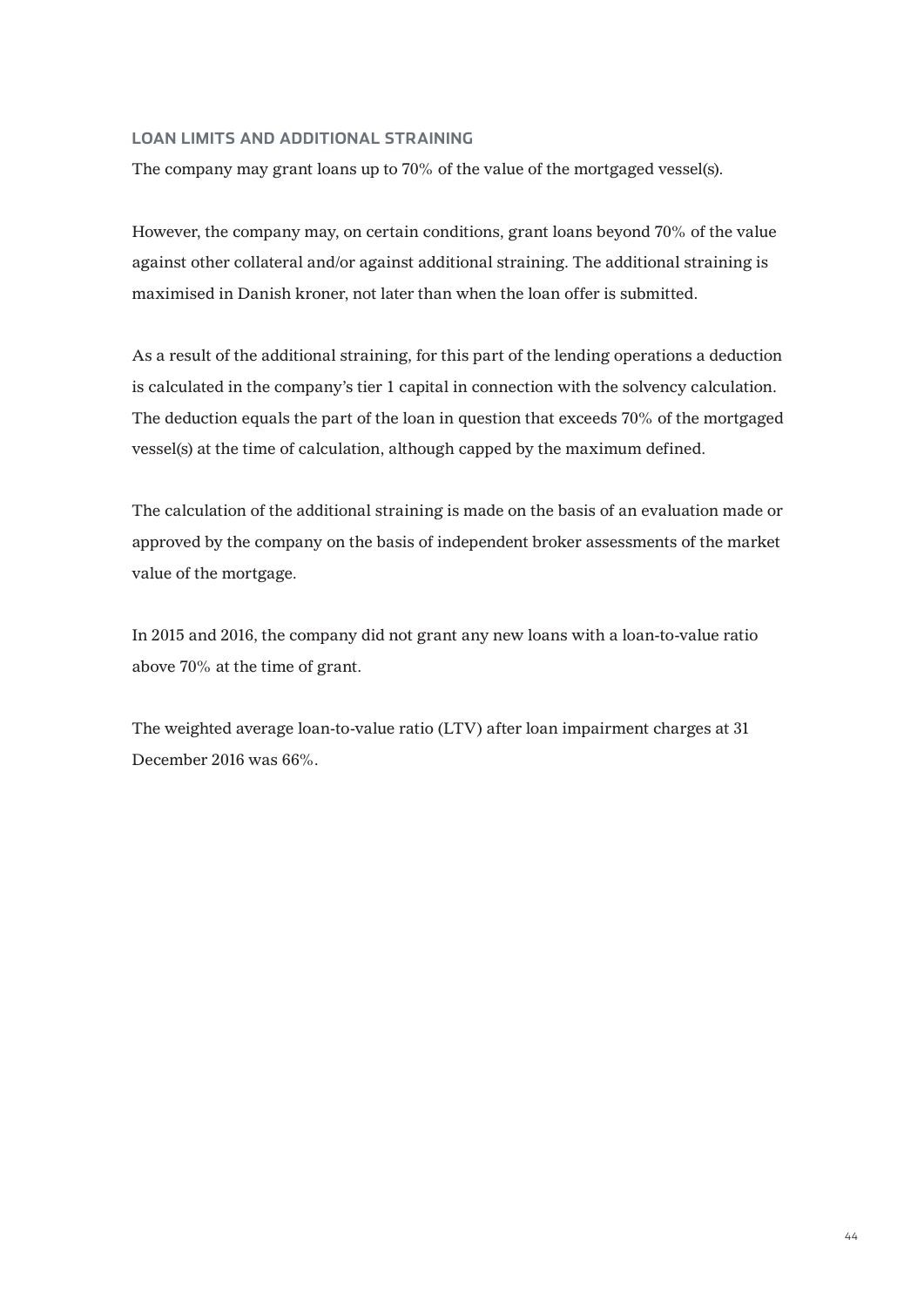| <b>LTV</b> interval |         | <b>Share of lending</b> |  |  |
|---------------------|---------|-------------------------|--|--|
| $\%$                | 2016    | 2015                    |  |  |
| $0 - 20$            | 32      | 33                      |  |  |
| $20 - 40$           | 31      | 33                      |  |  |
| 40-60               | 25      | 25                      |  |  |
| 60-80               | 11      | 8                       |  |  |
| 80-90               | 1       | 1                       |  |  |
| 90-100              | $\circ$ | $\circ$                 |  |  |
| Over 100            | O       | $\circ$                 |  |  |

## **PERCENTAGE DISTRIBUTION OF LOANS INCLUDING GUARANTEES AFTER IMPAIRMENT CHARGES CALCULATED IN LTV INTERVALS (BY NOMINAL OUTSTANDING DEBT).**

**PERCENTAGE DISTRIBUTION OF LOANS INCLUDING GUARANTEES WITH INDIVIDUAL CHARGES. THE DISTRIBUTION IS MADE AFTER IMPAIRMENT CHARGES CALCULATED IN LTV INTERVALS (BY NOMINAL OUTSTANDING DEBT).**

| <b>LTV</b> interval |         | <b>Share of lending</b> |  |  |
|---------------------|---------|-------------------------|--|--|
| $\%$                | 2016    | 2015                    |  |  |
| $0 - 20$            | 34      | 35                      |  |  |
| $20 - 40$           | 33      | 35                      |  |  |
| 40-60               | 27      | 22                      |  |  |
| 60-80               | 6       | 8                       |  |  |
| 80-90               | $\circ$ | $\circ$                 |  |  |
| 90-100              | $\circ$ | $\circ$                 |  |  |
| Over 100            | $\circ$ | $\circ$                 |  |  |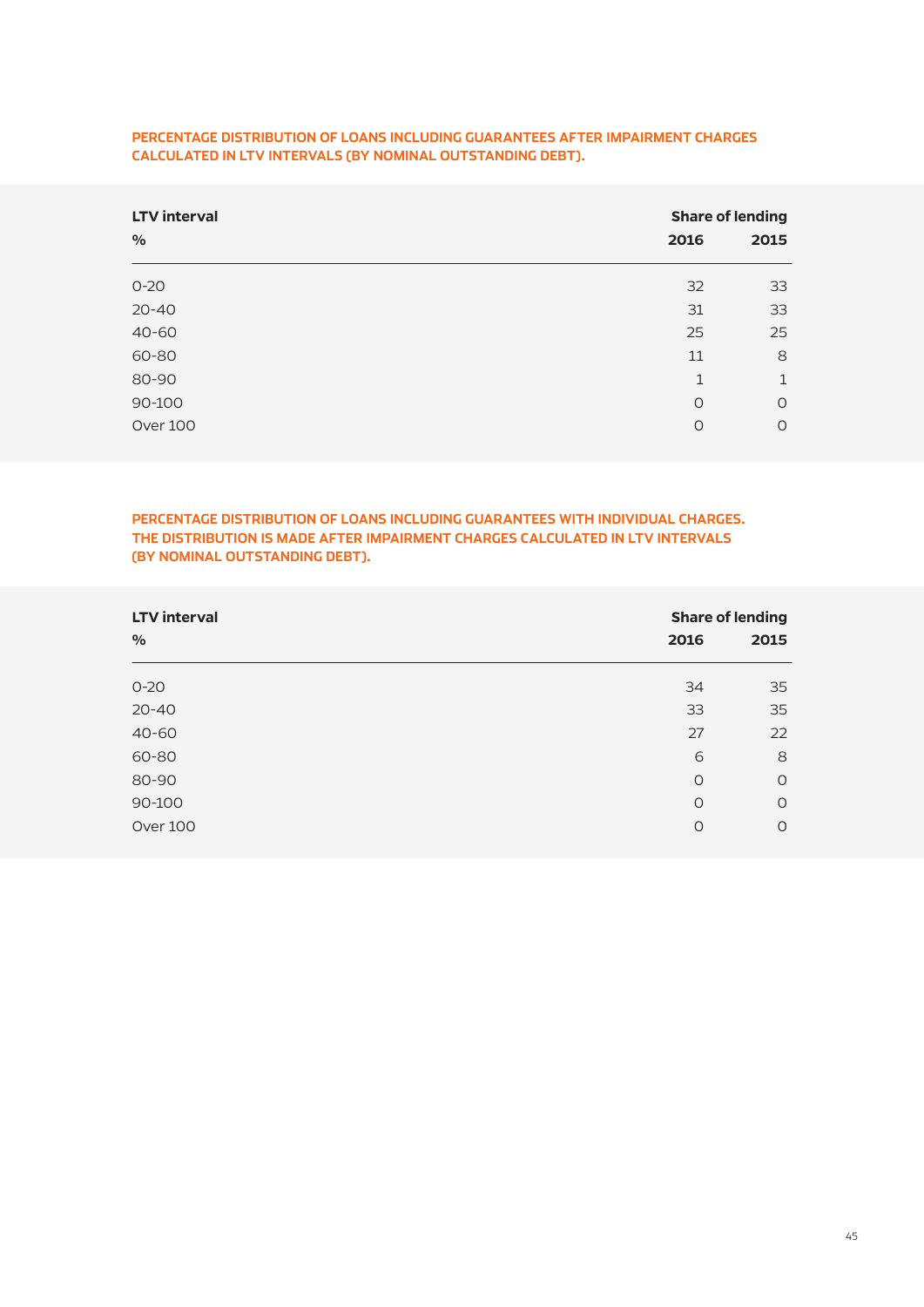#### **LOAN TO VALUE RATIO VS PRICE INDEX FOR ALL VESSEL TYPES**

**LOAN TO VALUE RATIO % OF TOTAL LOAN PORTFOLIO PRICE INDEX FOR ALL VESSEL TYPES JUNE 2008 = INDEX 100**



The chart above shows a breakdown of the loan portfolio into LTV intervals, which are calculated every six months. The LTV intervals show the proportion of the loans placed within a given range. For example, 88% of total lending including guarantees and after loan impairment charges are secured by mortgages within 60% of the valuations at the end of 2016. The breakdown is compared with developments in vessel prices based on a price index from Clarksons, showing price developments for all vessel types. The chart shows that even major declines in vessel prices do not materially change the collateral covering the loan. The reason is that instalments are regularly received and that a number of loan agreements include a right for the company to demand partial prepayment and/or additional collateral if the value of the vessel mortgage drops below an agreed minimum threshold (MVC).

## **LARGE EXPOSURES**

Danish Ship Finance is exempt from the EU's credit institution directive and any related directives. The most important consequence of this exception is that the company will not be subject to a limitation in respect of large customers, cf. the CRR rules on large exposures. As a result, unlike other financial institutions the company is not bound by any statutory limits for maximum loans to an individual borrower. The Board of Directors shall instead lay down rules concerning risk diversification, including for its lending operations.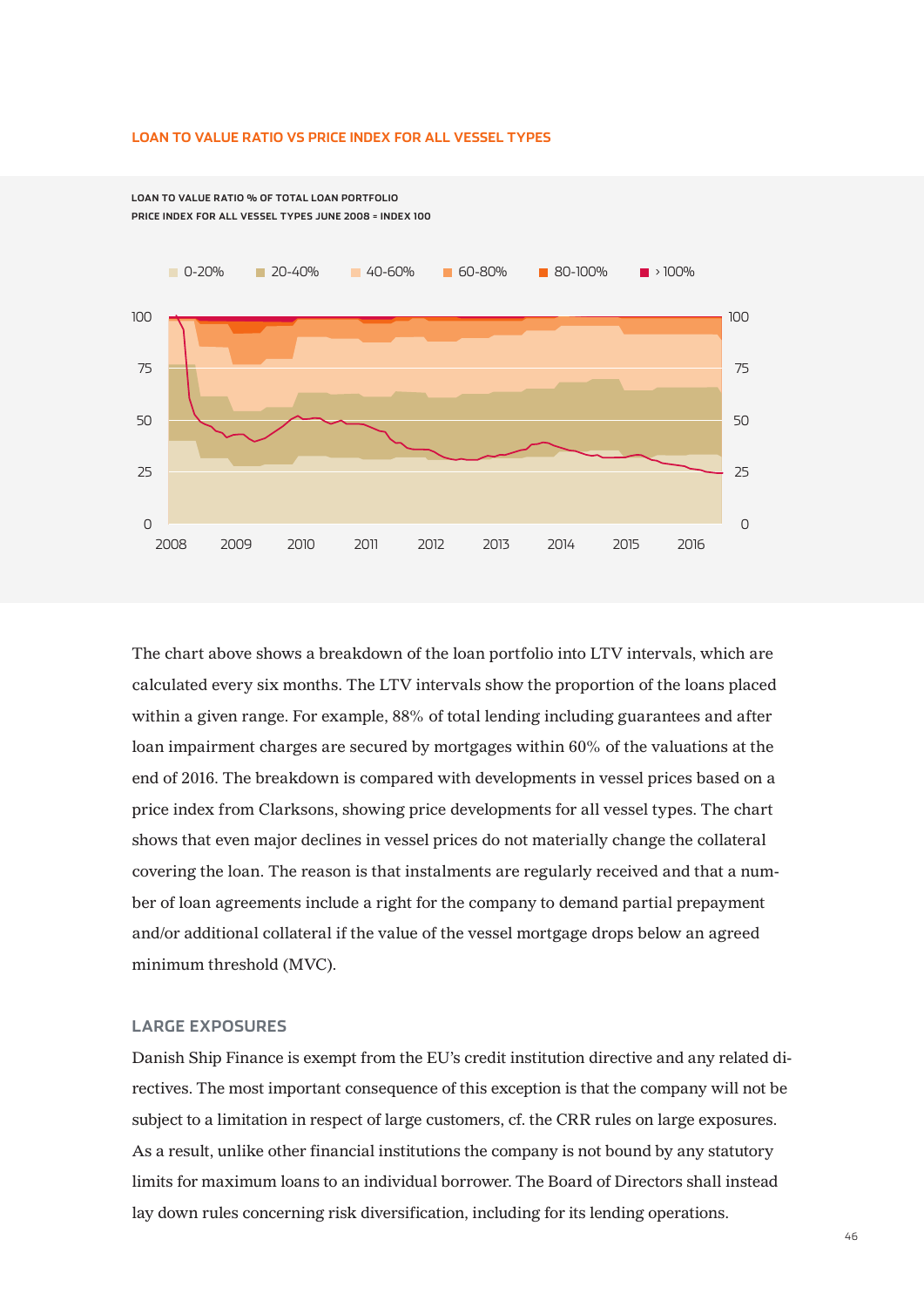In connection with the management of large exposures, the company has defined guidelines for the extent to which and the assumptions on which the company will assume large exposures that exceed given limits in the credit policy relative to the own funds, including exposures that exceed 25% of the own funds.

One credit exposure exceeds 25% of the adjusted own funds. No financial counterparty exposure exceeds 25% of the adjusted own funds.

## **DIVERSIFICATION**

The composition of the loan portfolio is governed by a set of diversification rules. The purpose of the diversification rules is to ensure adequate diversification by vessel type, borrower and country.

## **RISK DIVERSIFICATION ON VESSEL TYPES**

Adequate loan portfolio diversification must be in place regarding vessel types. No single vessel type may be provided as security for more than 50% of the company's gross lending. Within each vessel type, no segment may be provided as security for more than 33% of the company's gross lending.



#### **LOAN PORTFOLIO BY MORTGAGED VESSELS**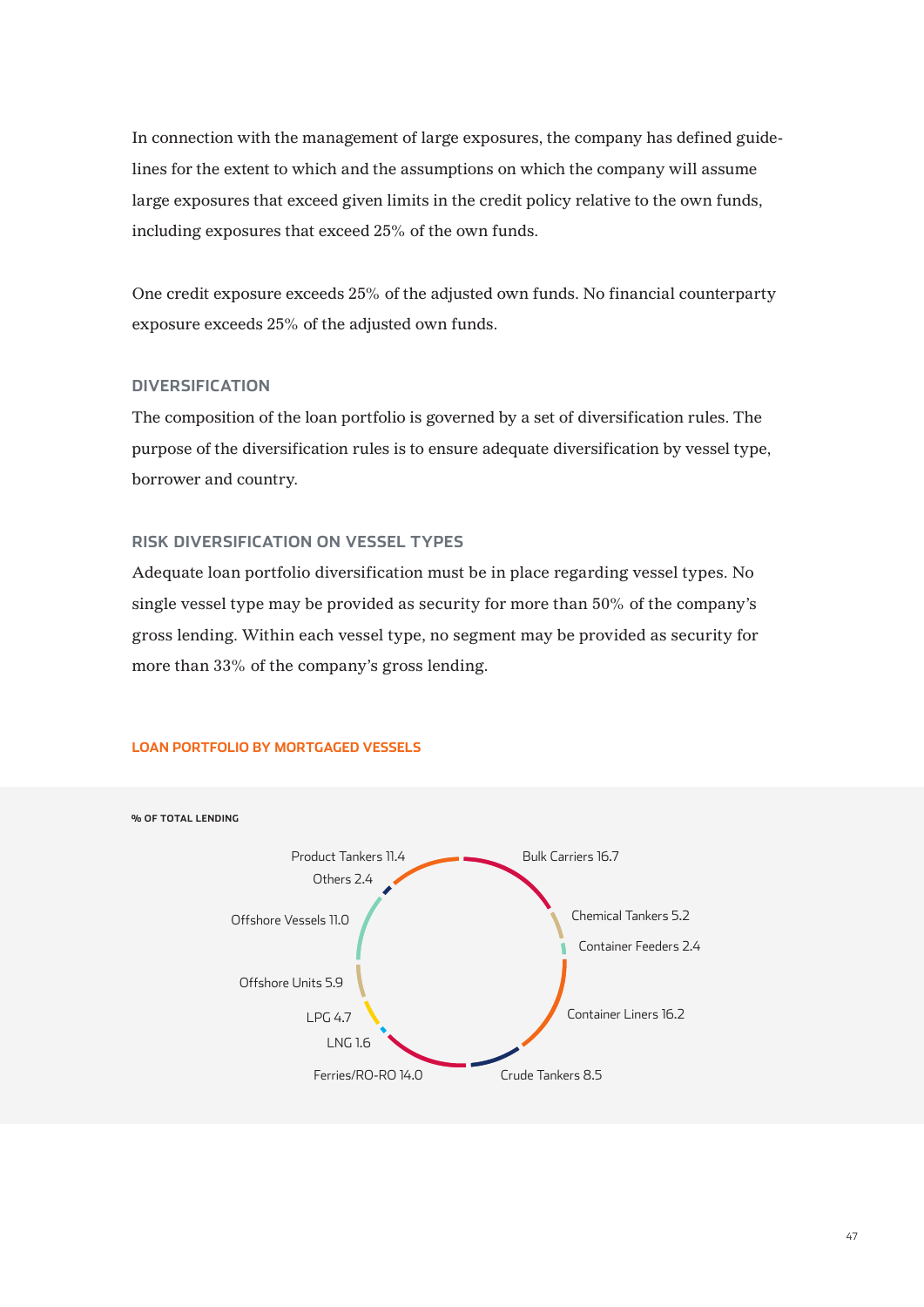## **RISK DIVERSIFICATION ON BORROWERS**

The composition of borrowers must be adequately diversified in the loan portfolio. The diversification rule is related to the objects clause in the articles of association:

"The object of the company is to provide ship financing in Denmark. In addition, the company may provide ship financing on the international market, so long as such activities do not unnecessarily limit the company's Danish operations."

For large loans, the company should seek to diversify the risk on vessel types within the individual account.

For financing as defined in the second sentence of the objects clause, the overall account per borrower may not, at a consolidated level, exceed 25% of the most recently calculated own funds.

## **MOVEMENTS IN THE FIVE LARGEST EXPOSURES BEFORE LOAN IMPAIRMENT CHARGES**

| <b>DKKm</b>                    | 2016   | 2015   |
|--------------------------------|--------|--------|
| Five largest exposures         | 13.686 | 15.443 |
| Loans, advances and guarantees | 42.699 | 45.602 |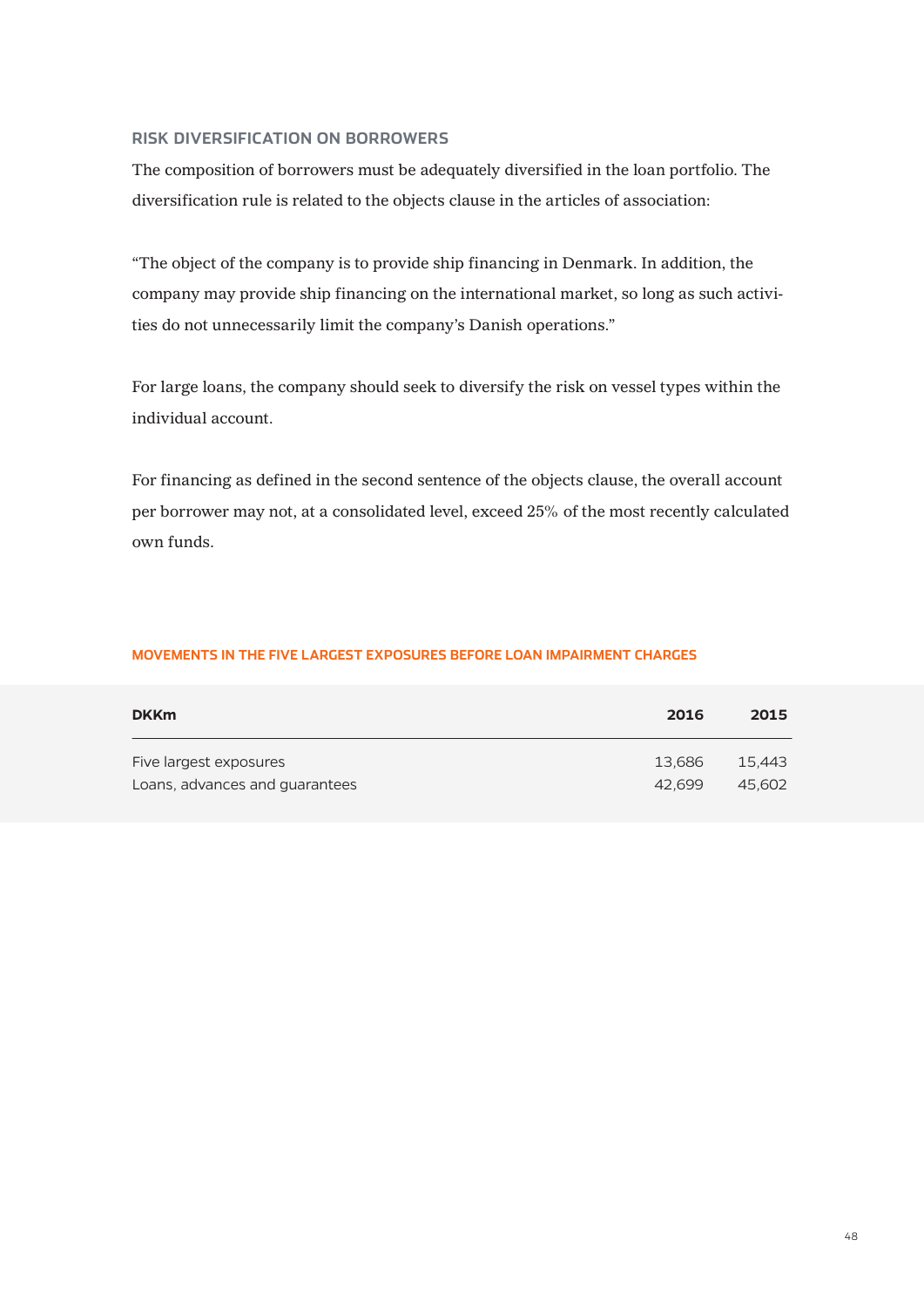The five largest exposures at 31 December 2016 were secured by mortgages in 77, vessels comprising 8 vessel types. One exposure is substantially larger than the rest and represented just over 20% of total loans and guarantees at 31 December 2016.

The risk diversification on borrowers also focuses on diversification on vessel types in each loan. The largest exposure was thus secured through mortgage on 27 vessels distributed on three different vessel types (loans for Container Liners represent the majority, and loans for Offshore Units and Offshore Vessels the rest).

## **AGE DISTRIBUTION OF MORTGAGED VESSELS**

**CONTAINER LINERS**

**(AS A PERCENTAGE OF TOTAL LENDING TO THE VESSEL TYPE)**





#### **CHEMICAL TANKERS / CRUDE TANKERS / PRODUCT TANKERS**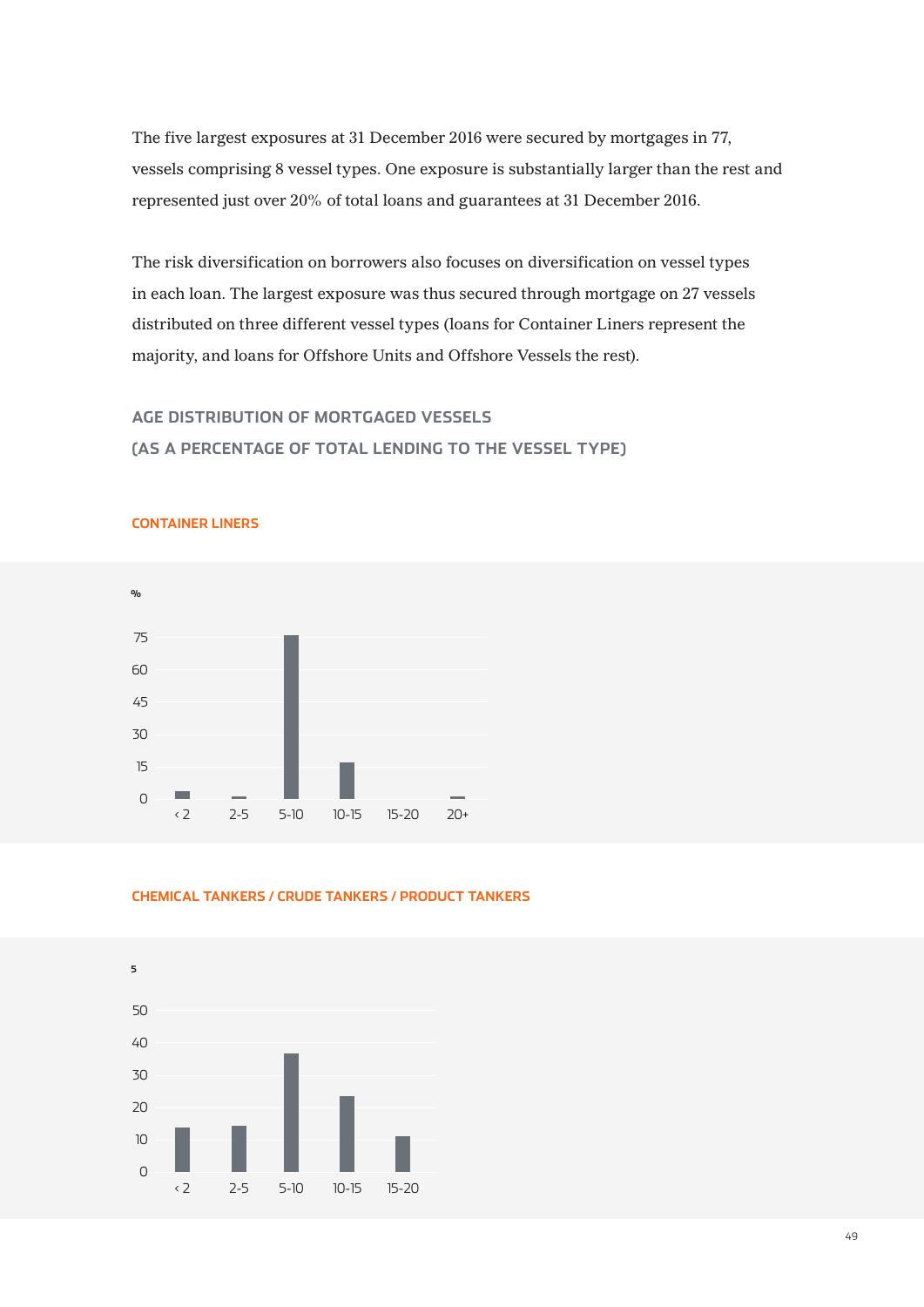## **BULK CARRIERS**



**FERRIES / RO-RO**



**OTHERS**

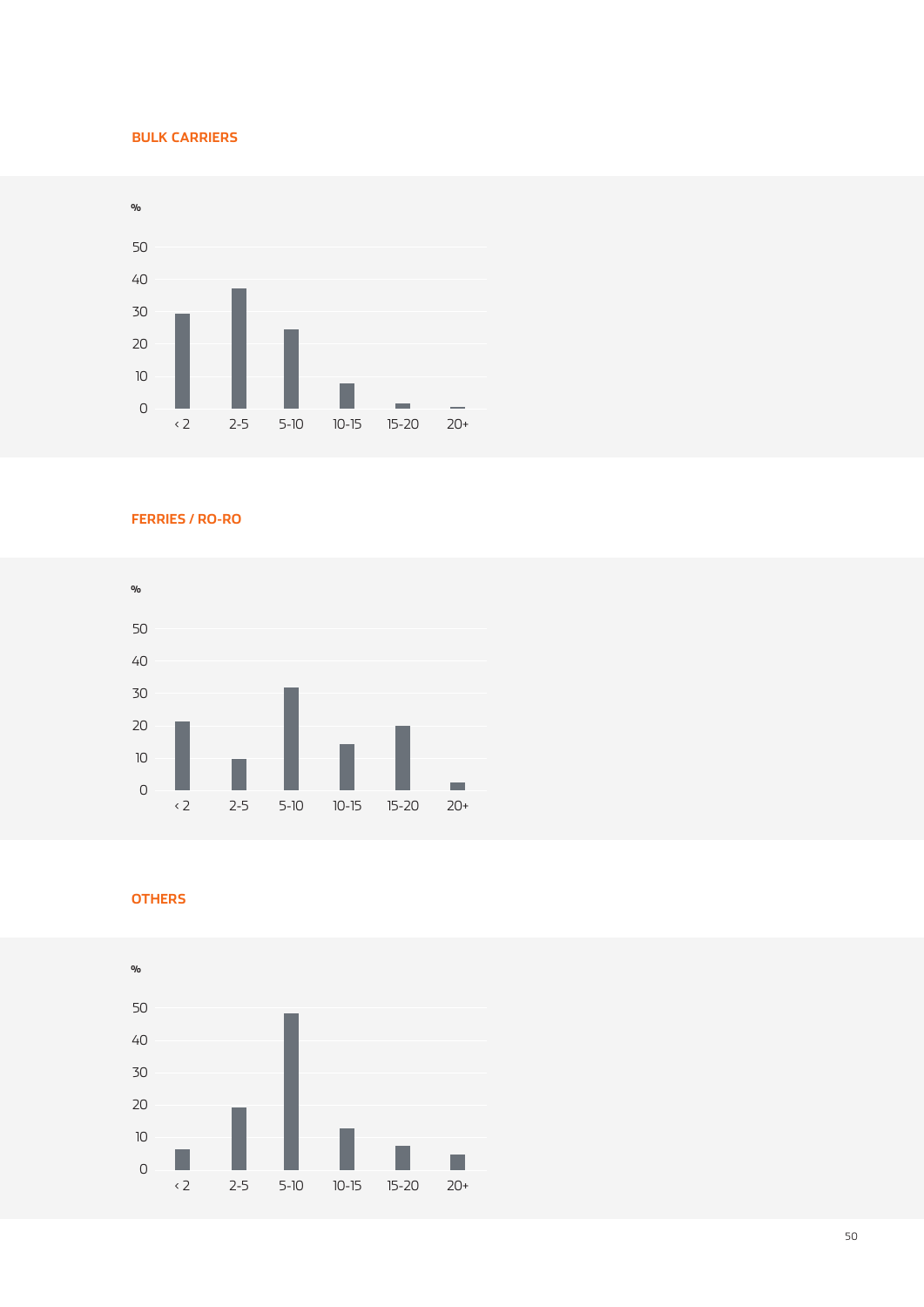## **AGE DISTRIBUTION OF TOTAL SHIP PORTFOLIO**



## **RISK DIVERSIFICATION ON COUNTRIES**

The loan portfolio must be adequately diversified on countries. The country risk is calculated on the basis of the borrower's home country, or, in the case of guarantees, the guarantor's home country. Loans to borrowers in Norway, Switzerland and the USA and in certain EU countries are not subject to restrictions as to country risk. For loans to borrowers in other countries, the company has defined an overall limit per country of up to 25% of its gross lending.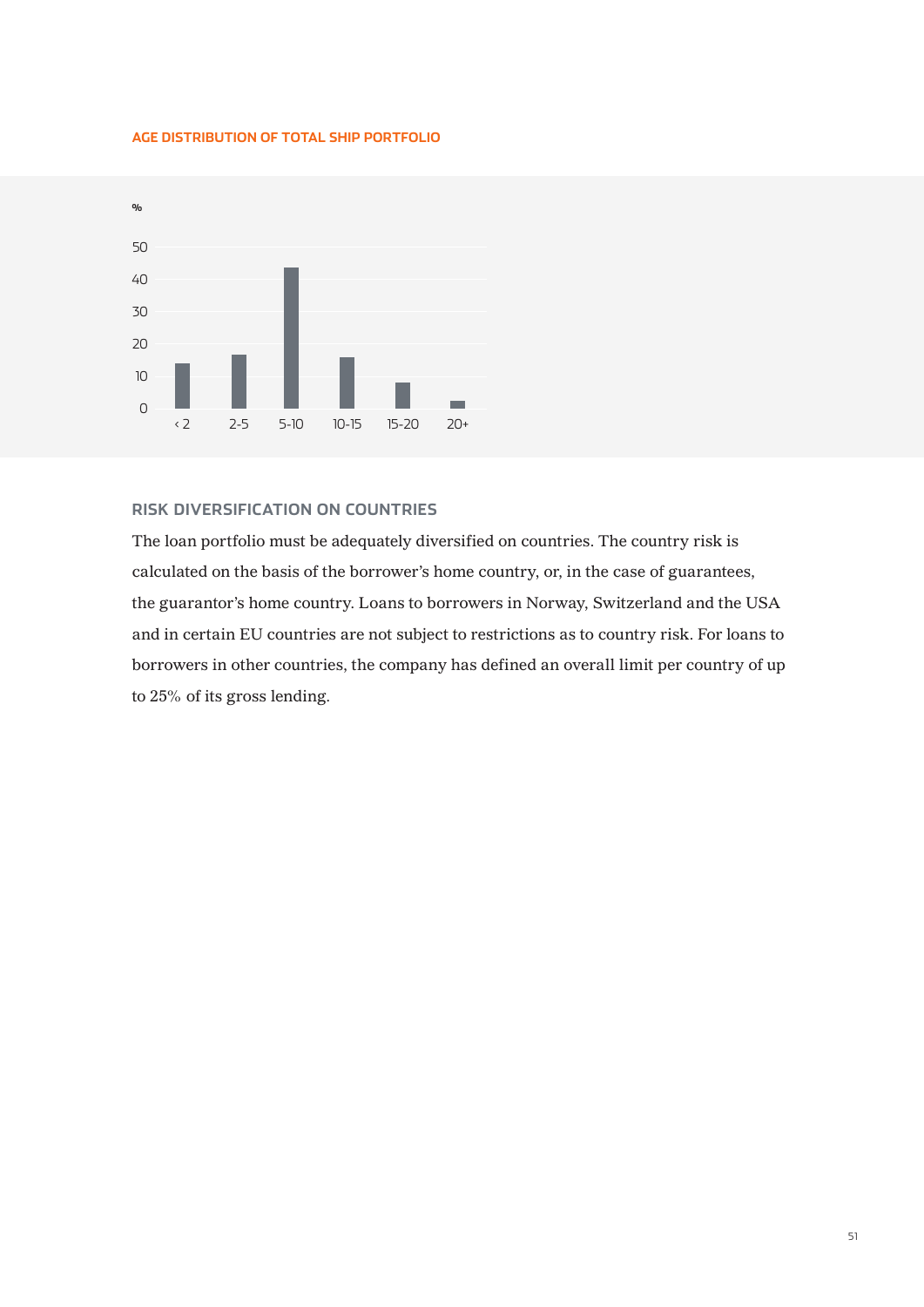

#### **DEBTOR DISTRIBUTION BY COUNTRY OF ULTIMATE RISK**

Countries with a share of at least 2% are shown separately. Other countries are grouped into 'Rest of world'.

The risk calculation method was selected on the basis of a wish to calculate and control the company's overall risk exposure using the legal system of a single country in case the need for a court order arises. The situation typically occurs in connection with default of an exposure in which the mortgaged vessels and any other collateral have been realised and the company must seek to collect a residual claim.

The company endeavours to mitigate the risk that may be associated with having to obtain a local court order by incorporating venue agreements into the loan documentation to the effect that any disputes must be settled in a court outside the debtor's home country. Denmark, Norway, Germany or the UK are often used as venues.

The company has deliberately avoided using the flag states of the vessels as an expression of the country risk, as the risk of loss associated with having to arrest and subsequently effect a forced sale of a vessel relies more on which jurisdiction the vessel is arrested in than the flag under which the vessel is sailing.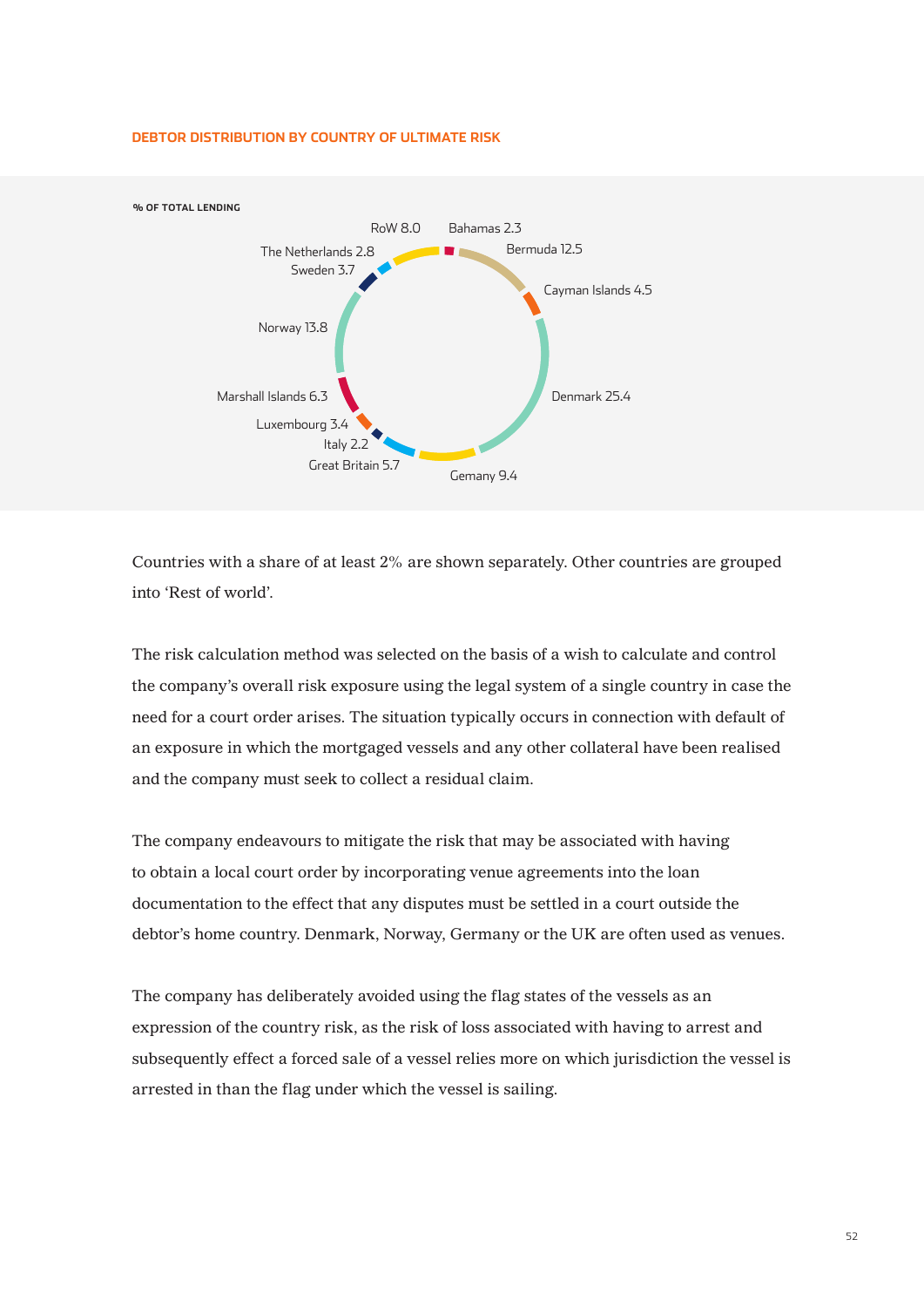## **CREDIT RISK ON SHIPOWNERS**

The credit policy contains specific guidelines for the ongoing risk management in the loan portfolio. A number of predefined procedures are used in the ongoing credit risk management process, the most important of which are described below.

## **GRANTING OF LOANS**

The Executive Board and the Head of Credit have been allocated authorities by the Board of Directors allowing them to grant loans up to pre-determined limits. The granting of loans must be disclosed at the subsequent ordinary board meeting.

As in previous years, the Board of Directors approved the majority of all loans granted in 2016.

For existing loans, pre-defined limits have been established when approvals by the Executive Board or the Head of Credit must subsequently be reported to the Board of Directors.

## **ONGOING MONITORING**

As part of the risk management process, all loans are assessed at least twice a year. All loans are assessed, and the current credit risk is assessed on the basis of current market valuations of the financed vessels and the most recent financial information of the borrower.

In addition, the portfolio is monitored in an ongoing process in relation to the borrowers' fulfilment of the individual loan agreement, comprising:

- Half-yearly updating of the market values of all financed vessels and verifying that any agreed requirements on maximum loan-to-value ratios are complied with.
- Verifying that any other collateral meets the specified minimum requirements.
- Verifying the existence of adequate insurance cover on financed vessels.
- Verifying compliance with all other material loan covenants.

If a loan is deemed to entail increased risk, the monitoring will be intensified to safeguard the company's interests to the best possible extent.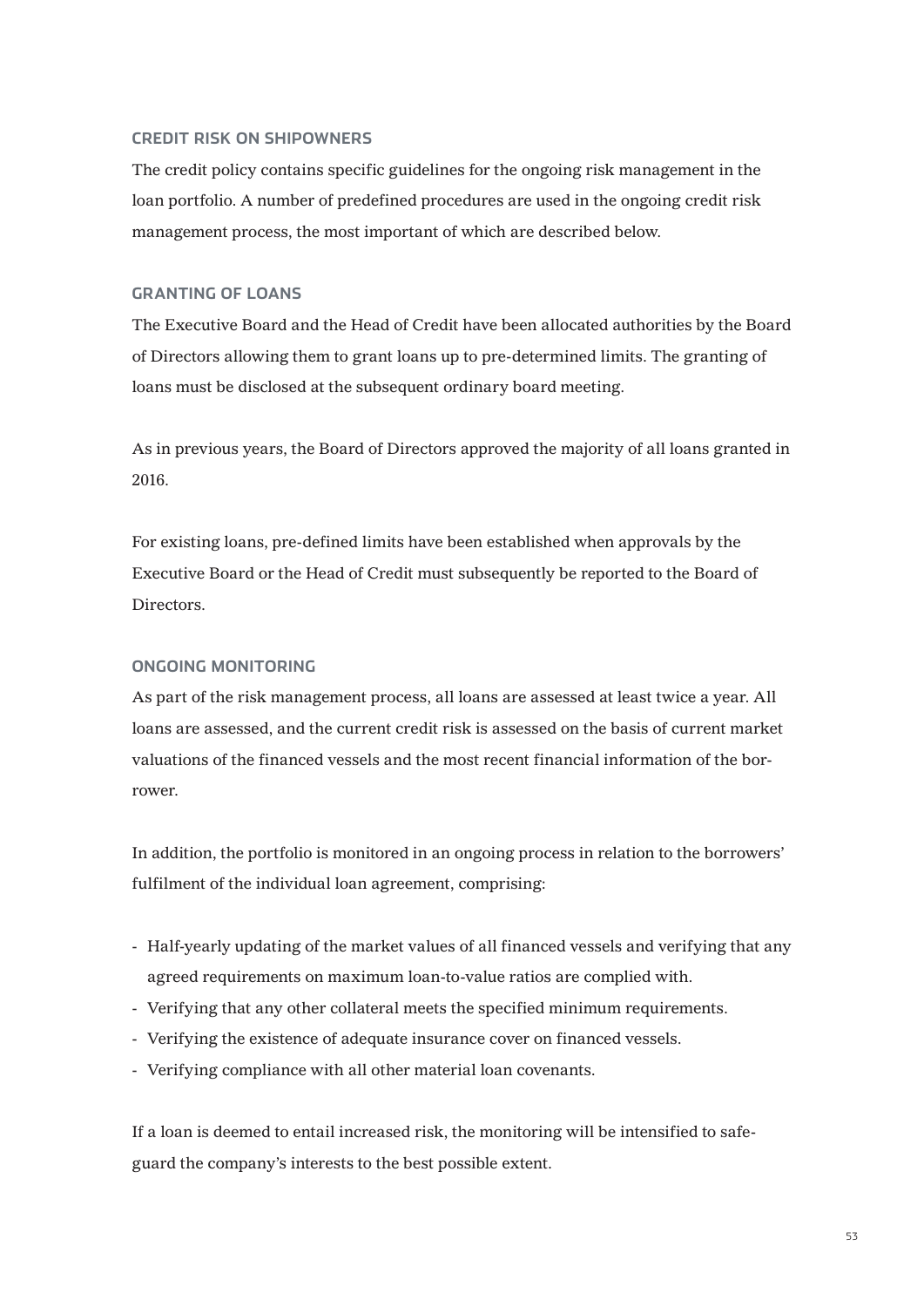## **INSURANCE OF SHIP'S MORTGAGES**

All vessels mortgaged as collateral for loans must be insured. Insurance is taken out by the borrower. Borrowers' insurances concerning financed vessels are assigned to Danish Ship Finance.

As a general rule, the insurance includes:

- Hull and machinery insurance, which covers damage to the vessel or total loss.
- P&I (Protection & Indemnity) insurance, which is a third party liability insurance to cover damage against persons or equipment.
- War Risks, which covers damage to the vessel, potential total loss and retention, etc. caused by war or war-like conditions.

In addition, most of the loans are covered by Mortgage Interest Insurance and Mortgagee Additional Perils Pollution Insurance. This insurance covers the risk in most situations which the primary insurance policies do not cover, for example if the vessel was not seaworthy at the time of the claim.

#### **INSPECTION OF VESSELS**

As a supplement to the half-yearly market valuations, physical inspections of the financed vessels are made on a spot-check basis. The inspection may be performed both during the loan period or prior to submitting a loan offer.

### **MARKET VALUATIONS**

The company values each vessel semi-annually. The valuation is generally fixed by an external broker, who fixes a price for the financed vessels on the basis of supply and demand. The company may also determine the value itself, for example on the basis of a specific independent market price or if external assessments have been received for similar vessels.

Market valuations on vessels are, for example, used to determine the loan-to-value ratio on the company's loans and for control purposes, when reassessing the security value of a vessel, in connection with the company's half-yearly loan impairment review.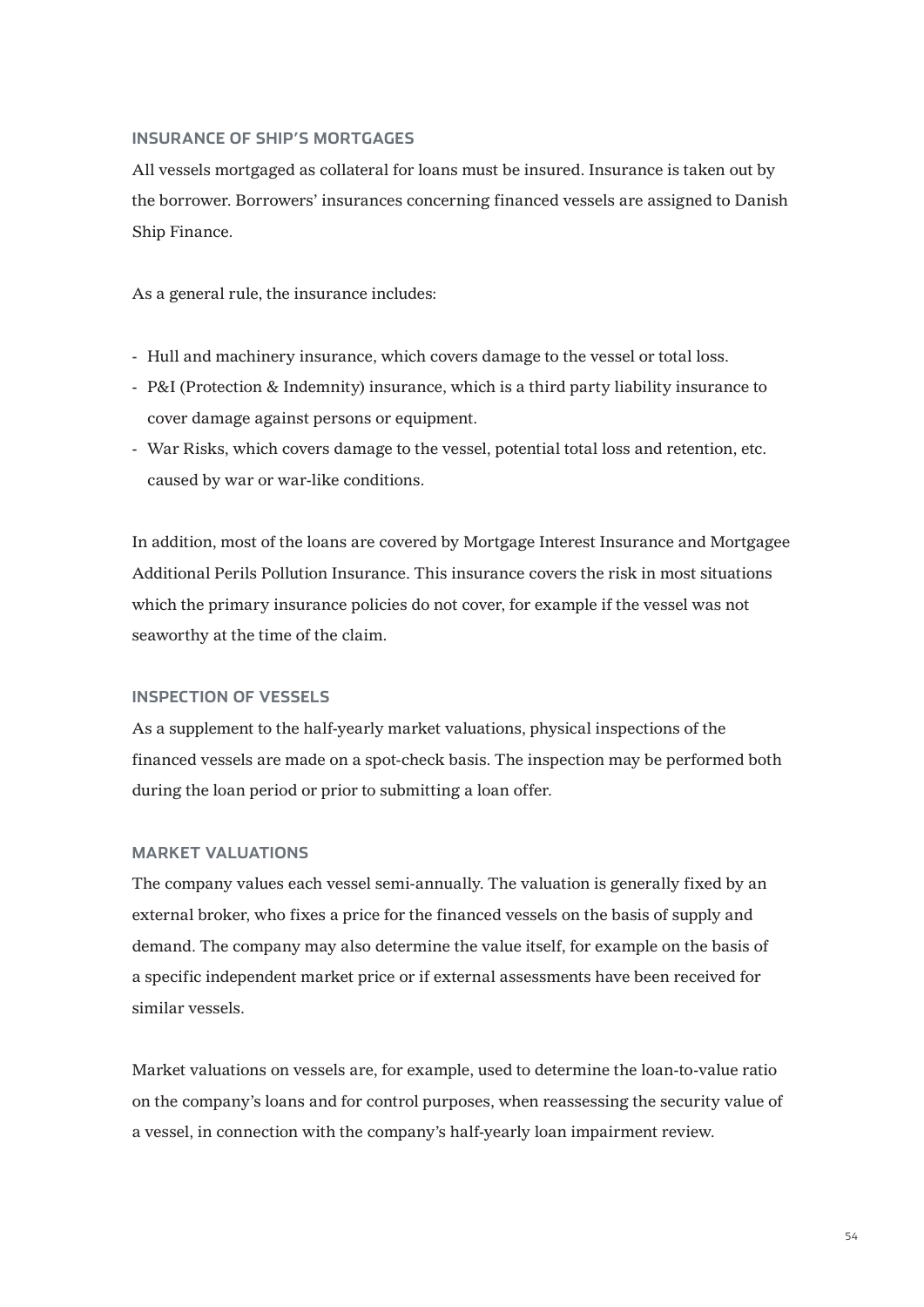## **WRITE-OFFS AND IMPAIRMENT CHARGES**

Twice a year, all exposures are reviewed in order to re-assess the current need for loan impairment charges. The assessment of any impairment on the individual loans is based on the borrower's present and expected future financial position and on the value of the ship's mortgage and any other collateral.

The overall guidelines for loan impairment charges are laid down in the Executive Order on Financial Reporting. The executive order stipulates that, in addition to individual impairment charges, the company must also make collective loan impairment charges.

The Danish FSA has accepted that Danish Ship Finance may omit to make collective loan impairment charges provided that the assessment of the individual loans be planned in such a manner that the assessment in practice covers an assessment consistent with that which would take place in a collective assessment and that loan impairment charges be made accordingly for each loan. Furthermore, it is a precondition that the assessment of any impairment of the individual loans be made on the basis of a probability weighting of the expected outcome in respect of payments from the borrowers.

The Danish FSA's guidelines for loan impairment charges thus assume:

- that all loans are subjected to an individual assessment;
- that the criteria for objective evidence of impairment at the individual assessment in addition to the individually conditioned criteria comprise all external developments, factors and events (observable data) that increase the likelihood of losses on the type of loans that the specific loan belongs to; and
- that each loan is tested for impairment for all the identified criteria for objective evidence of impairment based on the likelihood with which they are expected to reduce the cash flow from the loan.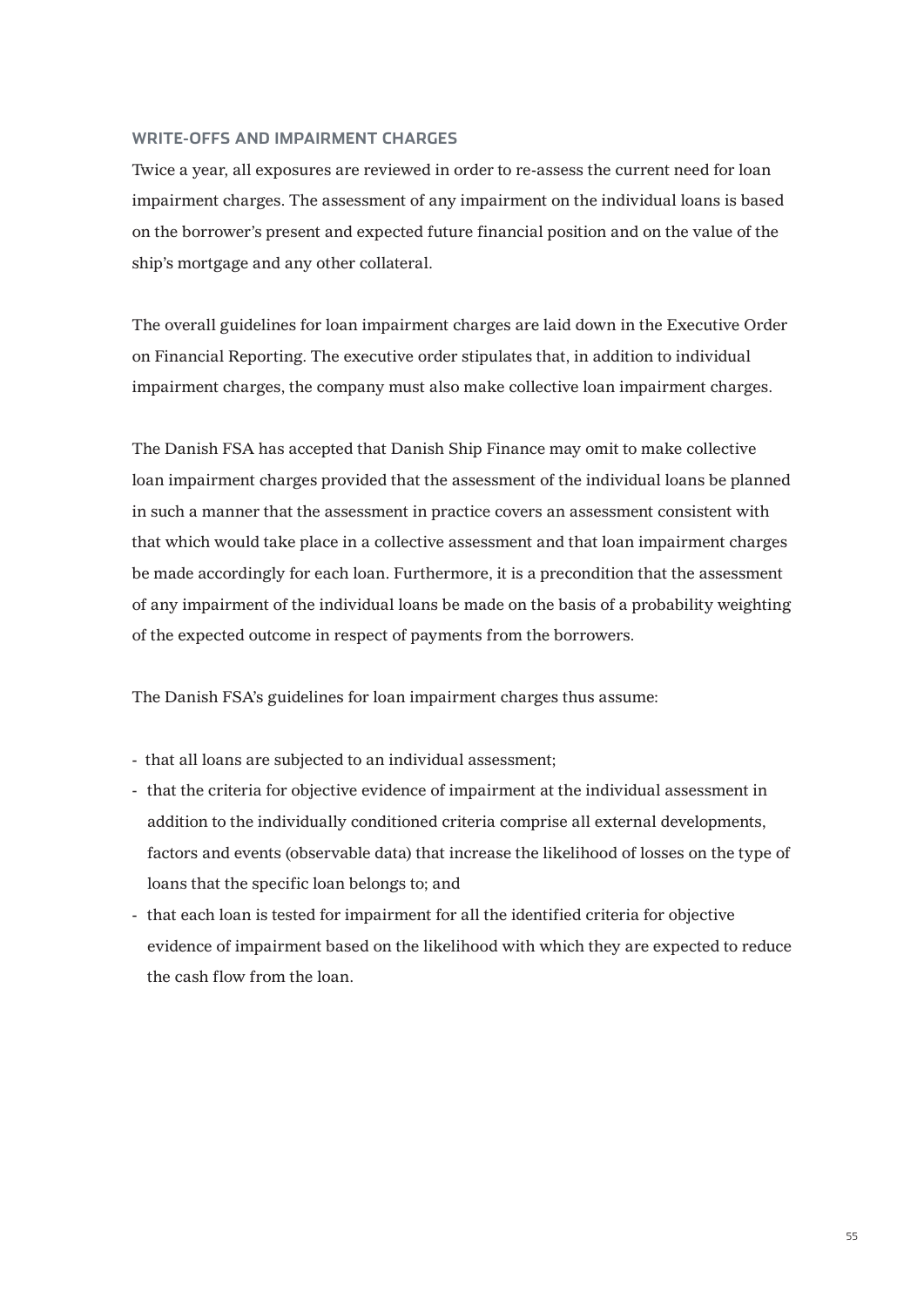Based on the FSA guidelines, all loans have been reviewed in order to identify any objective evidence of impairment (OEI) for the loan in question. It is also established whether a vessel segment is comprised by OEI for collective impairment charges.

All loans are reviewed to evaluate whether the existing classification and probability of default still provides the best estimate of the cash flows due from the specific borrower. Where this is estimated not to be the case, the loan has been reclassified.

#### **Objective evidence of impairment**

Objective evidence of impairment (OEI) is a concept used to express that a loan entails a higher probability of default. The concept is used for calculating individual impairment charges pursuant to Annex 10 of the Executive Order on Financial Reporting and the Danish FSA guidelines.

OEI exists if at least one of the following events has occurred:

- Default, cf. below
- The borrower is experiencing significant financial difficulty
- Past due/arrears, unless the problem is short-term and the amounts concerned are small by comparison to the borrower's financial situation or if due to errors or technical problems
- Loans with more lenient repayment terms, including forbearance, which the company, for reasons relating to the borrower's financial difficulty, would not otherwise have granted

If OEI is established for credit exposures, including loans without loan impairment charges, the borrower will be downgraded on the company's internal classification scale (12-point scale with 12 being the weakest) to risk category 11 (or risk category 12 if the credit exposure is also in default) with a PD (probability of default) of 100%. Loans with OEI, i.e. loans in risk categories 11 or 12, are referred to as "Problem loans".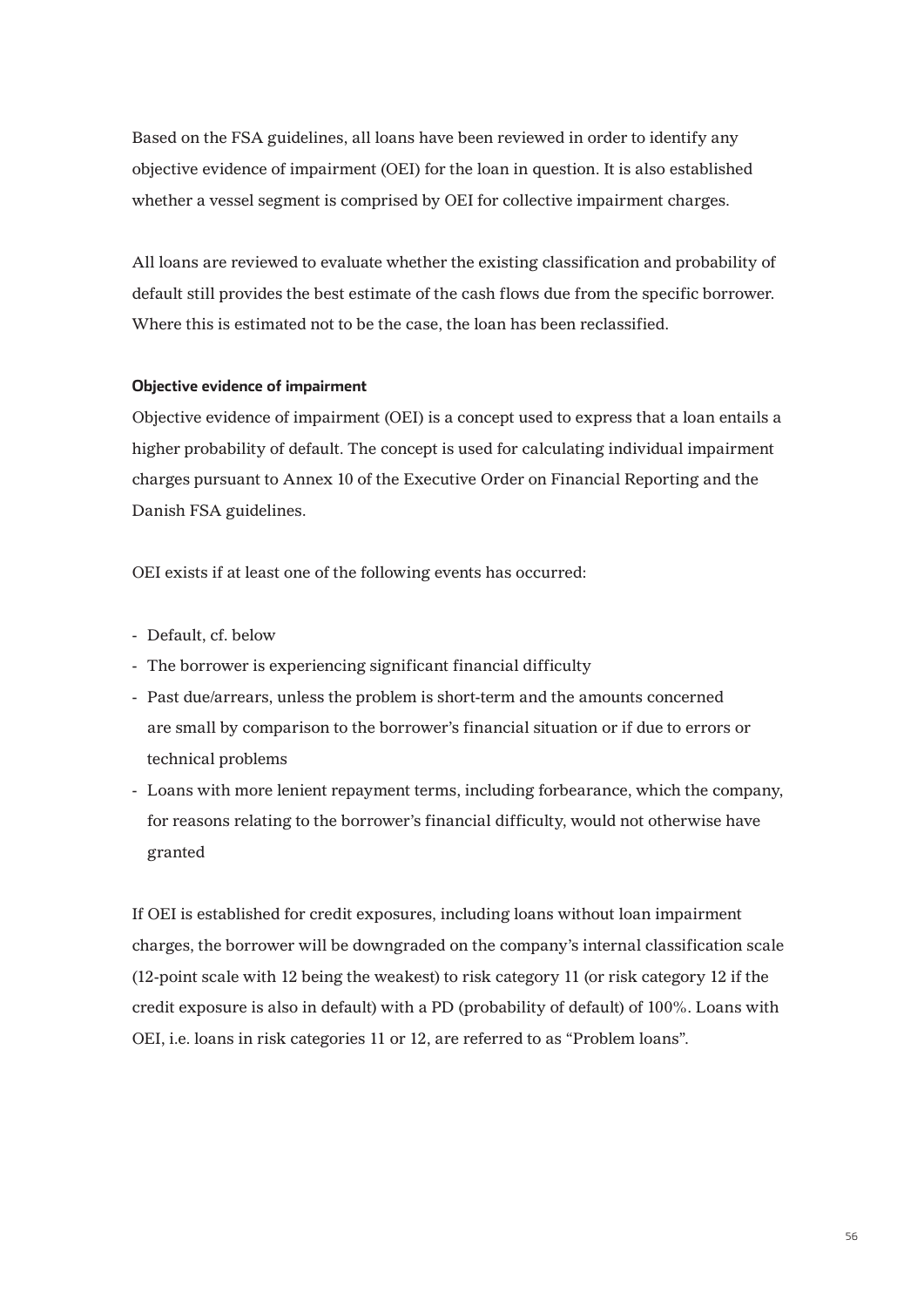When reconstruction, including agreements for composition or conversion of a loan into share capital/subordinated loan capital, has been completed, the OEI period will run for at least 12 months. Subsequently, a new impairment test will be performed on the credit exposure.



## **LOAN LOSSES AT GIVEN DEFAULT RATES**

The chart is based on the own funds of the subsidiary.

## **Default**

A loan is deemed to be in default if the borrower is not expected to be able to meet his obligations. That will be the case, if at least one of the following situations has occurred:

- A loss is deemed inevitable
- Bankruptcy or other in-court reconstruction
- Past due/arrears in 90 days or more
- Foreclosure
- Non-accrual interest

If a credit exposure is in default, the borrower will be downgraded to risk category 12 with a PD of 100%.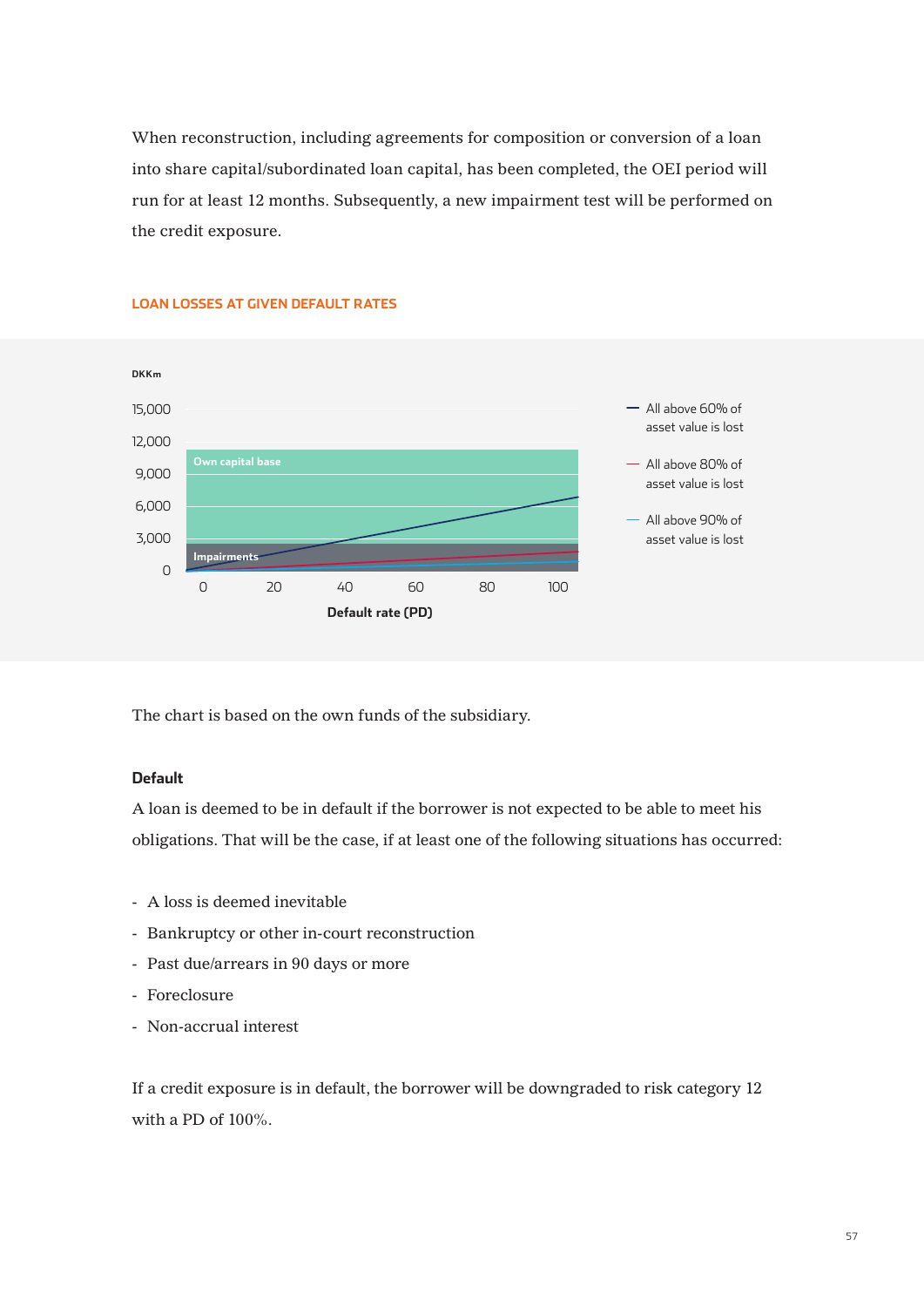## **Calculation of loan impairment charges at credit exposure level**

The company makes individual impairment charges on loans with objective evidence of impairment and also charges with a collective component on loans to customers operating in shipping segments in which the earnings prospects give rise to expect future losses but on which loans no objective evidence of impairment has been found.

## **The technical calculation model, which is the same for both impairment models, looks as follows:**

Loan impairment = Loss given default (LGD) x probability of default (PD) – potential dividends (prudent estimate).

The individual customer's PD is determined on the basis of an internal classification system (rating) and it reflects a conservatively estimated likelihood of objective evidence of impairment being established for the customer within the next 12 months.

## **LGD is calculated in the following manner:**

Loss given default = Market value of the loan  $(B)$  – the estimated collateral value of the ship's mortgage in a weak market  $(Sx)$  – the value of any other collateral  $(\emptyset)$ .

For customers where individual objective evidence of impairment is established due to financial difficulty on the part of the customer, the PD is set at 100%. For impairment with a collective component, the customer's current PD is used.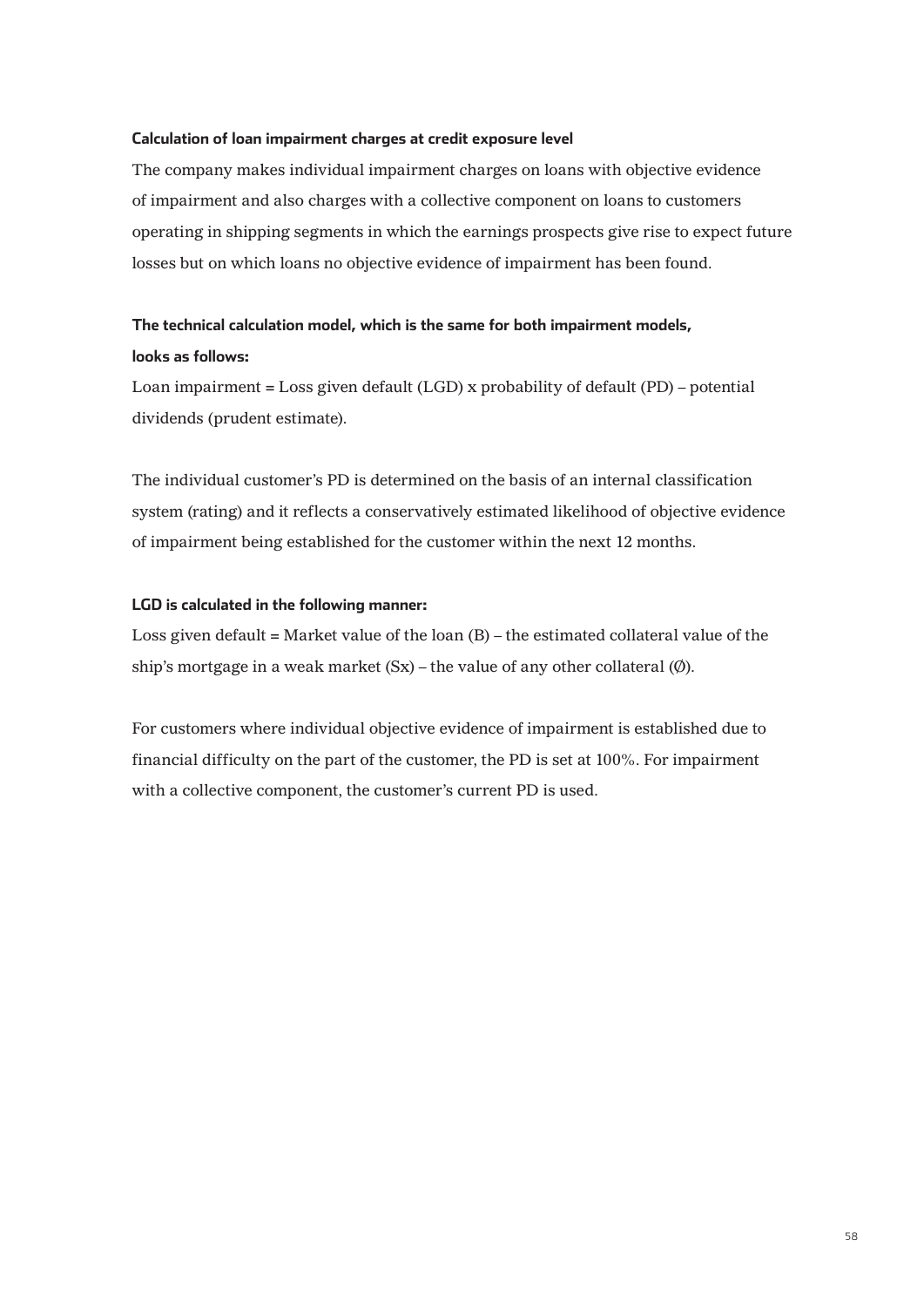The following serves to illustrate the calculation method for impairment with a collective component:

Customer's PD = 25% Loans (B) = DKK 100 million Market value of vessel = DKK 125 million The estimated mortgage value of the mortgaged vessel(Sx) = DKK 70 million Other collateral  $(\emptyset)$  = DKK 0 million Dividends (D) = DKK 0 million LGD =  $B - Sx - \emptyset$  = DKK 100 million – DKK 70 million – 0 = DKK 30 million Impairment =  $(LGD \times PD) - D = (DKK 30$  million  $\times$  0.25) - 0 = DKK 7.5 million

If the customer had individual objective evidence of impairment (a PD of 100%) in the above example, the impairment charge would instead have been DKK 30 million. In a few situations where the model is believed to either overestimate or underestimate the impairment, an adjustment is made on the basis of a management estimate.

The accumulated loan impairment charges amounted to DKK 2,516 million at 31 December 2016, against DKK 1,958 million at 31 December 2015.

The accumulated loan impairment charges accounted for 5.9% of total loans and guarantees, against 4.3% at the end of 2015. Danish Ship Finance recorded net write-offs in the amount of DKK 89 million in 2016, against DKK 90 million in 2015. Write-offs thus remain at a very low level.

Accumulated write-offs since the company was established in 1961 were approximately DKK 1.1 billion at 31 December 2016. This corresponded to 2.6% of total gross lending at 31 December 2016.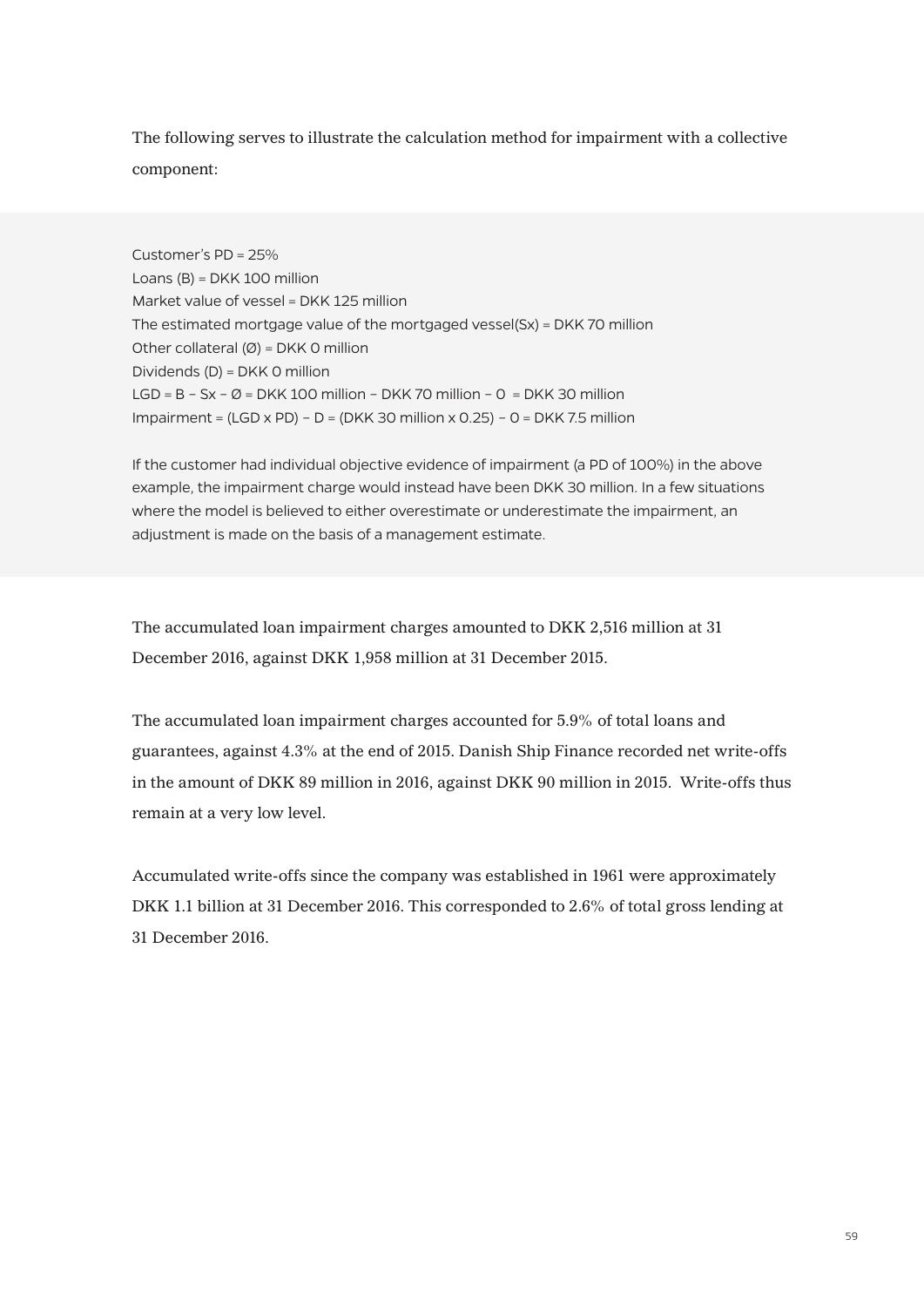

#### **ACCUMULATED LOAN IMPAIRMENT CHARGES AND WRITE-OFFS**

#### **GEOGRAPHICAL DISTRIBUTION OF TOTAL IMPAIRMENT CHARGES**

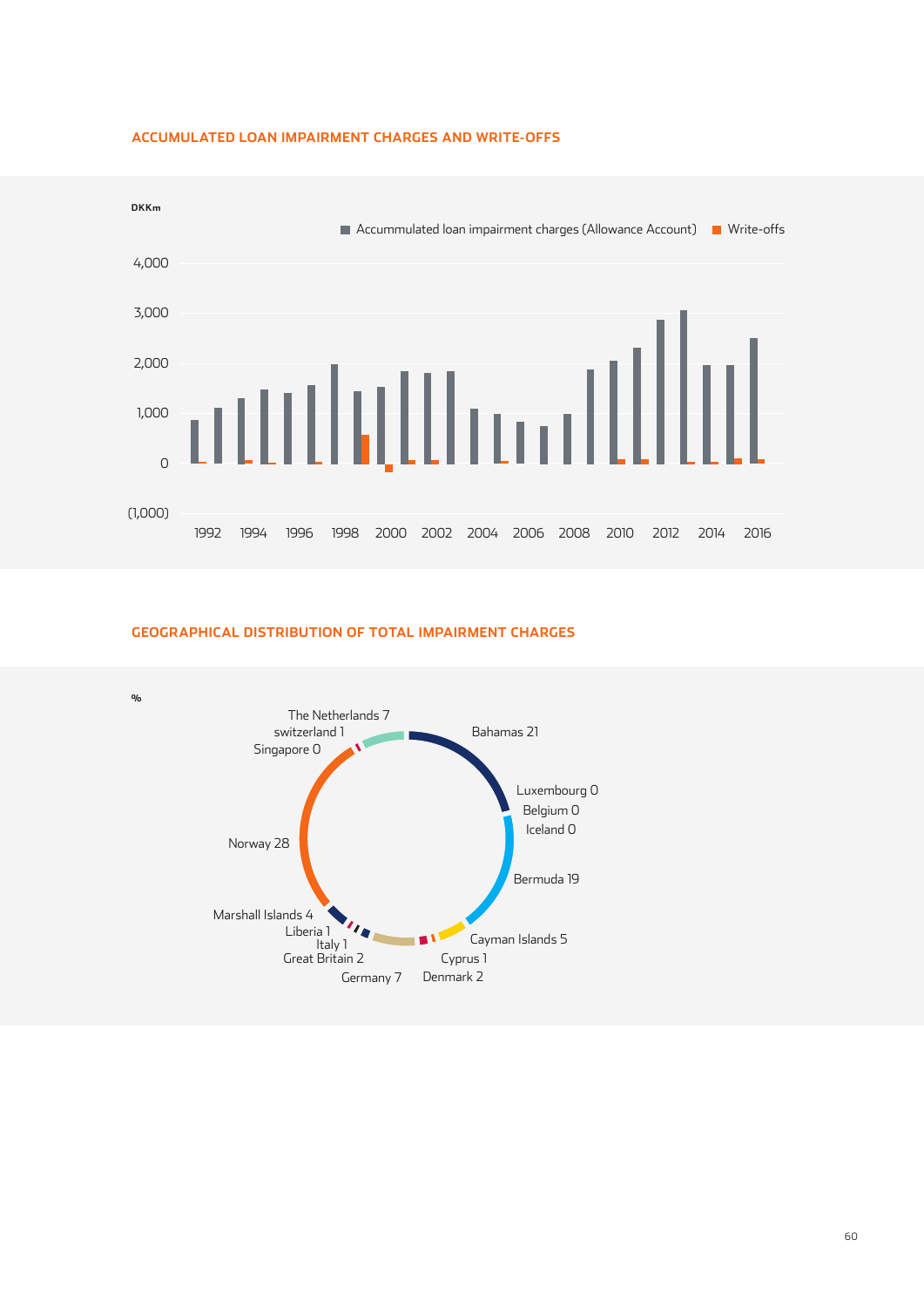

## **GEOGRAPHICAL DISTRIBUTION OF COLLECTIVE IMPAIRMENT CHARGES**

## **GEOGRAPHICAL DISTRIBUTION OF INDIVIDUAL IMPAIRMENT CHARGES**

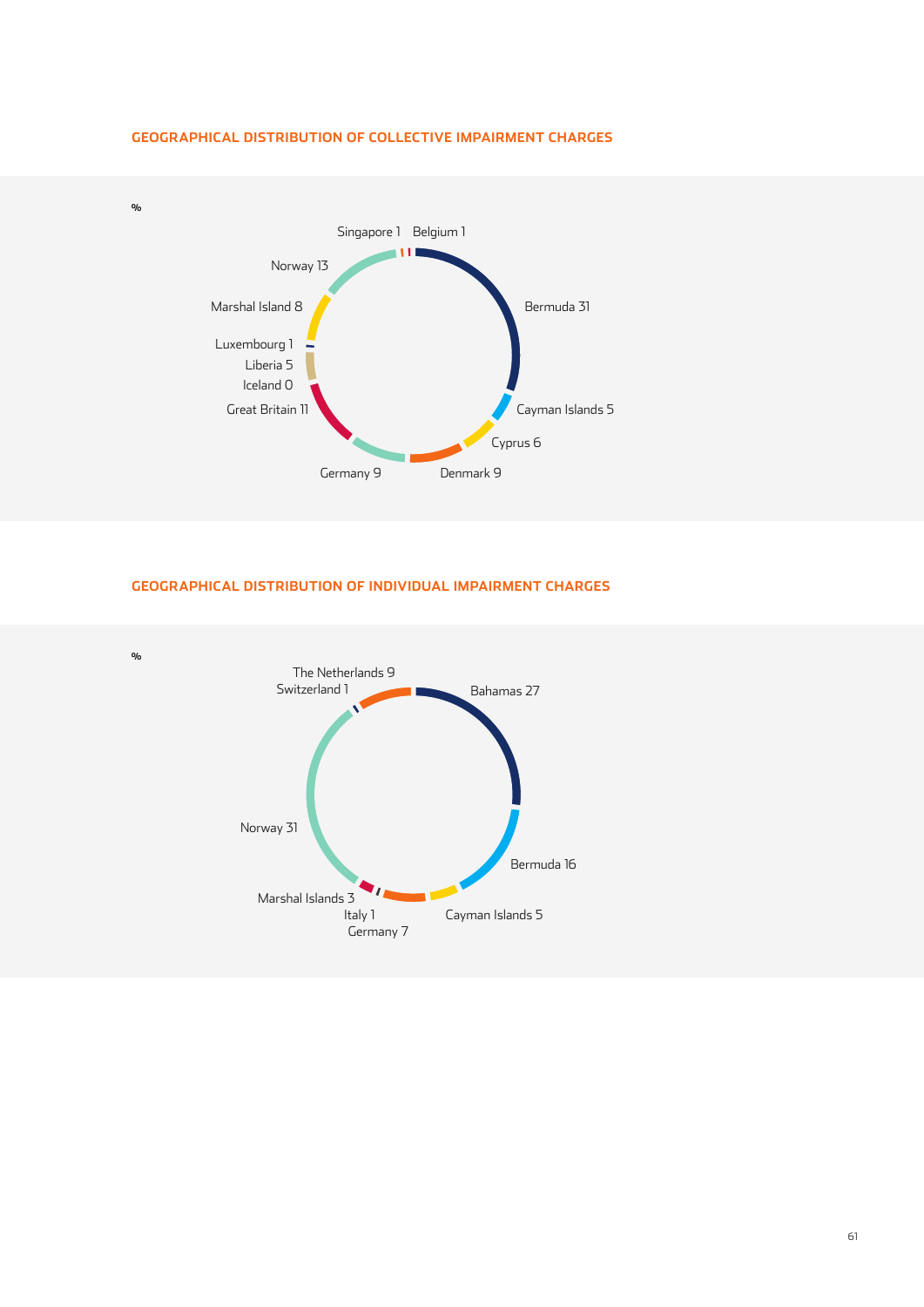## **DEVELOPMENTS IN IMPAIRED CLAIMS DUE TO VALUE ADJUSTMENT AND LOAN IMPAIRMENT CHARGES**

| <b>DKKm</b>                                                                                                                                                          | Loans<br>2016 | Loans<br>2015 | 2016 | <b>Financial</b><br>counterparties<br>2015 |
|----------------------------------------------------------------------------------------------------------------------------------------------------------------------|---------------|---------------|------|--------------------------------------------|
| <b>Individual impairment charges</b>                                                                                                                                 |               |               |      |                                            |
| Impairment charges for loans and<br>counterparties, 1 January                                                                                                        | 1,047         | 1,364         | O    | 0                                          |
| Impairment charges during the year                                                                                                                                   | 1,100         | 17            | O    | 0                                          |
| Reversal of impairment charges made<br>in previous financial years, where there<br>is no longer any objective evidence of<br>impairment or the impairment is reduced | 77            | 244           | O    | 0                                          |
| Other movements                                                                                                                                                      | O             | O             | O    | 0                                          |
| Final loss (written off) on previous<br>impairment charges                                                                                                           | 95            | 90            | O    | 0                                          |
| Accumulated impairment charges for loans<br>and financial counterparties, 31 December                                                                                | 1,977         | 1,047         | O    | $\circ$                                    |
| Sum of loans and financial counterparties<br>where individual impairment charges have<br>been made (calculated before impairment<br>charges)                         | 6,997         | 4,174         | O    | 0                                          |
| <b>Impairment charges with a collective</b><br>component                                                                                                             |               |               |      |                                            |
| Accumulated impairment charges for loans<br>and financial counterparties, 1 January                                                                                  | 910           | 610           | O    | 0                                          |
| Impairment charges during the year                                                                                                                                   | 59            | 375           | O    | O                                          |
| Reversal of impairment charges, where there<br>is no longer any objective evidence of<br>impairment or the impairment is reduced                                     | 430           | 75            | O    | O                                          |
| Other movements                                                                                                                                                      | O             | O             | O    | O                                          |
| Accumulated impairment charges for loans<br>and financial counterparties, 31 December                                                                                | 540           | 910           | O    | O                                          |
| Final loss (written off)                                                                                                                                             | O             | $\circ$       | O    | O                                          |
| Sum of loans and financial counterparties<br>where collective impairment charges have<br>been made (calculated before impairment<br>charges)                         | 21,684        | 23,838        | O    | O                                          |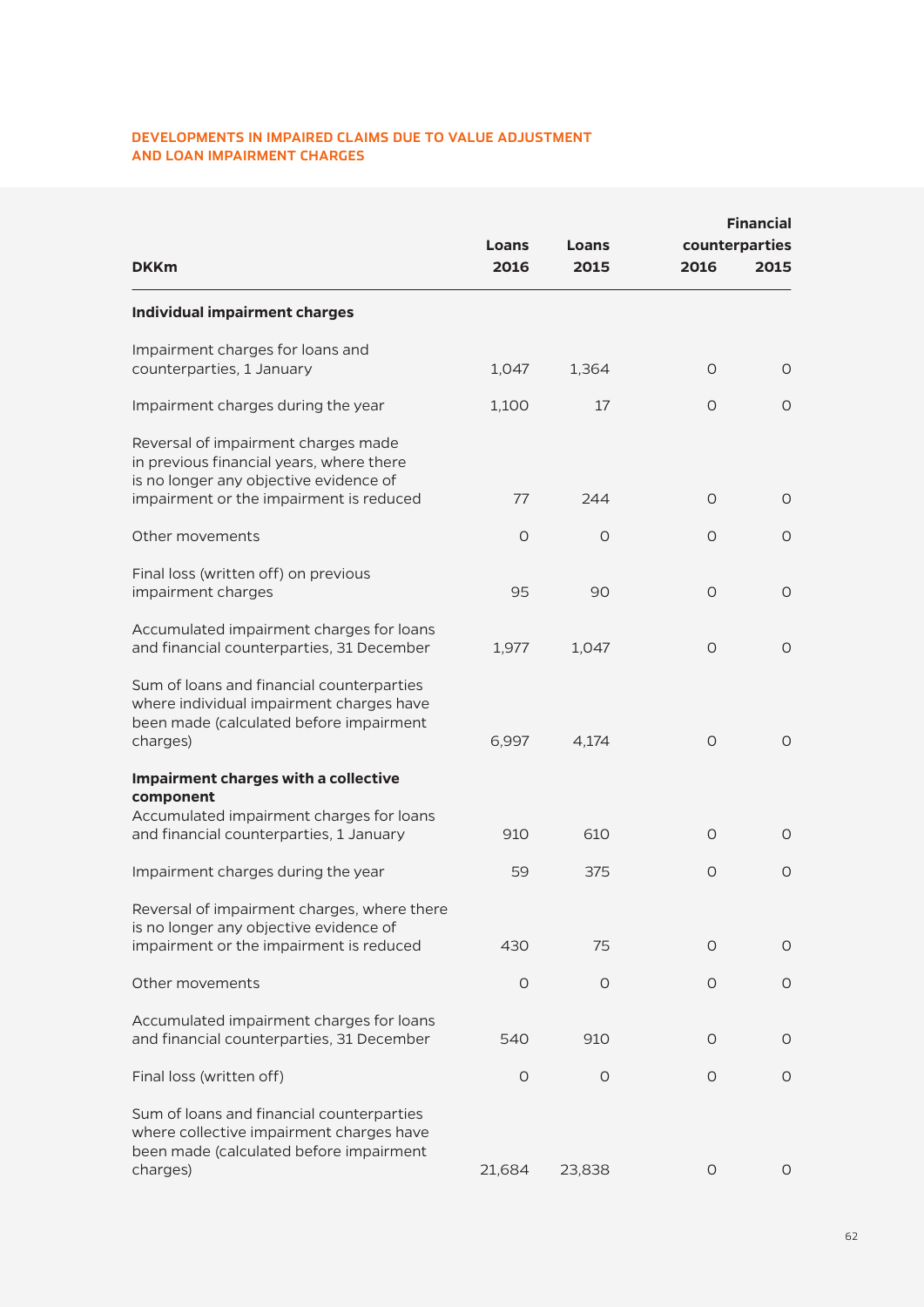## **Accounting standards not yet in force**

The IASB (International Accounting Standards Board) has issued a new accounting standard, IFRS 9, on financial instruments to replace IAS 39.

IFRS 9 was approved by the European Commission on 22 November 2016 and is expected to be effected for financial years starting on 1 January 2018.

For the past 18 months, the company has analysed the need for system adjustments and possible operational procedures pertaining to the implementation of the impairment provisions of IFRS 9. This work will be finalised in 2017. IFRS 9 is scheduled to be implemented in the Executive Order on Financial Reporting during 2017 and have effect for financial years starting on 1 January 2018.

At the end of 2016, the company initially assessed that the new accounting standard would have a small negative impact on its accumulated loan impairment charges.

## **Financial counterparties**

In addition to loans, the company's securities portfolio also represents a significant part of the assets. The securities portfolio comprises government and mortgage bonds, money market transactions and interest-sensitive financial instruments.

Most of the portfolio consists of mortgage bonds, which leads to an excess cover relative to the statutory requirement that at least 60% of the own funds requirement must be invested in high grade assets. At 31 December 2016, the market value of DKK 20,347 million was invested in high grade securities, corresponding to 371% of the statutory requirement.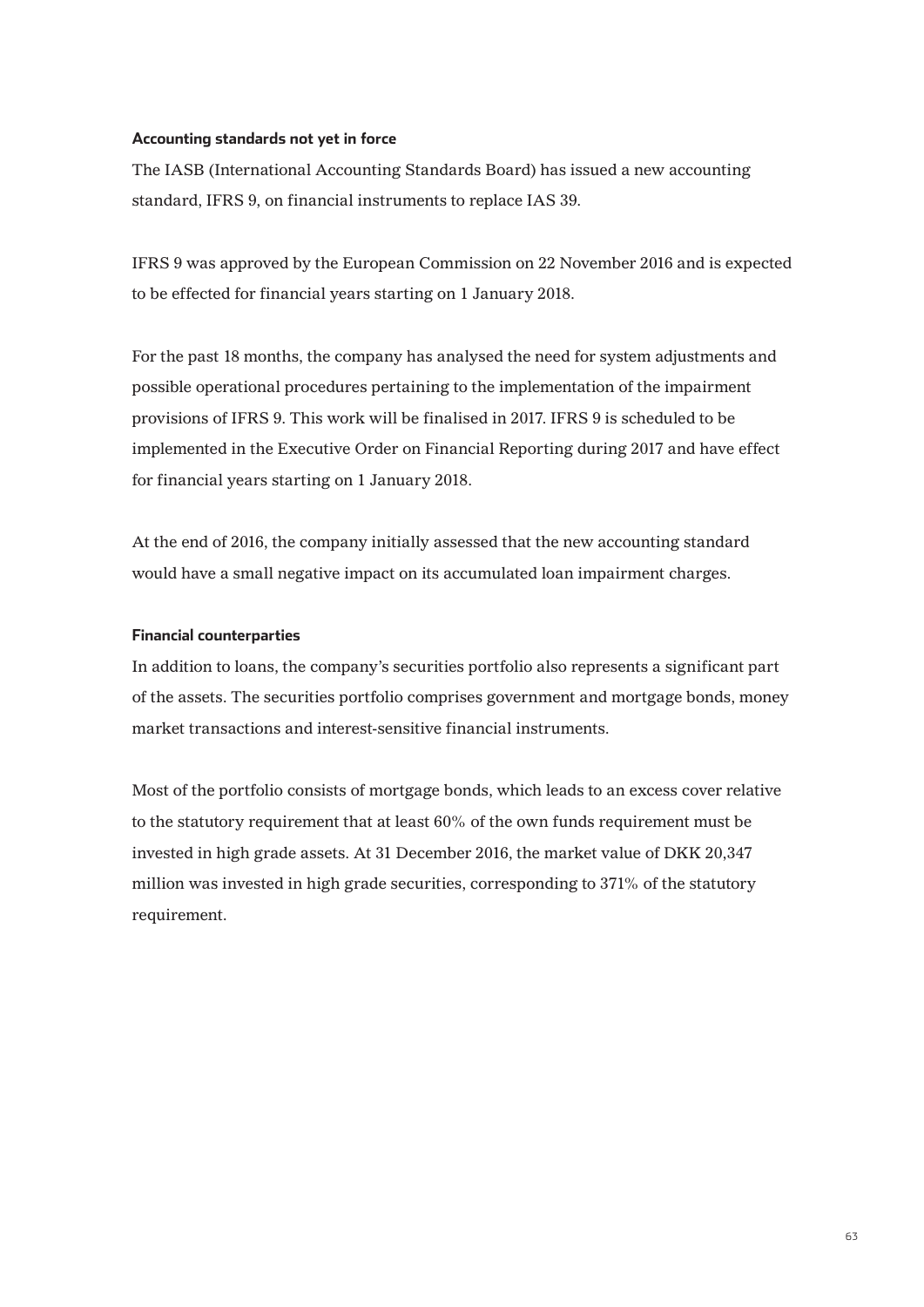#### **DISTRIBUTION OF SECURITIES PORTFOLIO IN PCT**



Transactions with financial counterparties are made in connection with investing own funds as well as excess liquidity from issued bonds. These transactions involve cash deposits, securities and financial instruments.

Financial contracts may entail a risk of losses if the contract has a positive market value, and the financial counterparty cannot fulfil its part of the agreement. This type of risk also includes settlement risk.

The policy for managing counterparty risk (counterparty policy) quantifies and defines limits for the exposure to individual financial counterparties and the countries in which such counterparties are residents. The counterparty policy is used in connection with the management of market risk and liquidity risk defines limits for maximum receivables (lines) under loans to and guarantees from credit institutions, export guarantee institutions and insurance companies. The policy also includes the Executive Board's guidelines and options for delegating granting authorities.

Emphasis is on financial counterparties having high credit ratings, as a substantial proportion of business transactions with the counterparties involves long-term contracts with a potentially large increase in market value. Bilateral collateral agreements (CSA) have been signed with a number of bank counterparties, which reduce the credit risk.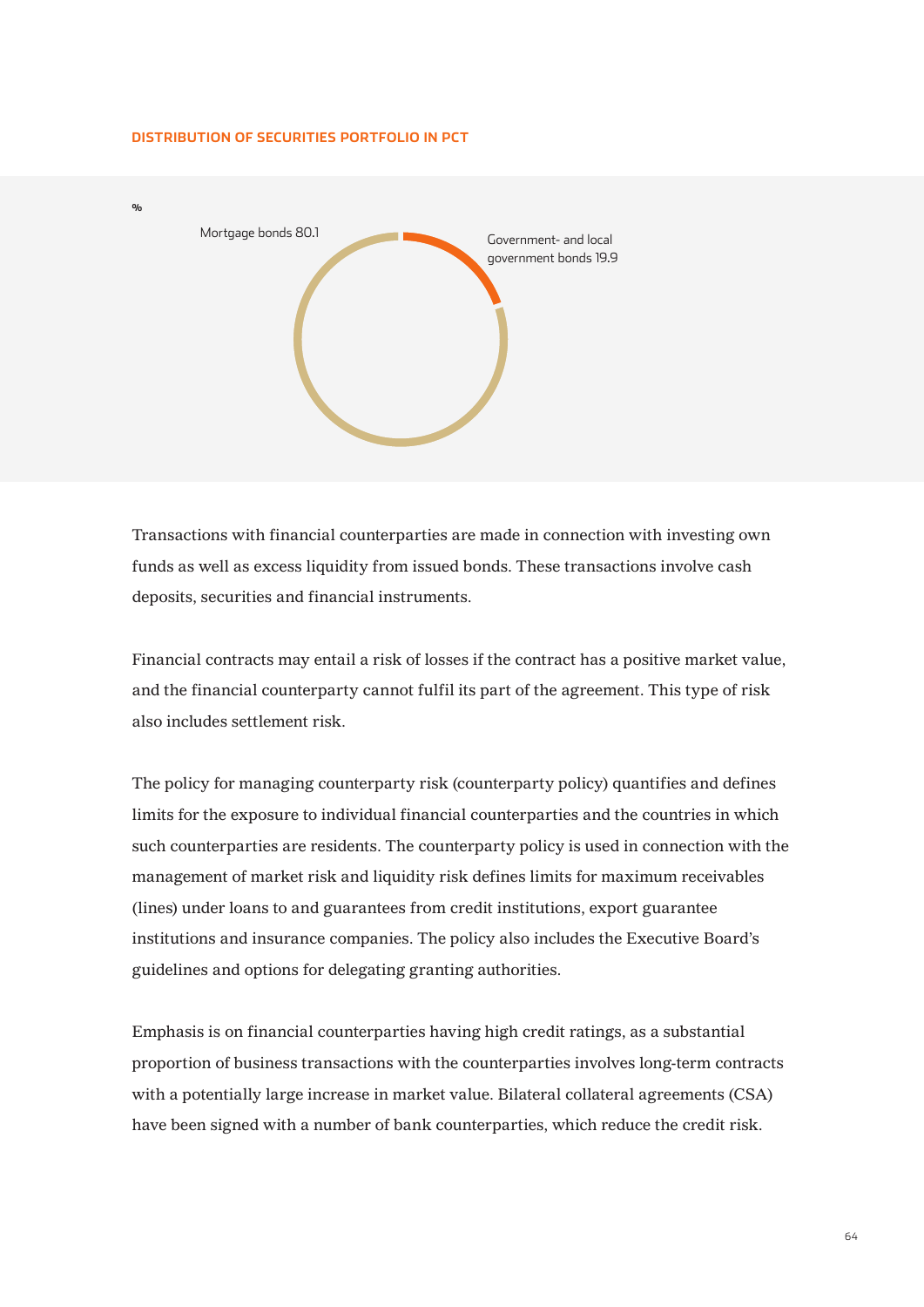#### **Granting of lines**

Financial counterparties are granted lines on the basis of defined criteria. Such approvals are made on the basis of, among other things, ratings assigned by recognised international rating agencies, when such ratings are available. Twice a year and when the financial standing of the counterparty changes, the allocated lines are re-assessed.



#### **EXPOSURE ON FINANCIAL COUNTERPARTIES BY CREDIT RATING**

The Executive Board and the Head of Credit have been allocated authorities by the Board of Directors allowing them to approval lines to financial counterparties within certain limits. Such authorities must within specific limits be disclosed at the subsequent board meeting. Lines the predefined limits are granted by the Board of Directors.

#### **Legal framework**

The legal framework for transactions with financial counterparties is based primarily on market standards such as ISDA and GMRA agreements, which allow netting in the case of default on the part of the financial counterparty. Furthermore, Danish Ship Finance has entered into agreements on market-value adjustments or collateral (CSA agreements) with a number of its counterparties in connection with derivative trading.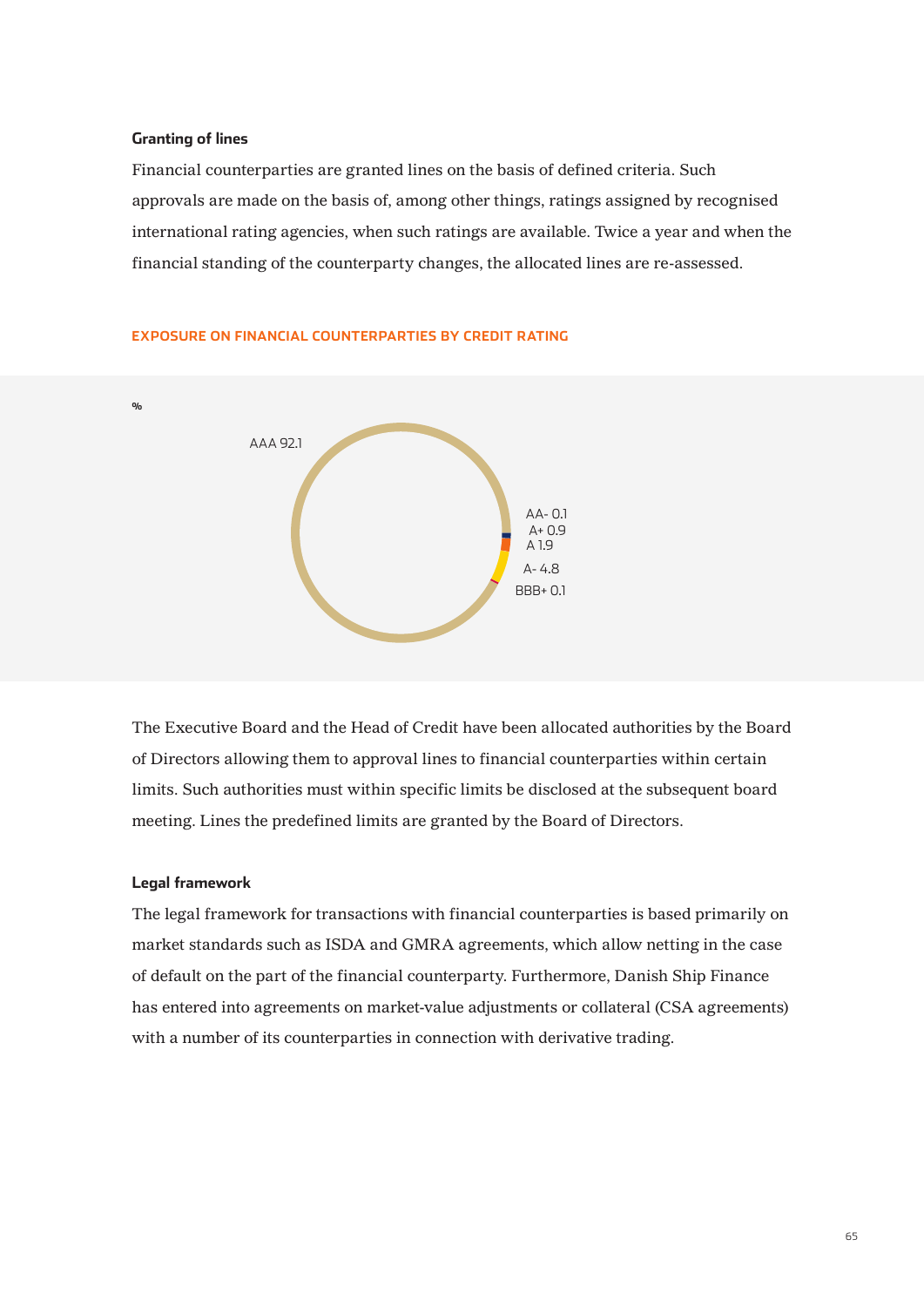## **Ongoing monitoring**

Exposures to each counterparty are monitored in an ongoing process, partly to ensure that the financial counterparties consistently comply with the requirements, partly to ensure compliance with the granted lines. The responsibility for ongoing monitoring is independent of the executing departments.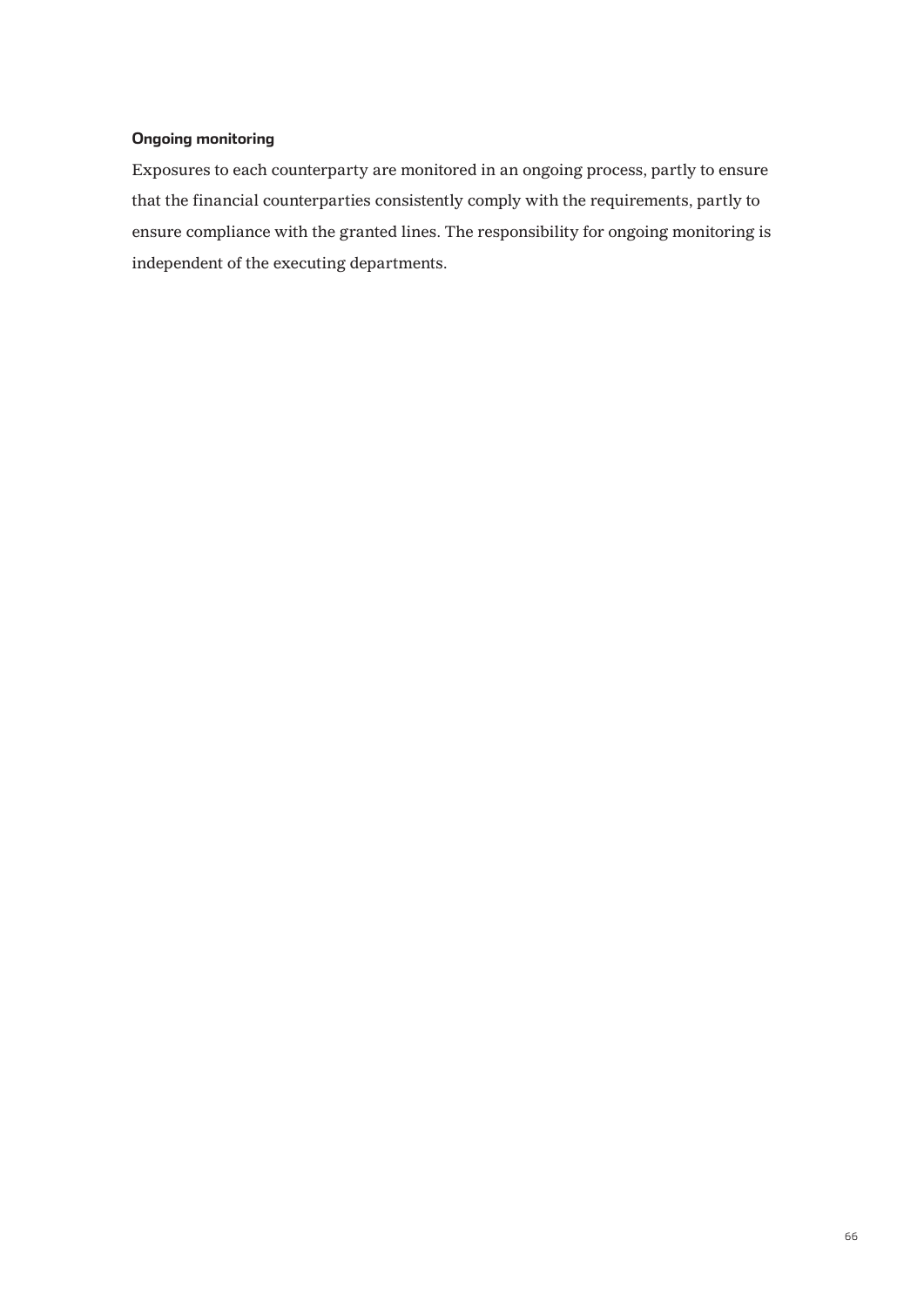## **MARKET RISK**

Market risk is the risk of losses caused by changes in the market value of assets and liabilities as a result of changing market conditions. The overall market risk is calculated as the sum of fixed income and exchange rate positions. The most significant market risks are associated with the securities portfolio, as the company is governed by the limits of the Bond Executive Order, which includes restrictions on interest rate, exchange rate and liquidity risk between the bond issues (funding) and the loans.

The company pursues a market risk policy to manage its market risks. The policy lays down clear and measurable limits for interest rate and exchange rate risks and builds on the provisions of the Bond Executive Order, among other things. The guidelines for market risks may be stricter than such external provisions.

The company's treasury department has the day-to-day responsibility for the market risk policy, while the responsibility for the current calculation and reporting of market risk lies with a function outside the treasury department. Market risks are monitored in an ongoing process and reported to the Board of Directors on a quarterly basis. In case of breach of the limits defined in the market risk policy, the Executive Board must be informed immediately and the Board of Directors not later than at the next board meeting.

## **Interest rate risks**

Interest rate risk is the risk that the company will incur a loss as a result of a change in interest rates. Rising interest rates have an adverse impact on the market value of the securities portfolio.

Pursuant to the Bond Executive Order, the interest rate risk between funding and lending must not exceed 1% of the own funds. The company seeks to minimise the interest rate risk between funding and lending by applying conservative principles, but a loss or a gain may arise due to changes in interest rates.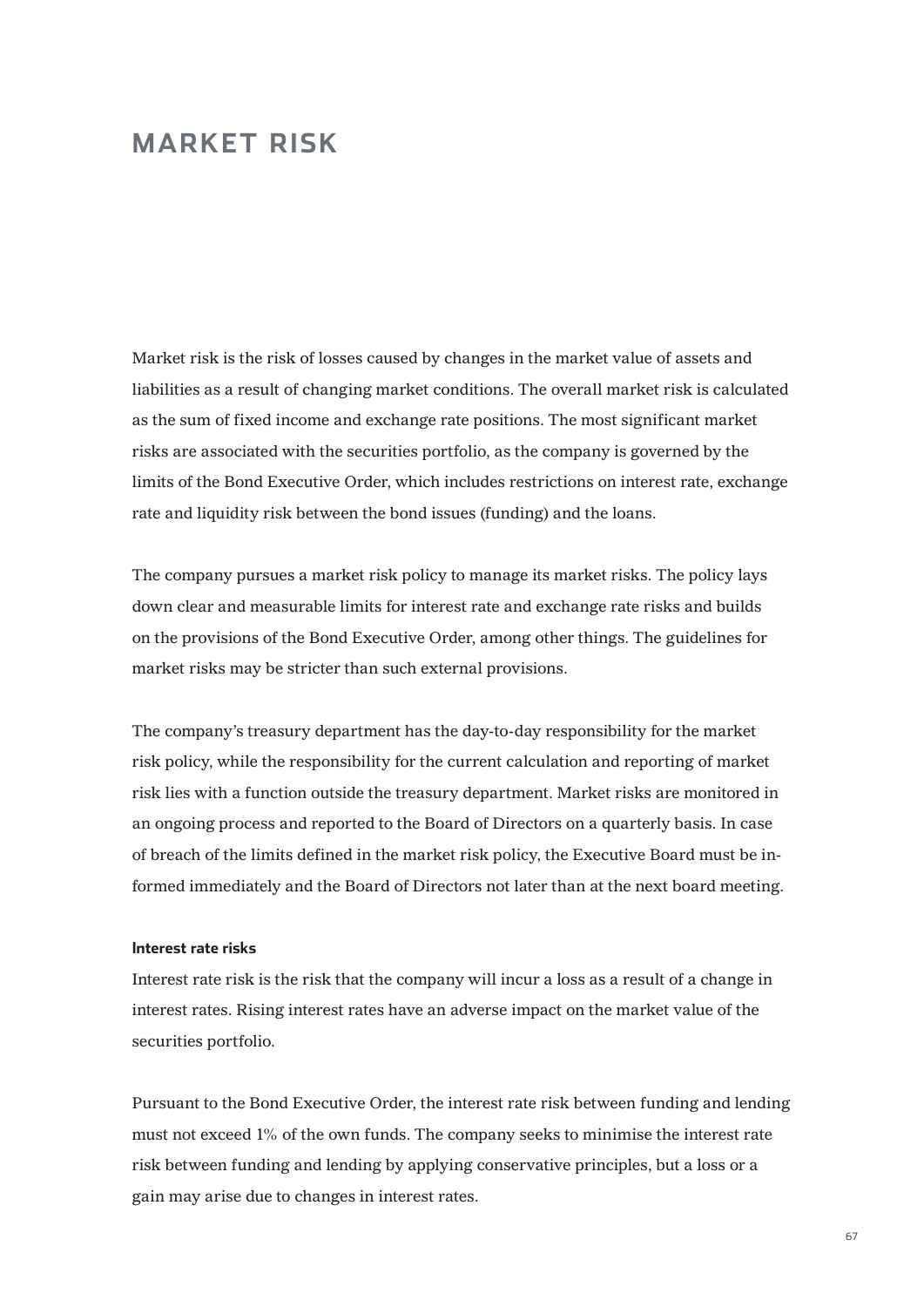The company has only moderate exposure to interest rate risk outside the trading portfolio because of the balance principle. At 31 December 2016, interest rate risk outside the trading portfolio was calculated at DKK 33 million, against DKK 76 million in 2015.

The Bond Executive Order also stipulates that the interest rate risk on assets, liabilities and off-balance sheet items must not exceed 8% of the own funds. Furthermore, interest rate risks are adjusted using a minimum and a maximum for the option-adjusted duration. The current maximum option-adjusted duration on the securities portfolio, including financial instruments, has been restricted to four years. Danish Ship Finance has calculated the option-adjusted duration at approximately 1 year at 31 December 2016.

Using the Danish FSA's guidelines for calculating interest rate risk in the trading portfolio, the risk was calculated at DKK 226 million at 31 December 2016, corresponding to 2.5% of the own funds, against DKK 665 million in 2015.

Furthermore, there are restrictions for interest rate risk distributed on maturities between 0.5 years and 30 years. The table below shows the interest rate risk broken down by maturities.

| <b>DKKm</b> | 0.5 year 2 year 5 year 10 year 15 year 30 year |    |    |      |    |    |
|-------------|------------------------------------------------|----|----|------|----|----|
| 2016        | 27                                             | 39 | 46 | (30) | 26 | 17 |
| 2015        | 50                                             | 46 | 79 | 29   | 9  | 15 |

#### **INTEREST RATE RISK BY MATURITIES**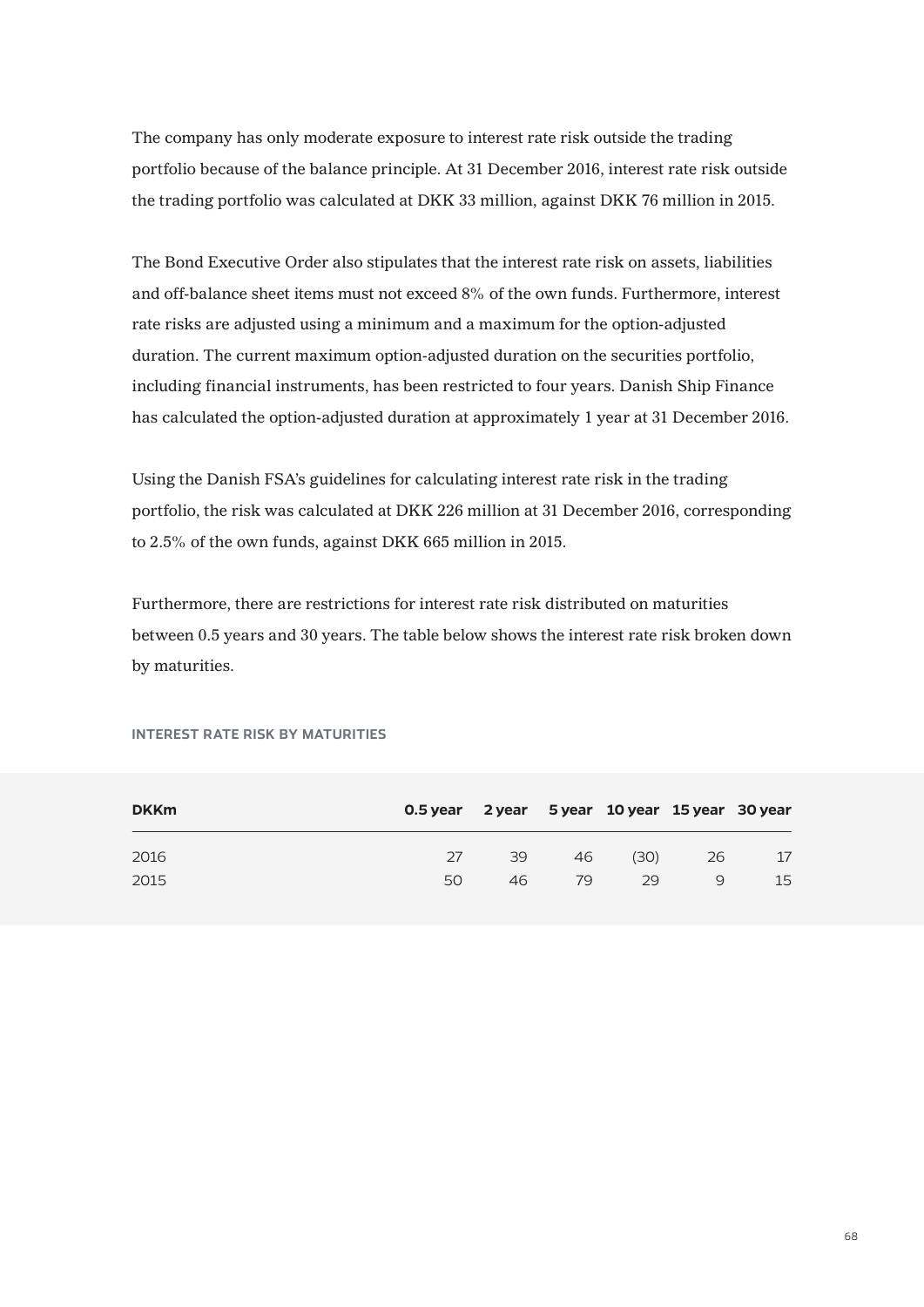## **Exchange rate risk**

The Bond Executive Order stipulates that the combined exchange rate risk on assets, liabilities and off-balance sheet items must not exceed 2% of the own funds.

The market risk policy does not accept exchange rate risks arising due to mismatch of funding and lending except for inevitable, limited foreign exchange risks resulting from the ongoing liquidity management. The company's lending margin is collected in the same currency in which the loan was granted. Accordingly, net interest income from lending is affected by exchange rate fluctuations. The primary impact derives from the USD, which is the currency in which the vessels primarily generate earnings and are valued, and therefore also the preferred lending currency.

Exchange rate indicator 1 at 31 December 2016: DKK 397 million, equal to 4.5% of the own funds. Exchange rate indicator 1 corresponds to the company's overall net exposure in foreign currency on the total balance sheet items, calculated according to the guidelines of the Danish FSA.

#### **Equity risk**

Apart from small holdings of sector shares and shares received in connection with the reconstruction of credit exposures, the company has no shareholding interests in other companies.

## **Derivatives**

Danish Ship Finance uses derivatives in specific areas. The market risk policy specifies which derivatives the company may use and for which purposes. These are transactions made to hedge risks between funding and lending and in connection with investment activities.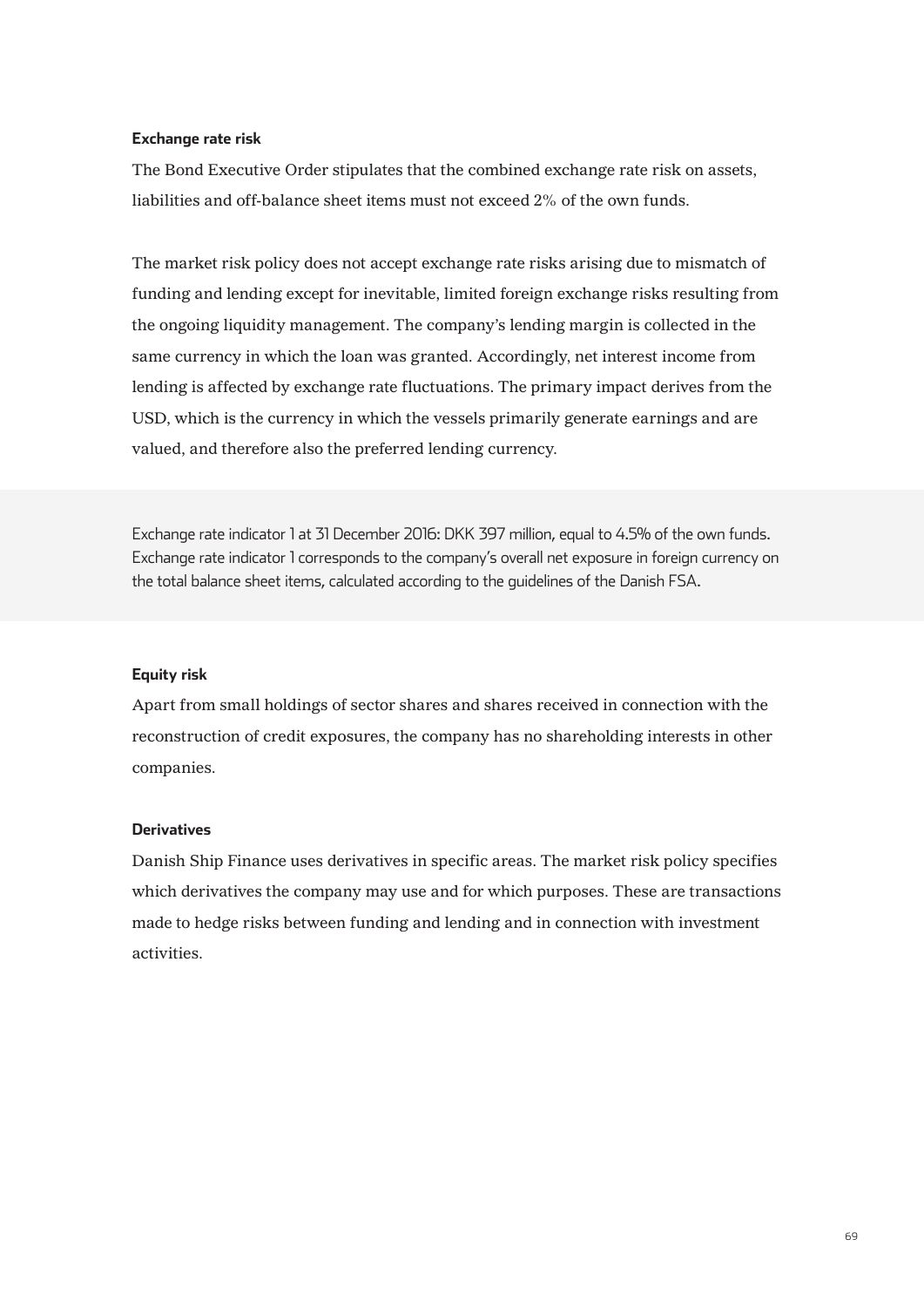# **LIQUIDITY RISK**

The company's liquidity management efforts and the liquidity requirements defined by law are aimed at reducing the liquidity risk to the greatest extent possible.

Liquidity risk involves the risk of:

- a disproportionate rise in the cost of funding;
- the company not being able to meet its payment obligations due to lack of funding.

Through bond issues and the existence of a liquid portfolio of bonds, the company has secured ample liquidity coverage for all existing loans and loan offers until expiry. The company is therefore not exposed to any refinancing risk. A potential downgrade of the company's external rating would not change its robust liquidity situation, but it is expected to lead to higher funding costs in connection with new loans.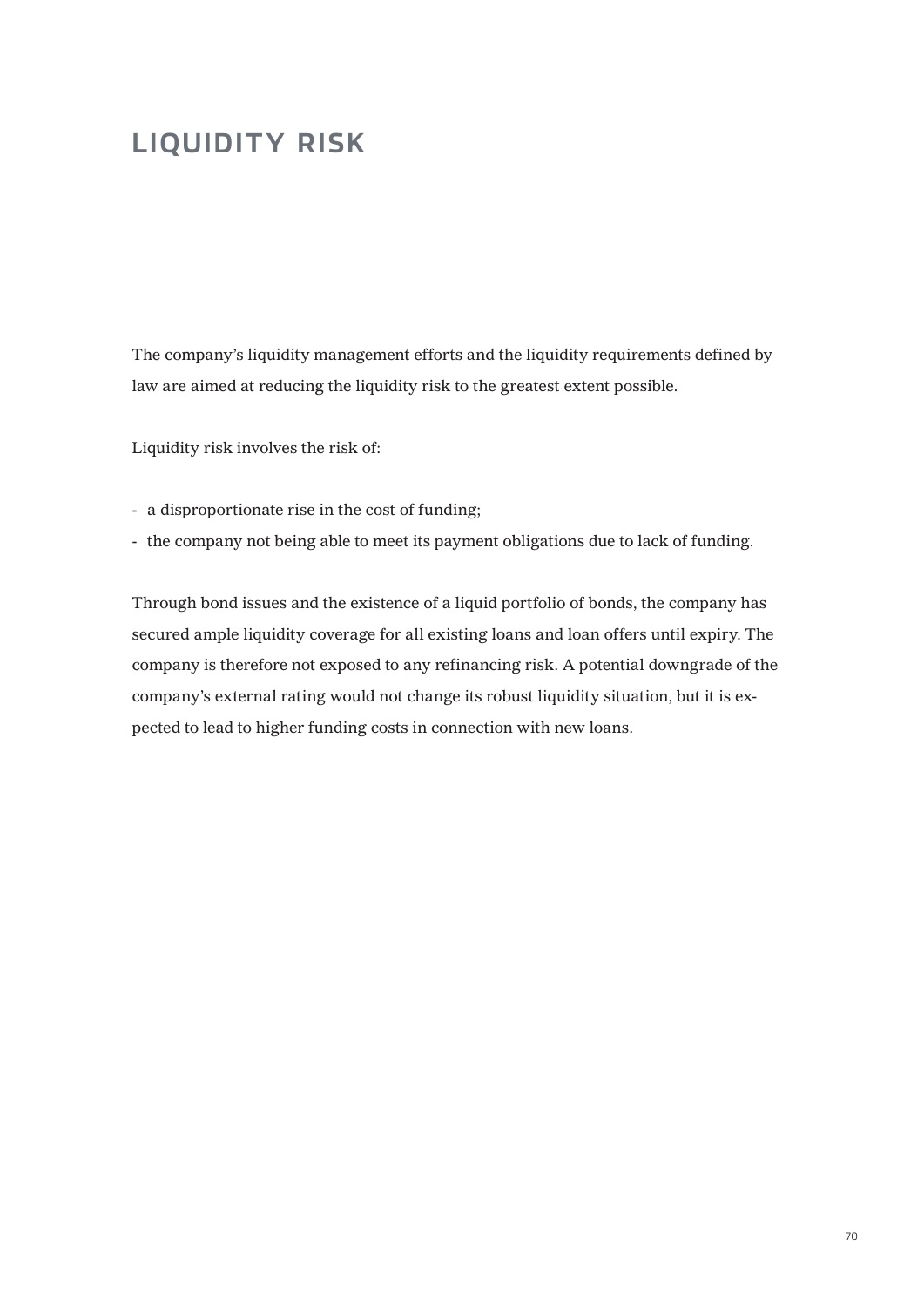Shown below are charts of:

- Short-term excess liquidity including the market value of the securities portfolio
- Liquidity mismatch between funding and lending



## **SHORT-TERM LIQUIDITY**

## **LIQUIDITYMISMATCH BETWEEN FUNDING AND LENDING**



The average maturity of issued bonds exceeds the average maturity of the loans.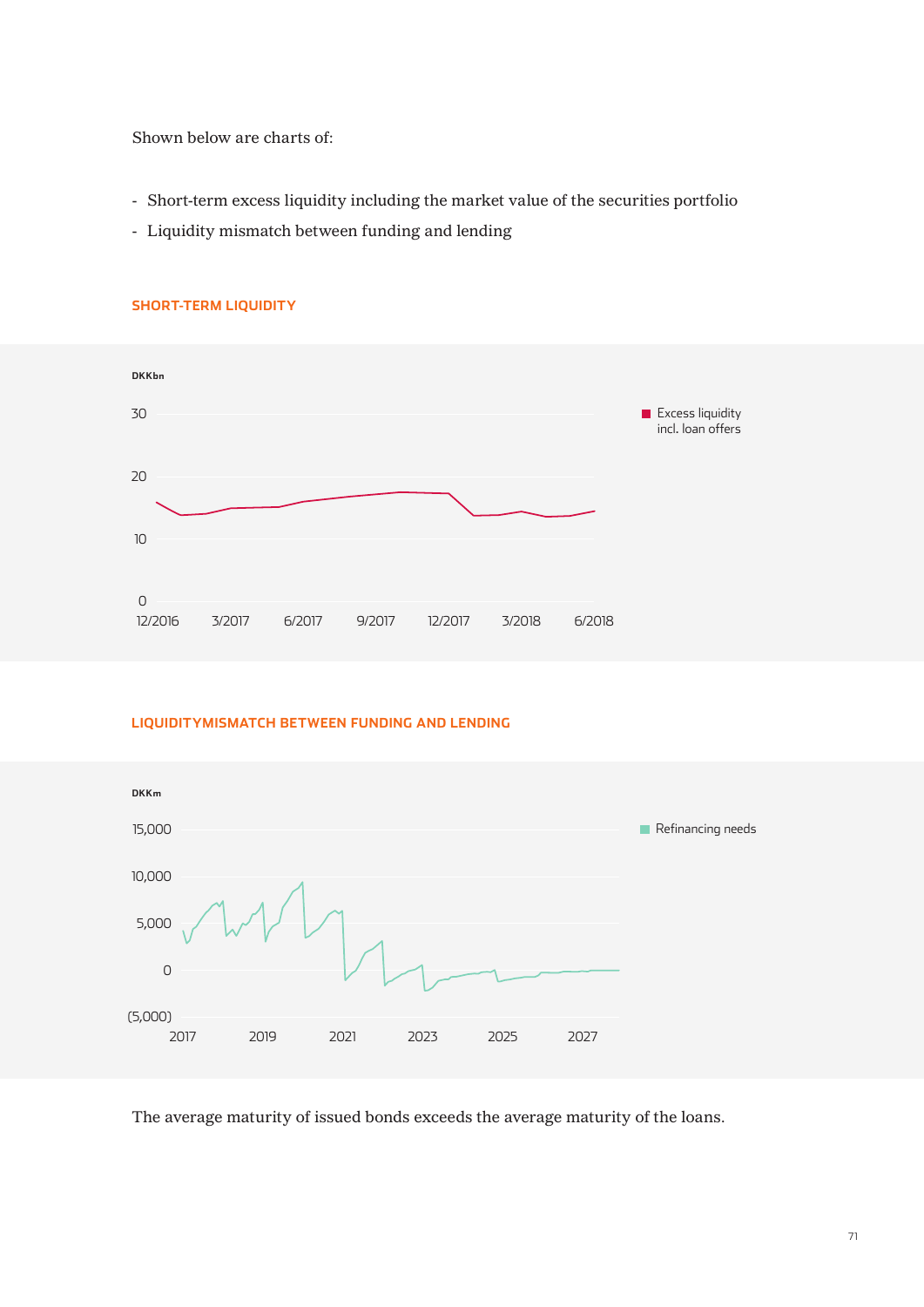## **LIQUIDITY COVERAGE RATIO**

Effective on 1 October 2015, the CRR introduced a requirement on adequate liquidity over a period of 30 days in a stressed scenario (LCR requirement). The LCR requirement will be phased in over a number of years.

Shown below is the LCR requirement for 2016:

Net liquidity outflows over a 30 days stress period Liquidity Coverage Ratio = Liquid Assets  $- > 70%$ 

The company's LCR at 31 December 2016 has been calculated at 631%.

In the calculation of liquid assets, covered bonds may not account for more than 70%, and at least 30 percentage points thereof must be covered bonds with a rating corresponding to credit category 1, which corresponds to S&P's AAA to AA- rating.

The 70% cap on covered bonds entails that the company has a substantial volume of mortgage bonds which are not eligible for inclusion as liquid assets. If these mortgage bonds are sold and government bonds are purchased instead, it would significantly increase the LCR.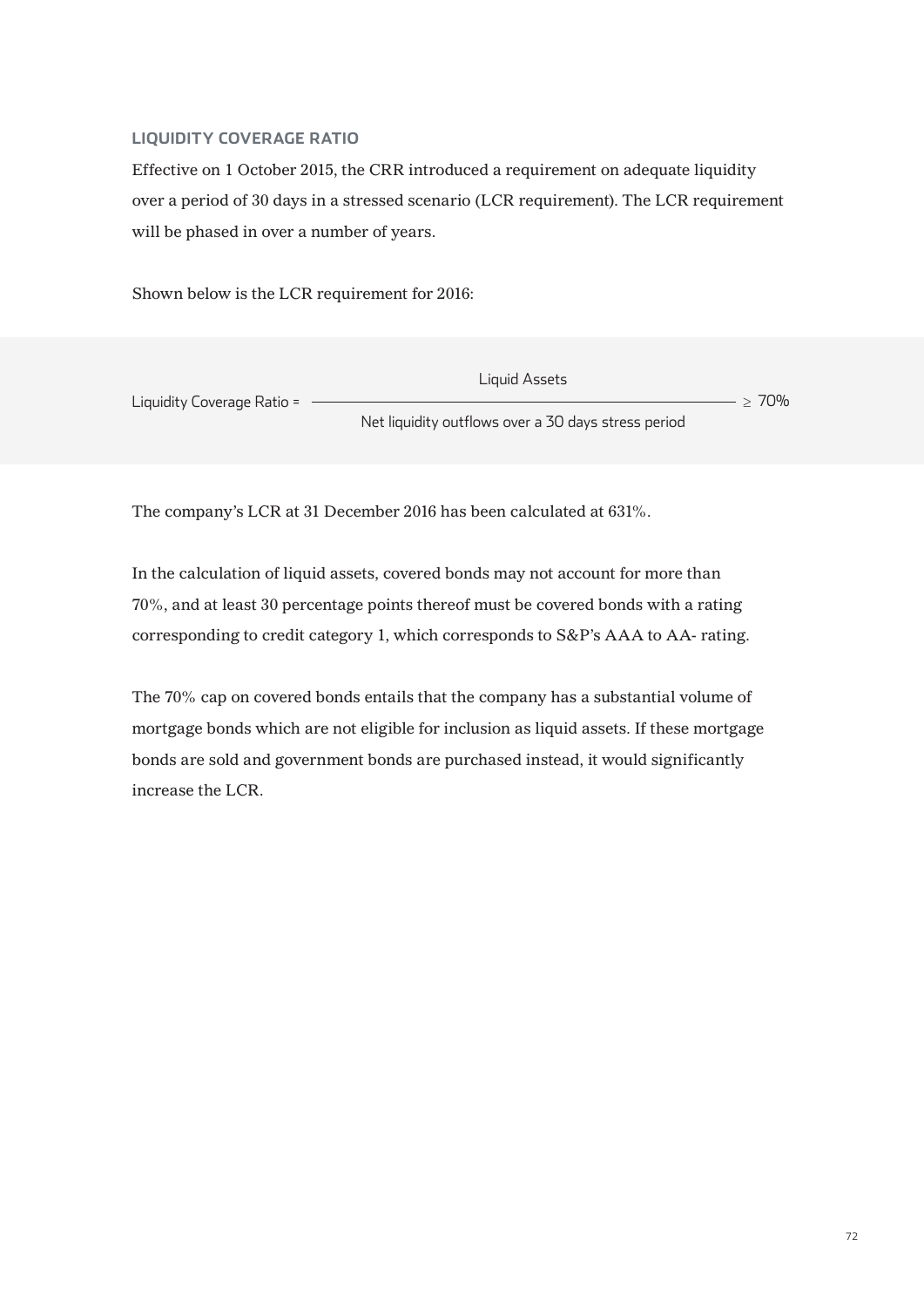#### **PLEDGED ASSETS**

The procurement of capital is made primarily via issuance of ship mortgage bonds on Nasdaq Copenhagen. The company is a component of the OTC market. As a result of this set-up, some assets will be pledged, cf. the European Banking Authority's (EBA) Guidelines on disclosure of encumbered and unencumbered assets.

The primary sources of pledging assets are:

- Issuance of ship mortgage bonds
- CSA collateral

Combined, pledged assets account for 74% of total assets plus collateral received that may be subject to pledging.

Information disclosed about pledged assets and collateral received is based on data at 31 December 2016 instead of median values for 2016. A specification of pledged assets is set out in annex 8.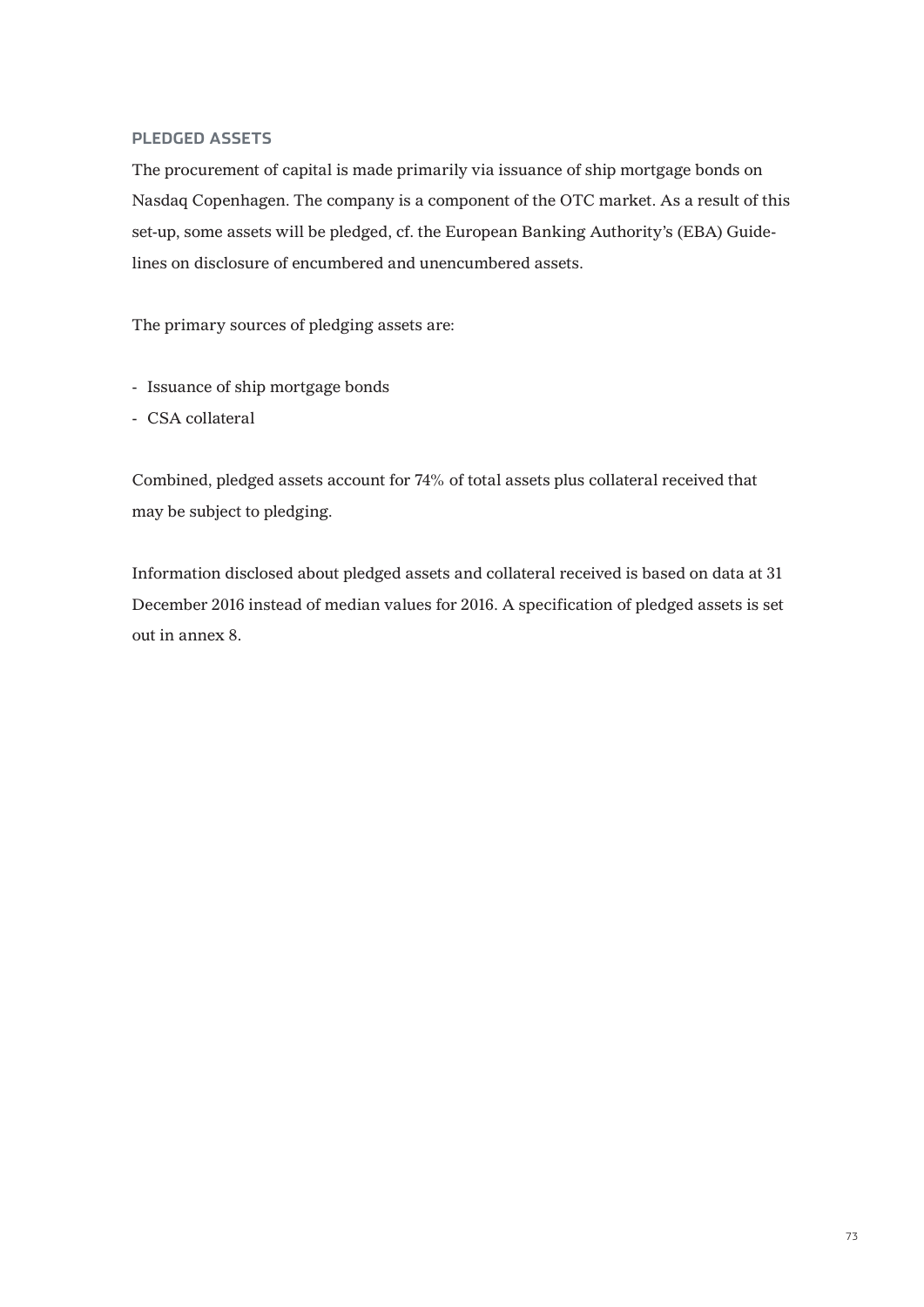# **OPERATIONAL RISK**

The Board of Directors has defined a policy for operational risk, the purpose of which is to create an overview of operational risks and minimise the number of errors with a view to reducing losses caused by operational errors.

Operational risk is managed across the organisation through a comprehensive system of business procedures and control measures developed to ensure a satisfactory process environment.

Efforts to mitigate operational risk include segregation of functions between execution and control of the activity.

Operational errors are divided into three main groups by value:

- Small errors (<DKK 25,000)
- Medium-sized errors (DKK 25,000 DKK 5 million)
- Large errors (> DKK 5 million)

Small errors are reported to the head of department. Medium-sized and large errors are reported to the Executive Board, and the Board of Directors must be informed about large errors.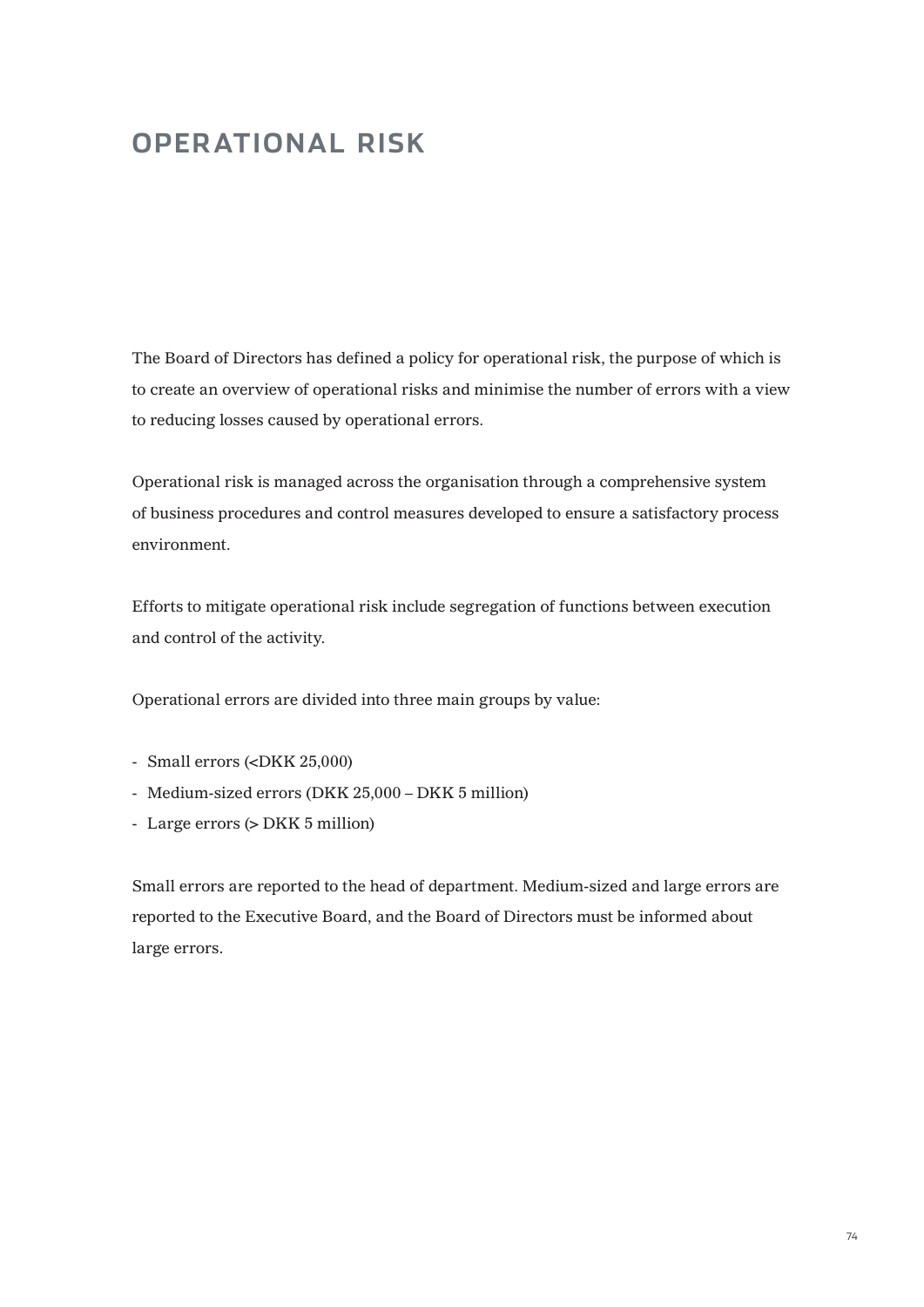## **REMUNERATION POLICY**

The company has drawn up a remuneration policy covering the Board of Directors, Executive Board and all employees. Owing to the company's size, the Board of Directors has not set up a remuneration committee.

The Board of Directors defines the remuneration policy and reviews the policy at least once a year to realign it with the company's progress. The remuneration policy is approved by the general meeting.

Any variable salary to risk takers will be based on performance targets, existing and future risks attached to such results and the capital expenses, liquidity and credit risk required to obtain the results.

Most of the employees are covered by collective agreements and receive a fixed salary based on capabilities, experience and job function. In addition, employees may be awarded a bonus when specifically assessed to have performed beyond expectations in a calendar year. When deemed relevant by the Executive Board, key employees may also be offered a retention bonus.

Other employees are employed on individual contracts, including managerial-level employees. These employees receive a basic salary with the option of a bonus based on pre-defined criteria.

For members of the Executive Board and other risk takers and persons in designated functions, the variable salary component must not exceed 50% of the fixed basic salary including pension. At least 50% of the variable remuneration must consist of instruments such as bonds (senior contingent notes), shares, phantom shares or a combination thereof.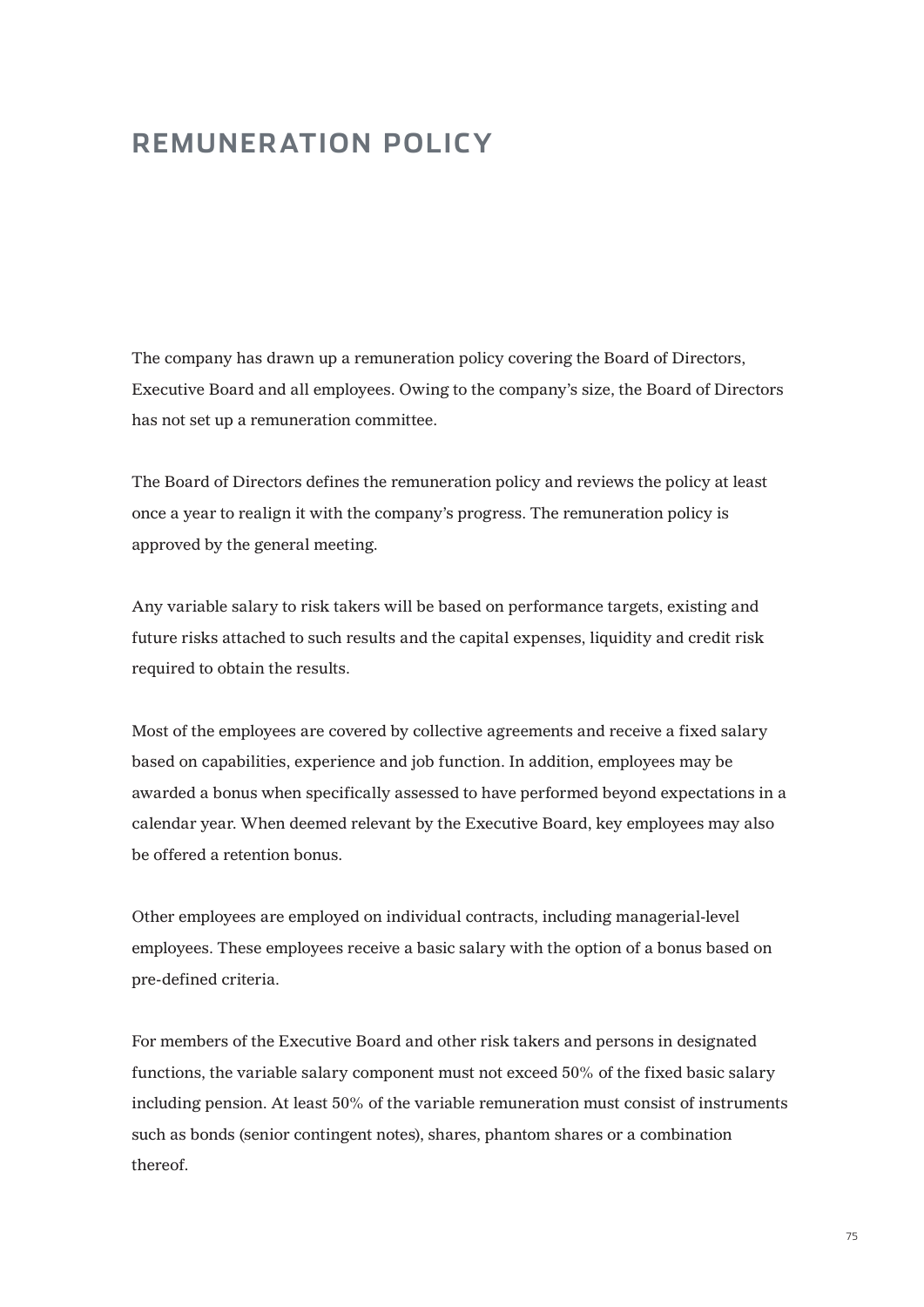The variable salary components are subject to deferment requirements (four years for the Executive Board, other risk takes and persons in designated functions) and requirements on retention (lock-up) in accordance with the applicable statutory requirements.

There is no agreement on variable remuneration of the Board of Directors.

Set out below is information about all quantitative disclosures relating to remuneration, broken down by business area and for the Board of Directors, Executive Board, control functions and employees designated as material risk takers:

| <b>DKK'000</b>                              | <b>Customer area</b> | <b>Finance and</b><br>investment<br>area | <b>Other</b><br>activities |              |
|---------------------------------------------|----------------------|------------------------------------------|----------------------------|--------------|
| <b>Total variable</b>                       |                      |                                          |                            |              |
| remuneration for the<br>2016 financial year |                      |                                          |                            |              |
| by business area                            |                      |                                          |                            |              |
|                                             | <b>Board of</b>      | <b>Executive</b>                         | <b>Control</b>             | <b>Other</b> |
|                                             | <b>Directors</b>     | <b>Board</b>                             | functions                  | material     |
|                                             |                      |                                          |                            | risk takers  |
| <b>Total amount for the</b>                 |                      |                                          |                            |              |
| 2016 financial year                         |                      |                                          |                            |              |
| distributed on fixed and                    |                      |                                          |                            |              |
| variable remuneration                       |                      |                                          |                            |              |
| - Number of full-time employees             | 9                    | $\overline{2}$                           | 5                          | 6            |
| - Number of employees                       |                      |                                          |                            |              |
| designated as material risk                 |                      |                                          |                            |              |
| takers at 31 December 2016                  |                      |                                          |                            |              |
| - Fixed remuneration                        | 2,011                | 8,083                                    | 3,237                      | 10,180       |
| - Variable remuneration                     |                      | 3,459                                    |                            |              |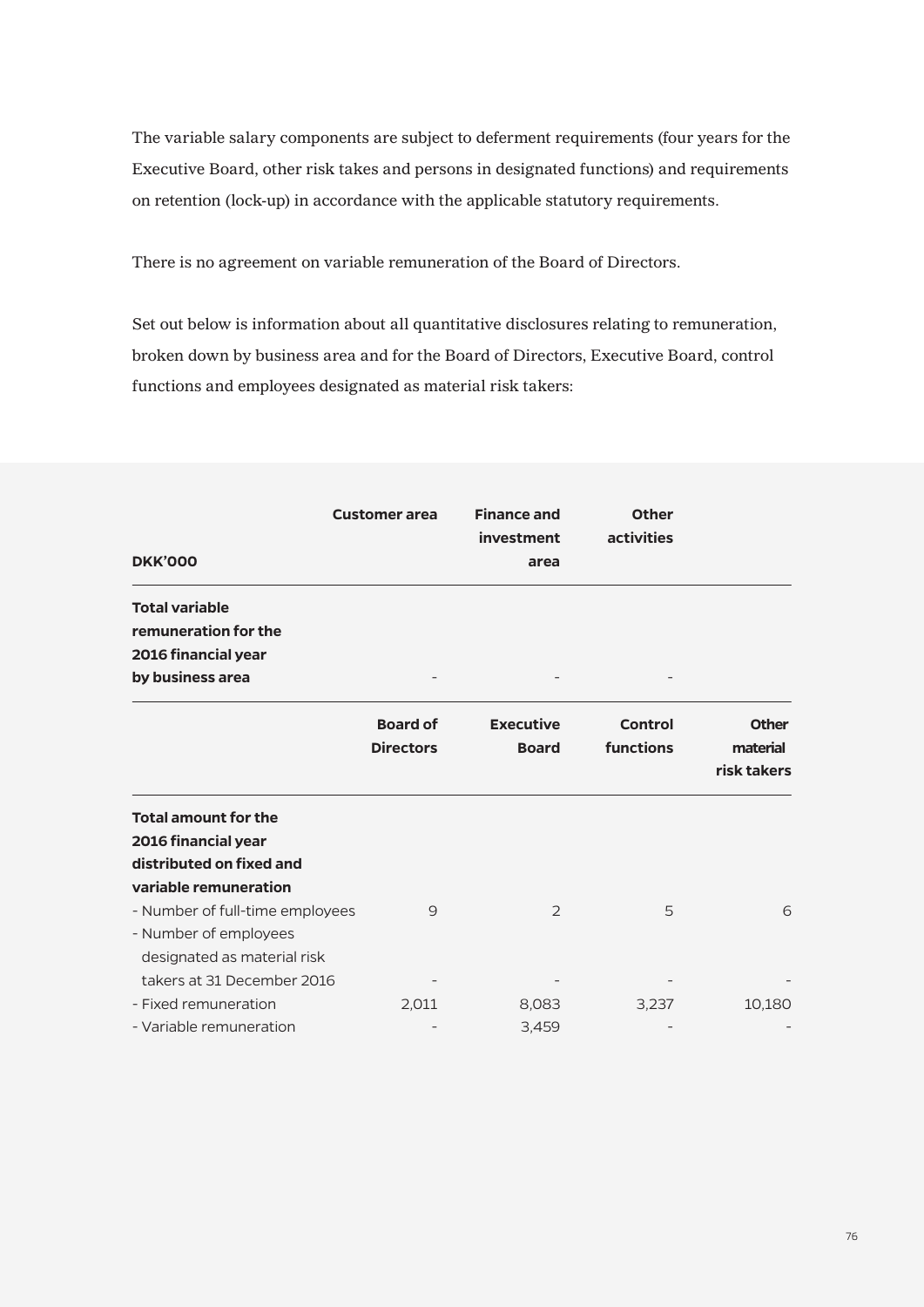**Distribution of variable** 

| remuneration in 2016                     |       |  |
|------------------------------------------|-------|--|
| - Cash                                   | 1,729 |  |
| - Shares                                 |       |  |
| - Share-based instruments                |       |  |
| - Other                                  | 1,729 |  |
| Variable remuneration earned             |       |  |
| in 2016 by disbursement form             |       |  |
| - Paid out                               | 692   |  |
| - Deferred                               | 2,767 |  |
| <b>Sign-on fees and severance</b>        |       |  |
| payments in 2016                         |       |  |
| - Sign-on fees paid                      |       |  |
| - No. of recipients                      |       |  |
| - Severance payments                     |       |  |
| - No. of recipients                      |       |  |
| <b>Amount provided for severance</b>     |       |  |
| payments in 2016                         |       |  |
| - Total amount                           |       |  |
| - Largest provisions for                 |       |  |
| severance payments                       |       |  |
| - No. of recipients                      |       |  |
| <b>Outstanding deferred remuneration</b> |       |  |
| - Outstanding deferred remuneration      |       |  |
| regarding previous years                 |       |  |
| - Payment in 2016 of deferred            |       |  |
| remuneration from previous years         |       |  |
| - Forfeited deferred remuneration        |       |  |
| in 2016                                  |       |  |
| - Reduced                                |       |  |
| - Earned deferred remuneration           |       |  |
| in 2016                                  |       |  |
| - Deferred remuneration                  |       |  |
| at 31 Dec. 2016                          | 2,767 |  |
|                                          |       |  |

No persons received a salary in excess of EUR 1 million in the financial year.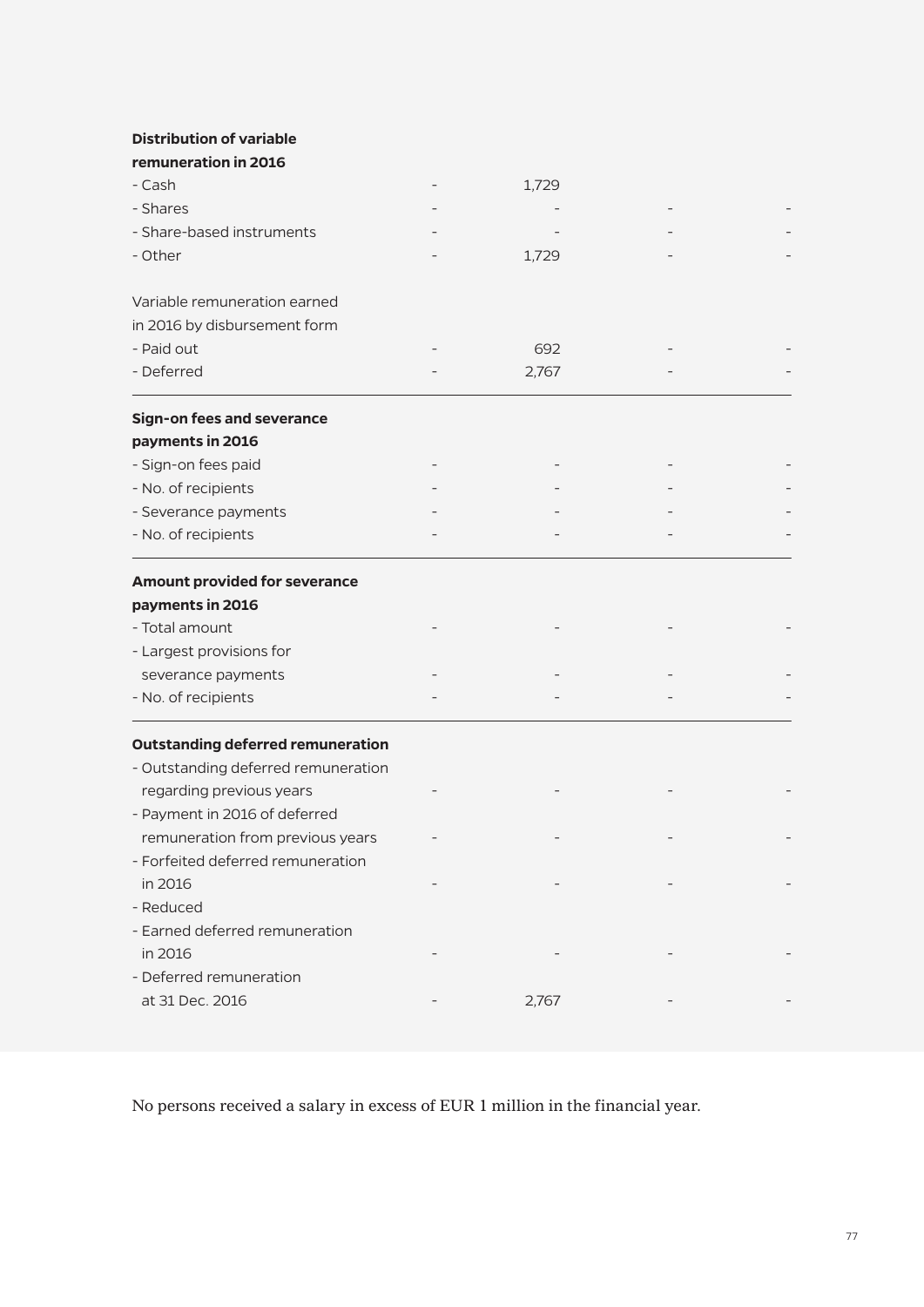## **MANAGEMENT'S STATEMENT**

The Board of Directors of Danish Ship Finance A/S (Danmarks Skibskredit A/S) and Danish Ship Finance Holding A/S (Danmarks Skibskredit Holding A/S) approved the risk report for 2016 on 28 February 2017.

The Board of Directors finds that the Group's risk management procedures are adequate and provide assurance that the risk management systems are adequate in relation to the Group's profile and strategy.

The Board of Directors also finds that the Group's overall risk profile in relation to its business strategy, business model and key figures provide a relevant and comprehensive picture of the Group's risk management, including how the risk profile and the risk tolerance defined by the Board affect each other.

The Board made its assessment on the basis of its adopted business model/strategy, material and reports presented to the Board by the Executive Board, internal controls, risk managers and compliance officers and on the basis of any supplementary information or reports obtained by the Board. A review of the business model and policies shows that the overall requirements set out in the model for specific risk areas are fully reflected in the more specific limits of the individual policies.

Focus is on the most creditworthy part of the shipping industry. The Group seeks to obtain profitable earnings by pricing its products to reflect the risk and the working capital assumed by the Group in combination with an overall assessment of the business volume with customers and counterparties. The Group seeks to ensure it has an appropriate and robust capital base supporting its business model.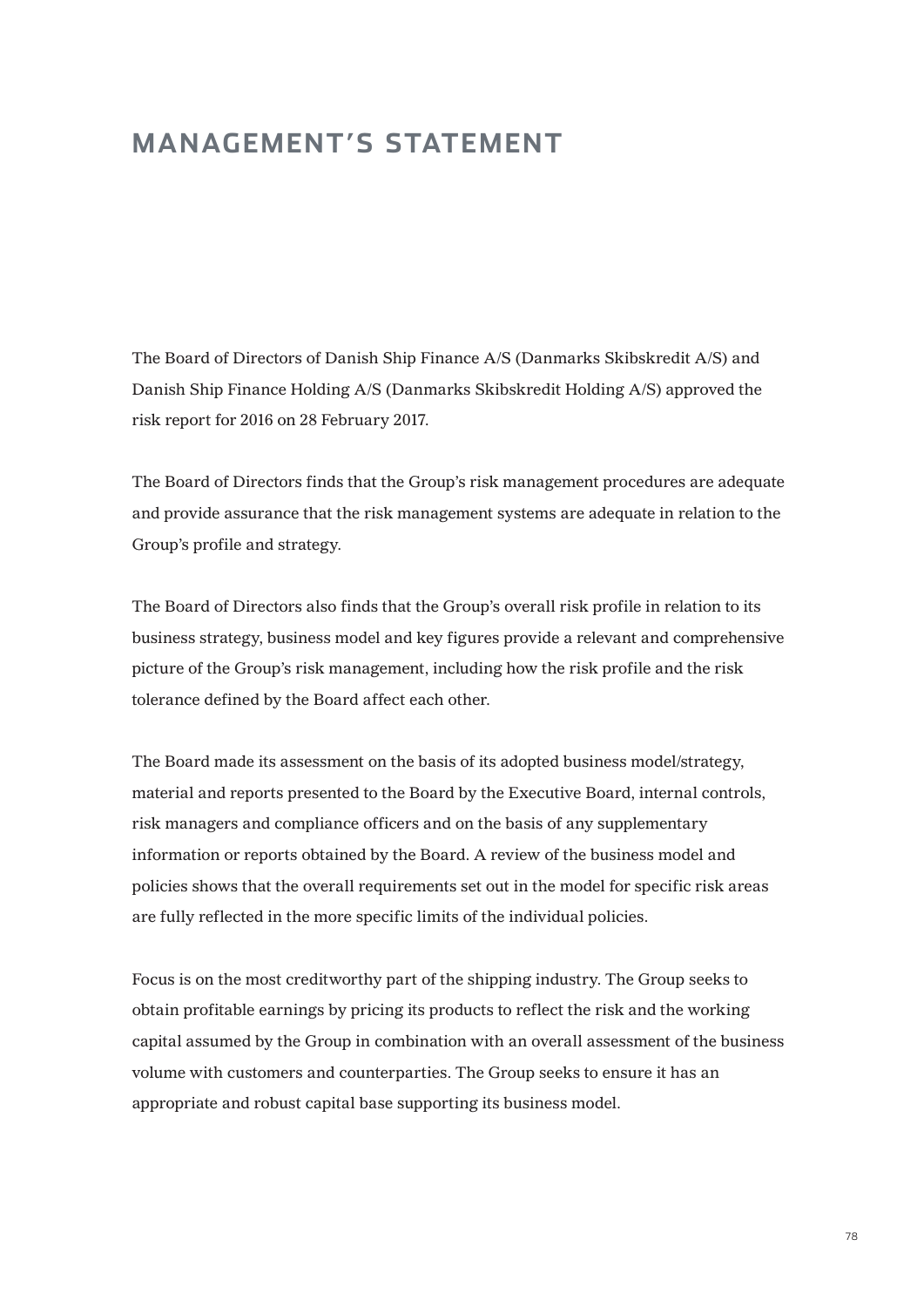The maximum risk tolerance defined by the Board of Directors is managed via limits set out in the individual policies. Shown below are a number of key figures that provide external players with an overview of the Group's and the subsidiary's risk management.

|                              | Legislation                                                                                 | <b>Group compliance at 31</b><br>December 2016 | Solo compliance at<br>31 December 2016 |
|------------------------------|---------------------------------------------------------------------------------------------|------------------------------------------------|----------------------------------------|
| <b>Capital requirement</b>   |                                                                                             |                                                |                                        |
| Capital ratio                | $>8\%$                                                                                      | 15.8 per cent                                  | 17.2 per cent                          |
| Tier 1 capital ratio         | $>6\%$                                                                                      | 12.0 per cent                                  | 17.2 per cent                          |
| Common equity tier           |                                                                                             |                                                |                                        |
| 1 capital ratio              | $>4.5\%$                                                                                    | 12.0 per cent                                  | 17.2 per cent                          |
| <b>Pillar II requirement</b> |                                                                                             |                                                |                                        |
| Solvency need                |                                                                                             |                                                |                                        |
| capital ratio                | <capital ratio<="" td=""><td>Excess cover is 5.9</td><td>Excess cover is 7.4</td></capital> | Excess cover is 5.9                            | Excess cover is 7.4                    |
|                              |                                                                                             | percentage points                              | percentage points                      |
| <b>Combined buffer</b>       |                                                                                             |                                                |                                        |
| requirement                  | <capital ratio<="" td=""><td>Excess cover is 5.1</td><td>Excess cover is 6.5</td></capital> | Excess cover is 5.1                            | Excess cover is 6.5                    |
|                              |                                                                                             | percentage points                              | percentage points                      |
| Liquidity                    |                                                                                             |                                                |                                        |
| <b>Liquidity Coverage</b>    |                                                                                             |                                                |                                        |
| Ratio (LCR)                  | $>70\%$                                                                                     | 631%                                           | 631%                                   |
| <b>Gearing</b>               |                                                                                             |                                                |                                        |
| Leverage ratio               | $>3\%$                                                                                      |                                                |                                        |
|                              | (Basel III recommendation)                                                                  | 12.4%                                          | 13.6%                                  |
| <b>Write-offs</b>            |                                                                                             |                                                |                                        |
| Realiserede tab på udlån     | N/A                                                                                         | Write-offs                                     | Write-offs                             |
|                              |                                                                                             | represent < 0.10%<br>of lending                | represent < 0.10%                      |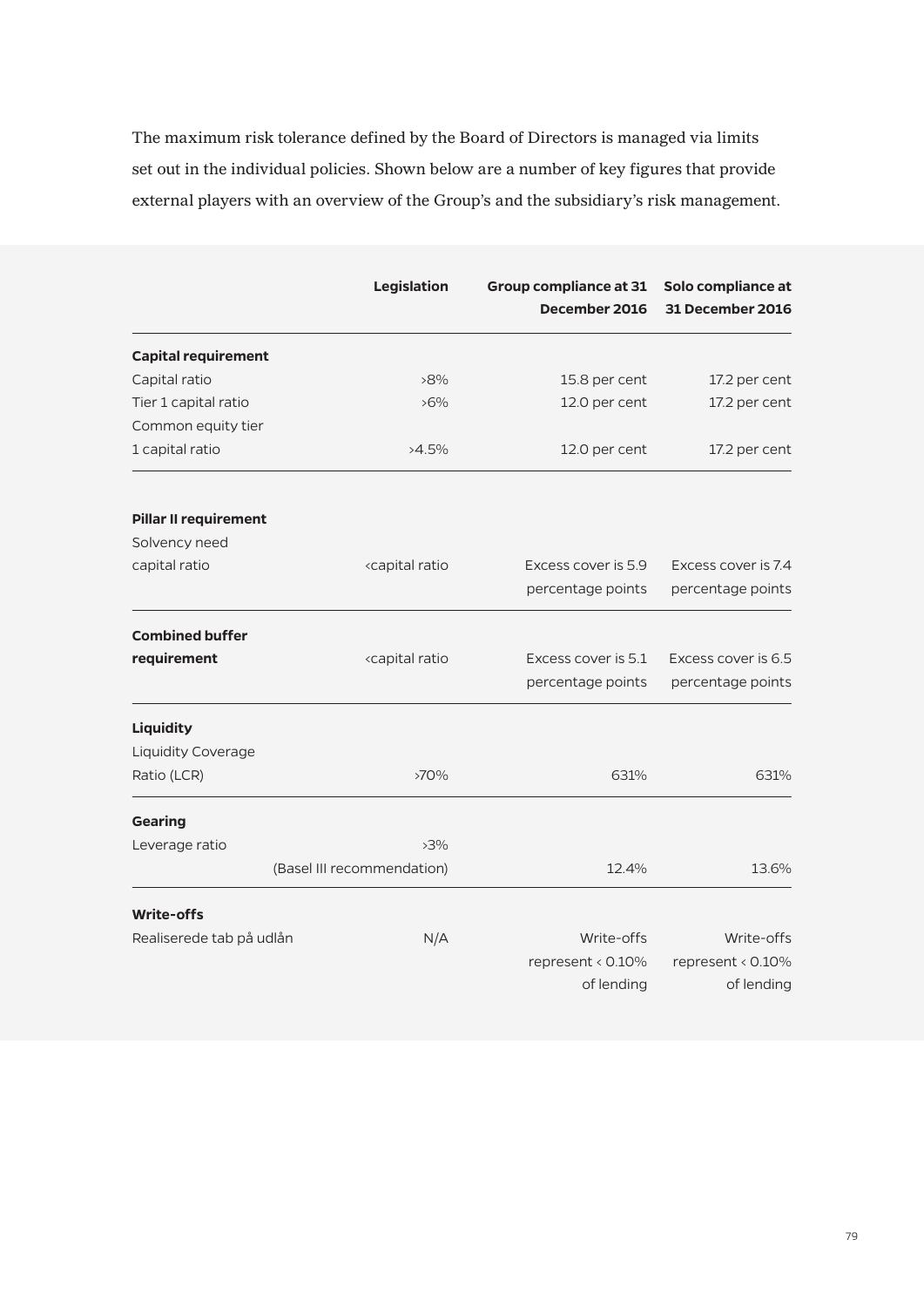### **BOARD OF DIRECTORS**

Anders Damgaard Christopher Rex

Eivind Drachmann Kolding

Henrik Sjøgreen Henrik Rohde Søgaard

Marcus Freuchen Christensen

Michael Nellemann Pedersen

Peter Nyegaard

Povl Christian Lütken Frigast